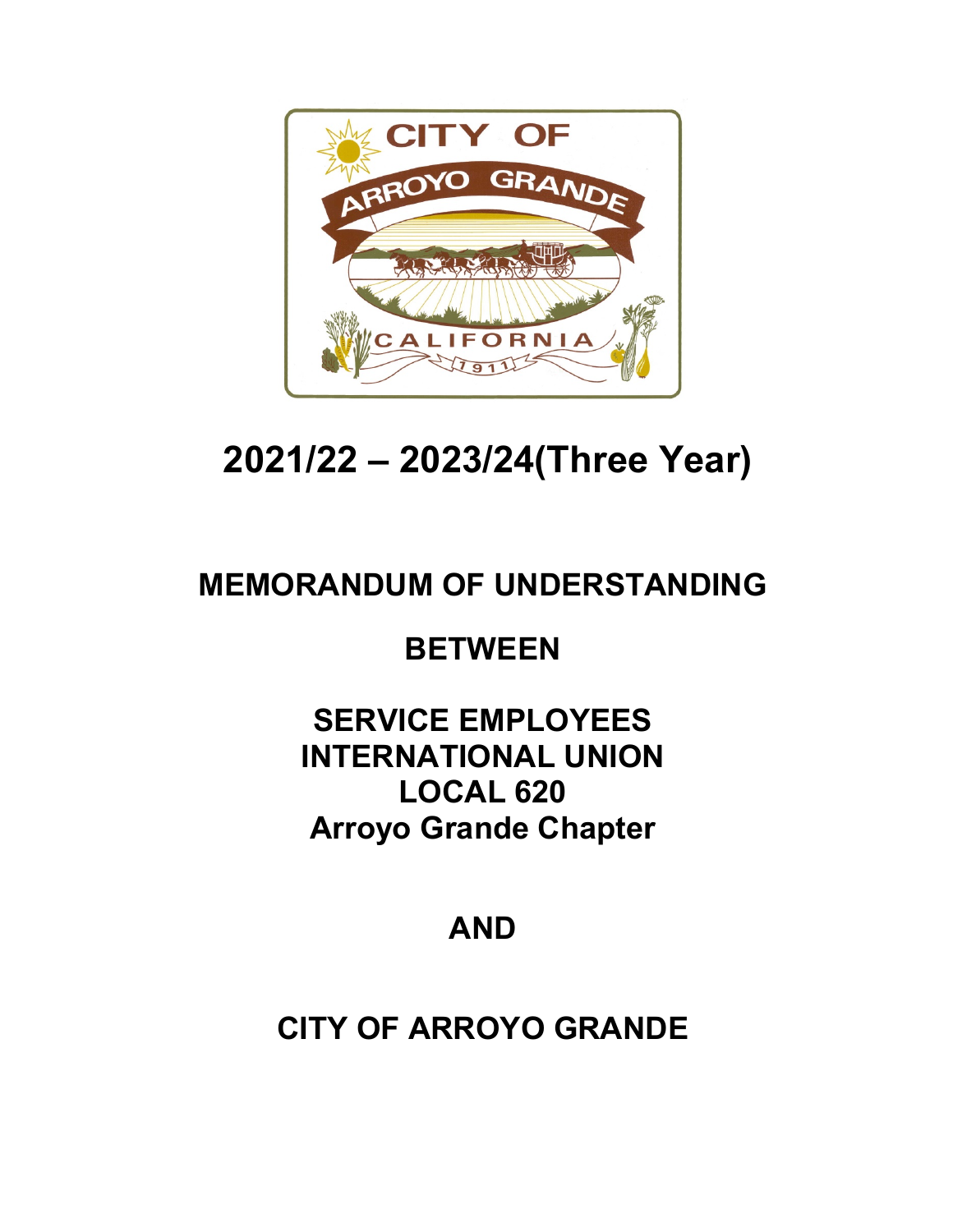#### **2021/22 – 2023/24 MEMORANDUM OF UNDERSTANDING SERVICE EMPLOYEES INTERNATIONAL UNION LOCAL 620 ARROYO GRANDE CHAPTER**

## **TABLE OF CONTENTS**

| <b>ARTICLE</b> | 1:  | 1                                                                                                                                                                                                                                              |                                                                                                                                        |  |  |  |  |  |  |
|----------------|-----|------------------------------------------------------------------------------------------------------------------------------------------------------------------------------------------------------------------------------------------------|----------------------------------------------------------------------------------------------------------------------------------------|--|--|--|--|--|--|
| <b>ARTICLE</b> | 2:  | 1                                                                                                                                                                                                                                              |                                                                                                                                        |  |  |  |  |  |  |
| <b>ARTICLE</b> | 3:  | 1                                                                                                                                                                                                                                              |                                                                                                                                        |  |  |  |  |  |  |
| <b>ARTICLE</b> | 4:  |                                                                                                                                                                                                                                                | $\overline{2}$                                                                                                                         |  |  |  |  |  |  |
|                |     | 4.1<br>4.2<br>4.3<br>4.4<br>4.5<br>4.6                                                                                                                                                                                                         | $\boldsymbol{2}$<br>$\overline{\mathbf{2}}$<br>$\overline{\mathbf{2}}$<br>$\overline{\mathbf{3}}$<br>$\overline{5}$<br>$6\phantom{1}6$ |  |  |  |  |  |  |
| <b>ARTICLE</b> | 5:  |                                                                                                                                                                                                                                                | 6                                                                                                                                      |  |  |  |  |  |  |
| <b>ARTICLE</b> | 6:  | DISCIPLINARY APPEAL PROCEDURE                                                                                                                                                                                                                  | 10                                                                                                                                     |  |  |  |  |  |  |
| <b>ARTICLE</b> | 7:  |                                                                                                                                                                                                                                                |                                                                                                                                        |  |  |  |  |  |  |
| <b>ARTICLE</b> | 8:  |                                                                                                                                                                                                                                                |                                                                                                                                        |  |  |  |  |  |  |
|                |     | 8.1<br>8.2<br>8.3<br>8.4<br>8.5                                                                                                                                                                                                                | 14<br>14                                                                                                                               |  |  |  |  |  |  |
| <b>ARTICLE</b> | 9:  |                                                                                                                                                                                                                                                |                                                                                                                                        |  |  |  |  |  |  |
| <b>ARTICLE</b> | 10: |                                                                                                                                                                                                                                                | 15                                                                                                                                     |  |  |  |  |  |  |
|                |     | 10.1<br>Use of Private Vehicle/Mileage Rate<br>10.2<br>10.3<br>Hours of Work and Overtime<br>10.4<br>10.5<br>Rest Periods and Breaks<br>10.6<br>10.7<br>Alternate Work Schedules<br>10.8<br>Water Treatment and Distribution Cert. Pay<br>10.9 | 16<br>16<br>16<br>16<br>17<br>17<br>17<br>18<br>18                                                                                     |  |  |  |  |  |  |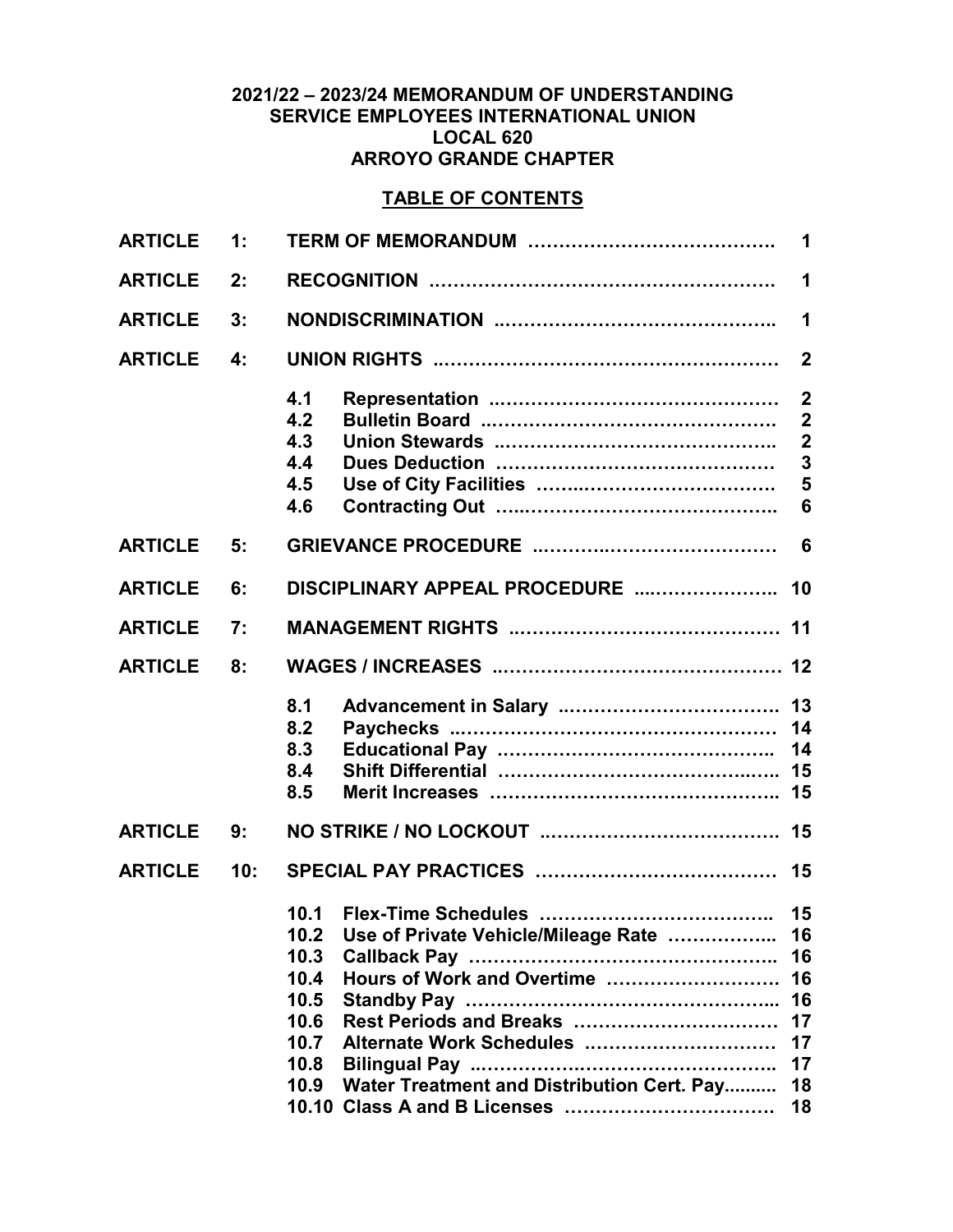## **SEIU MOU – TABLE OF CONTENTS (continued)**

| <b>ARTICLE</b> | $-11:$ |                                              |          |
|----------------|--------|----------------------------------------------|----------|
|                |        | 11.1<br>11.2<br>11.3<br>11.4<br>11.5<br>11.6 |          |
| <b>ARTICLE</b> | 12:    |                                              |          |
| <b>ARTICLE</b> | 13:    |                                              |          |
| <b>ARTICLE</b> | 14:    |                                              |          |
| <b>ARTICLE</b> | 15:    |                                              |          |
|                |        | 15.1<br>15.2<br>15.3<br>15.4<br>15.5<br>15.6 |          |
| <b>ARTICLE</b> | 16:    |                                              |          |
|                |        | 16.1<br>16.2                                 |          |
| <b>ARTICLE</b> | 17:    |                                              |          |
|                |        | 17.1<br>17.2<br>17 3                         |          |
| <b>ARTICLE</b> | 18:    |                                              | 29       |
| <b>ARTICLE</b> | 19:    |                                              | 29       |
| <b>ARTICLE</b> | 20:    | PROMOTIONAL OPPORTUNITIES                    | 30       |
|                |        | 20.1<br>20.2                                 | 30<br>30 |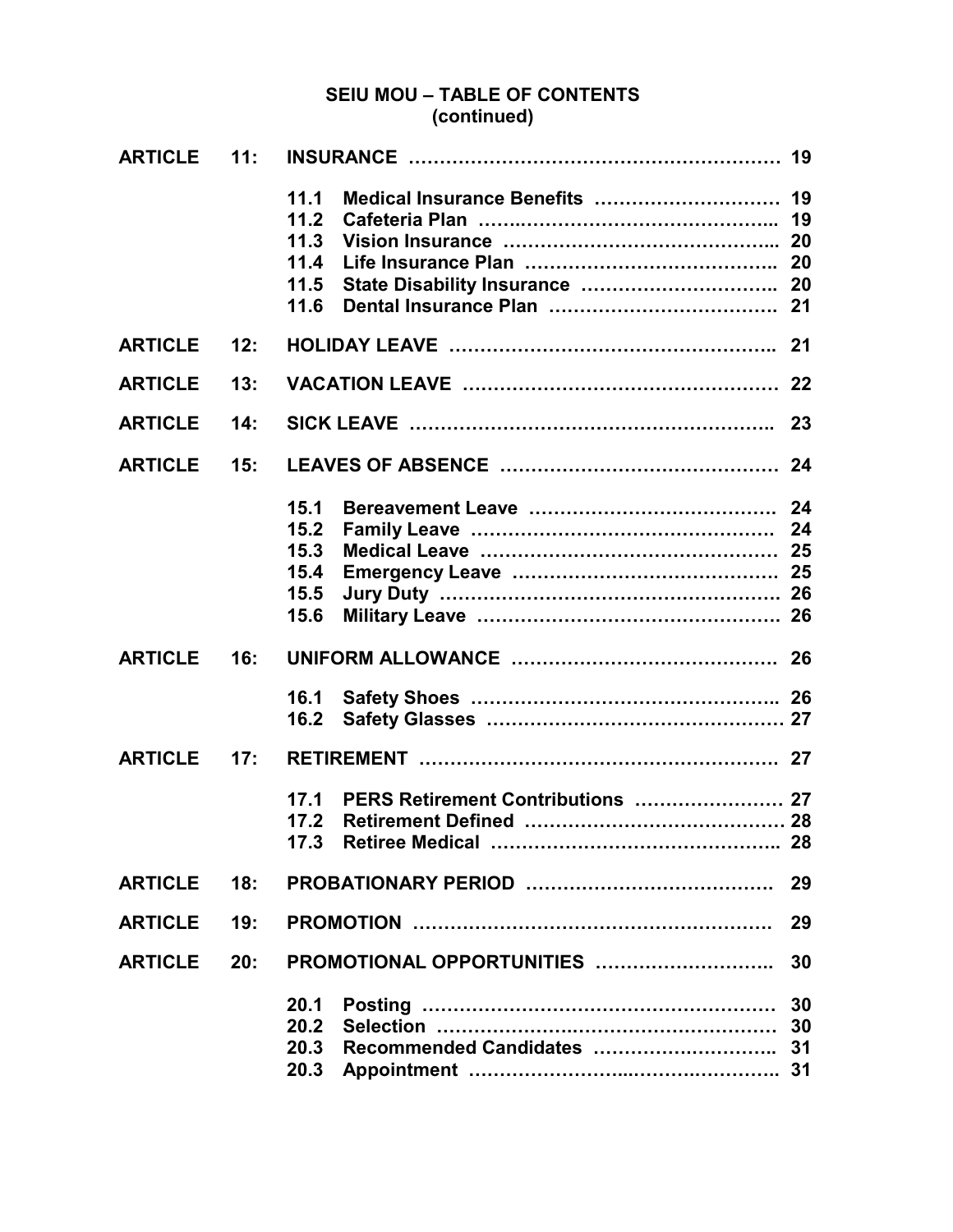## **SEIU MOU – TABLE OF CONTENTS (continued)**

| <b>ARTICLE</b> | 21: |                                                 |    |
|----------------|-----|-------------------------------------------------|----|
| <b>ARTICLE</b> | 22: |                                                 | 31 |
| <b>ARTICLE</b> | 23: |                                                 | 32 |
| <b>ARTICLE</b> | 24: |                                                 | 32 |
| <b>ARTICLE</b> | 25: | LAYOFFS AND DISPLACEMENT                        | 32 |
| <b>ARTICLE</b> | 26: |                                                 | 33 |
| <b>ARTICLE</b> | 27: |                                                 | 34 |
| <b>ARTICLE</b> | 28: |                                                 | 34 |
| <b>ARTICLE</b> | 29: |                                                 |    |
| <b>ARTICLE</b> | 30: |                                                 |    |
| <b>ARTICLE</b> | 31: |                                                 |    |
| <b>ARTICLE</b> | 32: |                                                 |    |
| <b>ARTICLE</b> | 33: | <b>MAINTENANCE OF BENEFITS AND TERMS AND</b>    |    |
| <b>ARTICLE</b> | 34: |                                                 |    |
| <b>ARTICLE</b> | 35: | <b>OBLIGATION TO MEET AND WAIVER CLAUSE  36</b> |    |
| <b>ARTICLE</b> | 36: |                                                 |    |
| <b>ARTICLE</b> | 37: |                                                 |    |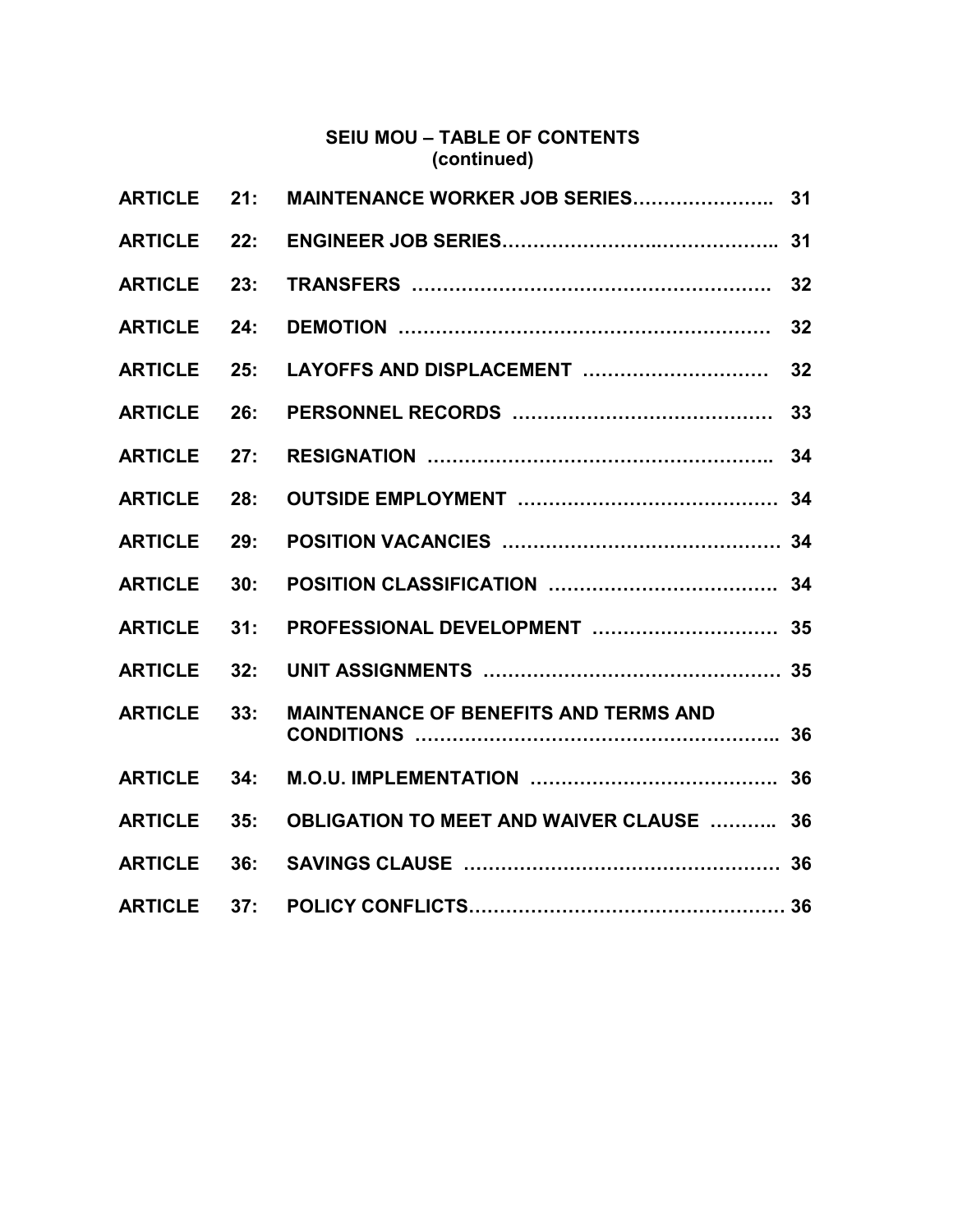#### **2021/22 – 2023/24 MEMORANDUM OF UNDERSTANDING BETWEEN CITY OF ARROYO GRANDE AND LOCAL 620, SERVICE EMPLOYEES INTERNATIONAL UNION, ARROYO GRANDE CHAPTER**

**THE PARTIES HAVE MET AND CONFERRED IN GOOD FAITH REGARDING EMPLOYMENT TERMS AND CONDITIONS FOR THE EMPLOYEES COMPRISING THE ABOVE RECOGNIZED EMPLOYEE ORGANIZATION FOR THE GENERAL SERVICES UNIT AND SUPERVISORS UNIT AND, HAVING REACHED AGREEMENT, AS HEREIN SET FORTH, SUBMIT THIS MEMORANDUM OF UNDERSTANDING TO THE CITY COUNCIL, WITH JOINT RECOMMENDATION THAT COUNCIL ADOPT THE TERMS AND CONDITIONS AND TAKE SUCH OTHER ADDITIONAL ACTIONS AS MAY BE NECESSARY TO IMPLEMENT ITS PROVISIONS.**

### **ARTICLE 1. TERM OF MEMORANDUM OF UNDERSTANDING**

The term of Memorandum of Understanding shall be from July 1, 2021 until June 30, 2024, and thereafter shall continue from year to year. Either party may request modification by March 15, 2024, in which event, meeting and conferring shall begin no later than April 15, 2024.

#### **ARTICLE 2. RECOGNITION**

The City recognizes the Union as the sole and exclusive bargaining agent for all permanent classifications in the Supervisory Employees' representation unit and General Services unit.

#### **ARTICLE 3. NONDISCRIMINATION**

The provisions of this Memorandum of Understanding shall be applied equally to all employees covered hereby without discrimination because of race, color, sex, physical disability, age, national origin, religious affiliation, or Union membership.

Employees may elect to exercise their right to join and participate in the activities of the Union for the purposes of representation in all matters of their working conditions and employer-employee relations. The parties agree that there shall be no restraint, coercion, or interference with any employee with respect to or because of the employee's membership in said Union. The City and the Union agree that each employee shall be treated equally, fairly, and with dignity and respect.

The Union and the City agree to support the Affirmative Action Program established by the City and that there shall be no discrimination within their respective organizations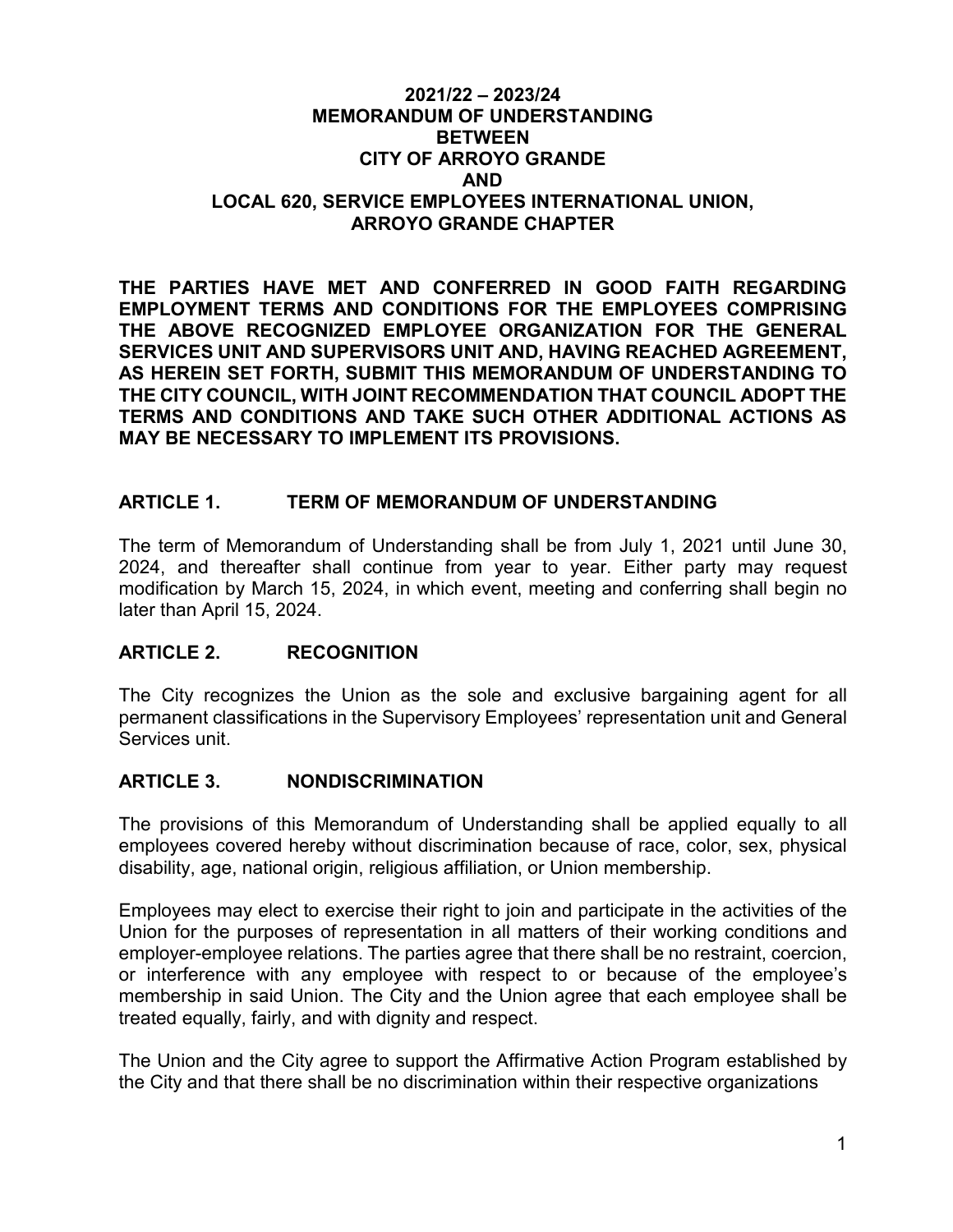## **ARTICLE 3. NONDISCRIMINATION (continued)**

because of race, creed, sex preference, color, national origin, age, disability, or political belief.

Any party alleging a violation of this article shall have the burden of providing the existence of a discriminatory act or acts and/or proving that, but for such act or acts, the alleged injury or damage to the grievant would not have occurred.

Discrimination complaints based on Union membership and/or activity shall continue to be subject to the grievance procedure and arbitration.

### **ARTICLE 4. UNION RIGHTS**

### **4.1 Representation**

With respect to the meet-and-confer process, three (3) Union representatives shall be the maximum number of employees allowed to meet with City representatives on City time during their normal working hours for the purpose of meeting and conferring in good faith without loss of pay or any benefits.

### **4.2 Bulletin Board**

The City will furnish, for the use of the Union, reasonable bulletin board space at reasonable locations. Such bulletin board space shall be used only for the following subjects:

- Union recreational, social, and related news bulletins;
- Scheduled Union meetings;
- Information concerning Union elections or the results thereof;
- Reports of official business of Union, including reports of committees or the Board of Directors; and
- All material shall clearly state that it is prepared and authorized by the Union.

Union agrees that notices posted on City bulletin boards shall not contain anything that may reasonably be construed as maligning the City or its representatives.

### **4.3 Union Stewards**

A. The City authorizes the Arroyo Grande Chapter of the Service Employees International Union to appoint three (3) "Union Stewards" and one (1) alternate, any of which may represent an employee subject to the City's grievance procedure (Article 5).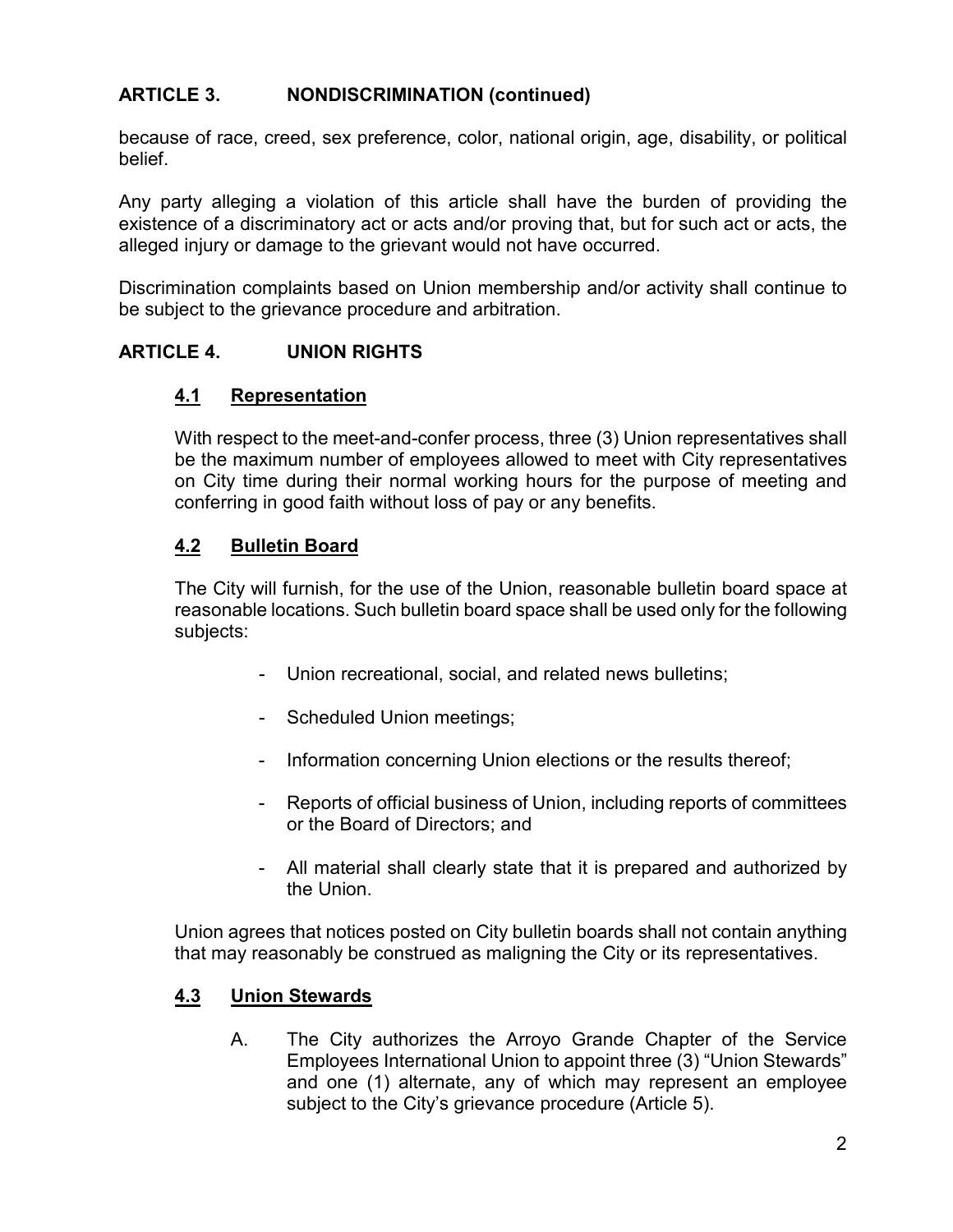- B. The Union shall provide the City Manager with a list of all authorized Union stewards, and the list shall be kept current.
- C. An employee and/or his/her "Union Steward" representative may, when and to the extent necessary, take official City time, without loss of compensation, in order to participate in the investigation and processing of a grievance as provided for in Article 5, upon notification and approval of the immediate supervisor or his/her designee.
- D. The City Manager will approve employee and/or Union Steward taking official City time to investigate and process a grievance, when and to the extent necessary, and only if it will in no event adversely affect the operational, security, or safety requirements of the City.
- E. It is understood that the employee and/or Union Steward shall make every reasonable effort to perform any of the above activities on offduty time.

### **4.4 Dues Deduction**

- A. The City agrees to deduct dues twice monthly and remit them to the Union, as approved by the Union Board of Directors and authorized in writing by the individual employees concerned, on forms currently accepted by the City for such deductions.
- B. For the employees in the unit who authorize Union dues deductions, the City shall automatically continue such dues deduction.
- C. The City agrees to provide the Union the name and deduction status of all unit employees each pay period for which deductions are made. The report shall include employees hired/transferred into or out of the unit, as well as all those on leaves of absence.
- D. Deductions. All employees in the unit who have not authorized a Union dues deduction shall, within the thirty (30) day period following notification of their obligation under this agreement, execute an authorization for the payroll deduction of one of the following: 1) Union dues; 2) a service fee, equal to the percentage of the regular dues, that is used for legally permissible representation costs; or 3) if he/she qualifies, a charity fee, equal to the service fee, to the taxexempt charitable organization that has been agreed to by the employee and the Union.

To qualify for the designated charity fee deduction, an employee must certify to the Union that he/she is a member of a bona-fide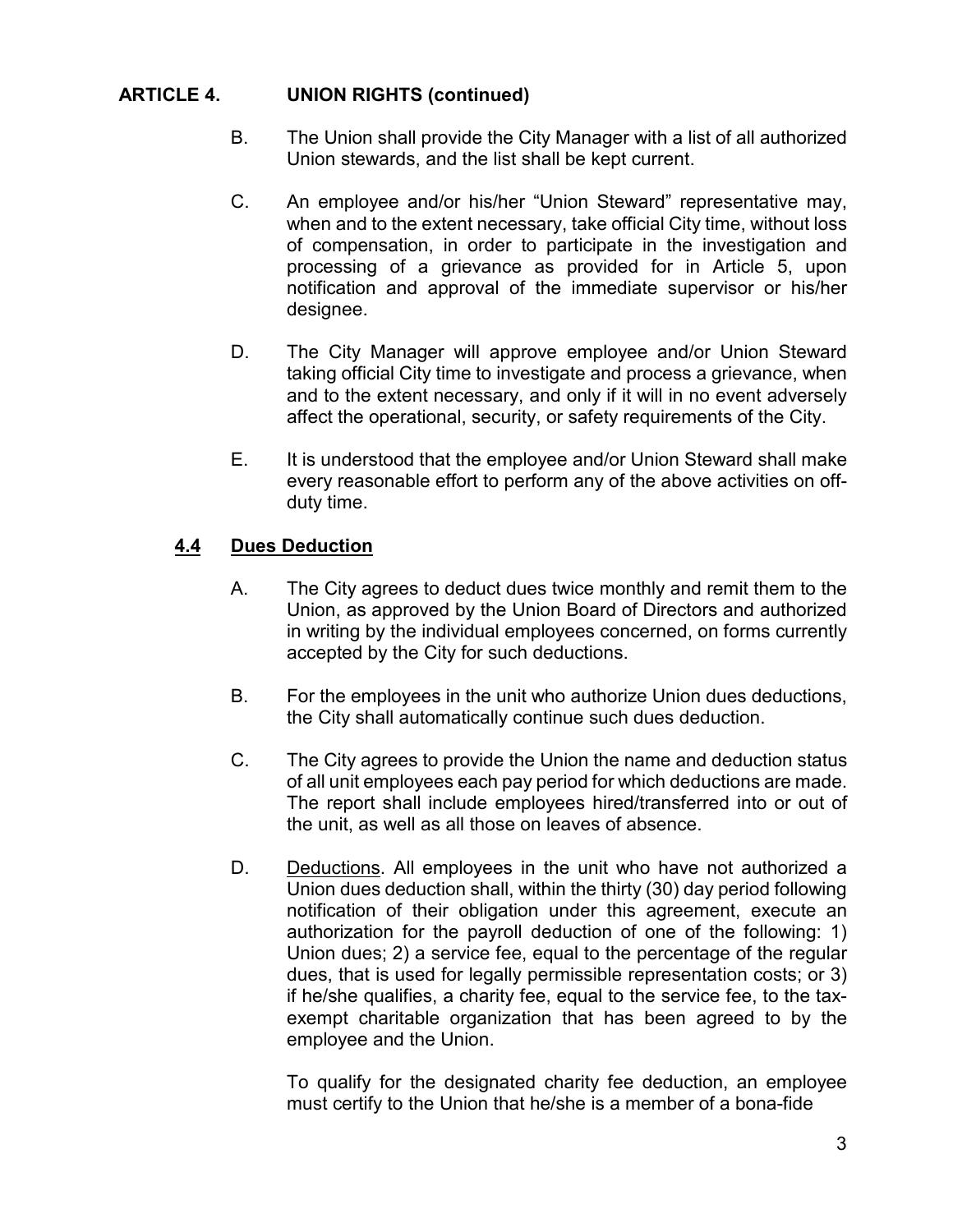#### **4.4 Dues Deduction (continued)**

religion, body, or sect that has historically held conscientious objections to joining or financially supporting public employee organizations.

Such exempt unit employees will be required to submit to the Union a notarized letter certifying that person's membership in such a religion, body, or sect, signed by an official of the bona-fide religion, body, or sect.

If an employee fails to authorize one of the above deductions within the thirty (30) day authorization period, the City shall notify the employee, in writing, of his/her contractual obligation to authorize one of the payroll deductions.

If an employee fails to authorize one of the deductions, the Union may seek enforcement through the courts.

- E. Service Fee as Condition of Employment. After July 1, 1995, all employees hired into the units who fail to authorize a Union dues deduction or service fee deduction must, as a condition of their continued employment, authorize a service fee deduction within thirty (30) days following the beginning of their employment. The employee may avail his/herself of the options set forth in "D" above. If an employee fails to meet this obligation, the Union will make a written request to the City to take the necessary steps to separate that employee from City service. The City will inform the Union of all new hires.
- F. Financial Documentation. The Union has presented a demonstration that the legally permissible costs that may be charged as a service fee to a nonmember equals somewhat more than ninety-five percent (95%) of dues.

The City has not challenged that demonstration and agrees to deduct a service fee equal to ninety-five percent (95%) of dues.

The Union shall, within ninety (90) days after the end of each fiscal year, make available to the City financial documentation that shall meet the requirements of Government Code Section 3502.2.

The City agrees to provide the Union the name, department, class, and payroll deduction of all unit employees upon request.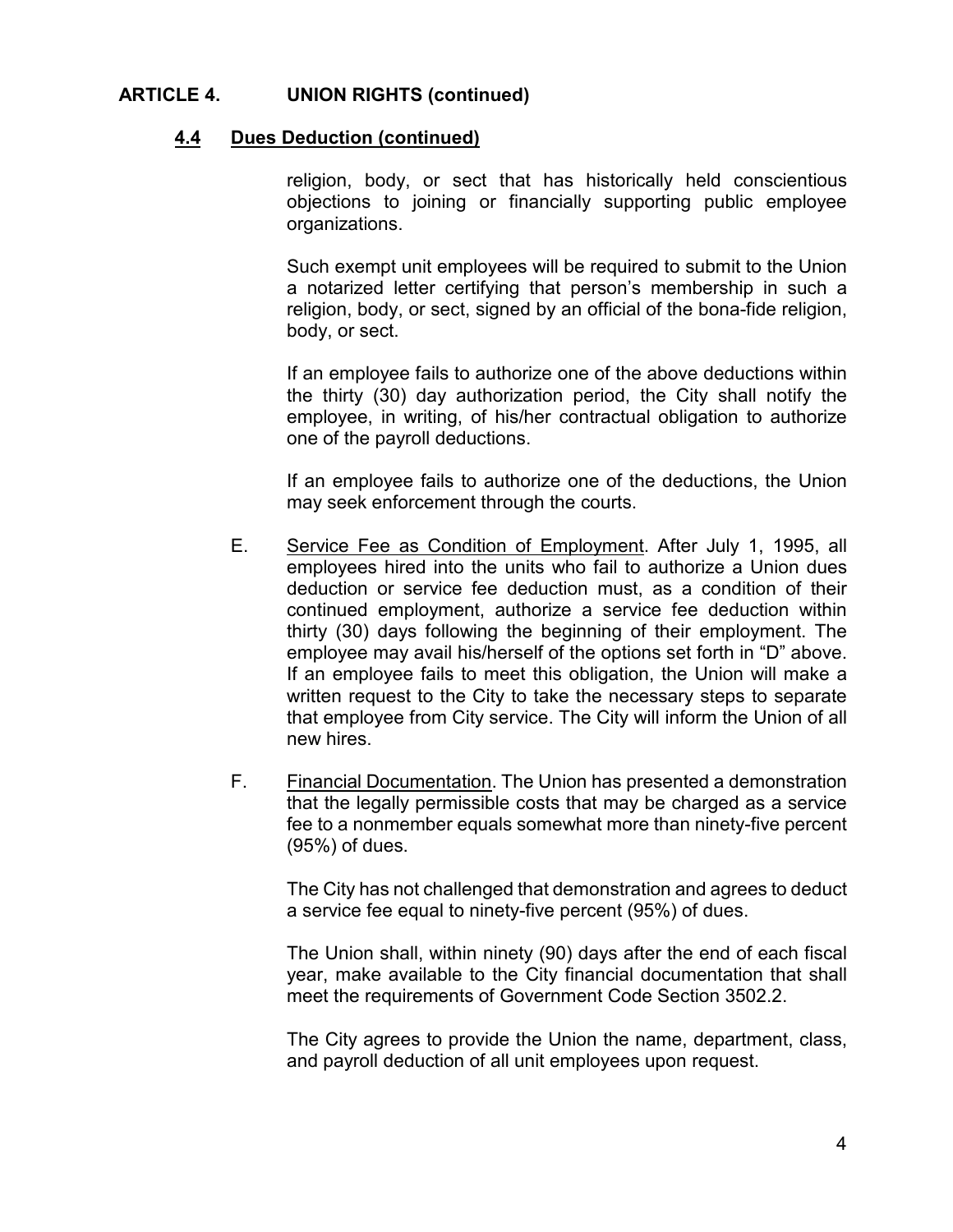## **4.4 Dues Deduction (continued)**

G. Petition, Election, and Challenge. If a petition is filed with the City that requests an election rescinding agency shop, and such petition contains signatures collected within a forty-five (45) day period of at least thirty percent (30%) of the employees in the bargaining unit, an election will be held. Such election may only be held once during the term of the Agreement. The verification of the petition and the election shall be conducted by the State Conciliation Service, voting shall be by secret ballot, and a majority vote of all employees in the bargaining unit shall be required to rescind agency shop.

A unit employee, who is subject to the payment of a representation service fee hereunder, has certain legal rights to object to that part of the fee payable to him or her, which represents the employee's additional pro-rata share of expenditures by the Union that is utilized for expenditures not incurred for the purpose of performing the duties incident to effective representation in employer-employee relations. An employee wishing to exercise these rights must contact the Union office.

- H. Hold Harmless. The Union agrees to indemnify, defend, and hold harmless the City and its officers, employees, and agents against all claims, proceedings, and liabilities arising, directly or indirectly, out of any actions taken or not taken by or on behalf of the City under this Article.
- I. Enforcement/Severability. In the event the Service Fee provision of the Article is declared by a court of competent jurisdiction to be illegal or unenforceable, the parties agree to reopen this Article of the Agreement for the purposes of implementing modified agency shop provisions.

### **4.5 Use of City Facilities**

- A. The Union may, with prior approval of the City Manager, be granted the use of City facilities for Union business meetings of City employees, provided space is available. No use fee will be charged.
- B. The City shall provide, at no cost to the Union, a copy of each City Council agenda (Summary Form). By being provided the agenda, the Union acknowledges the City has met its obligation of notification of matters or issues within the scope of representation on the Council Agenda.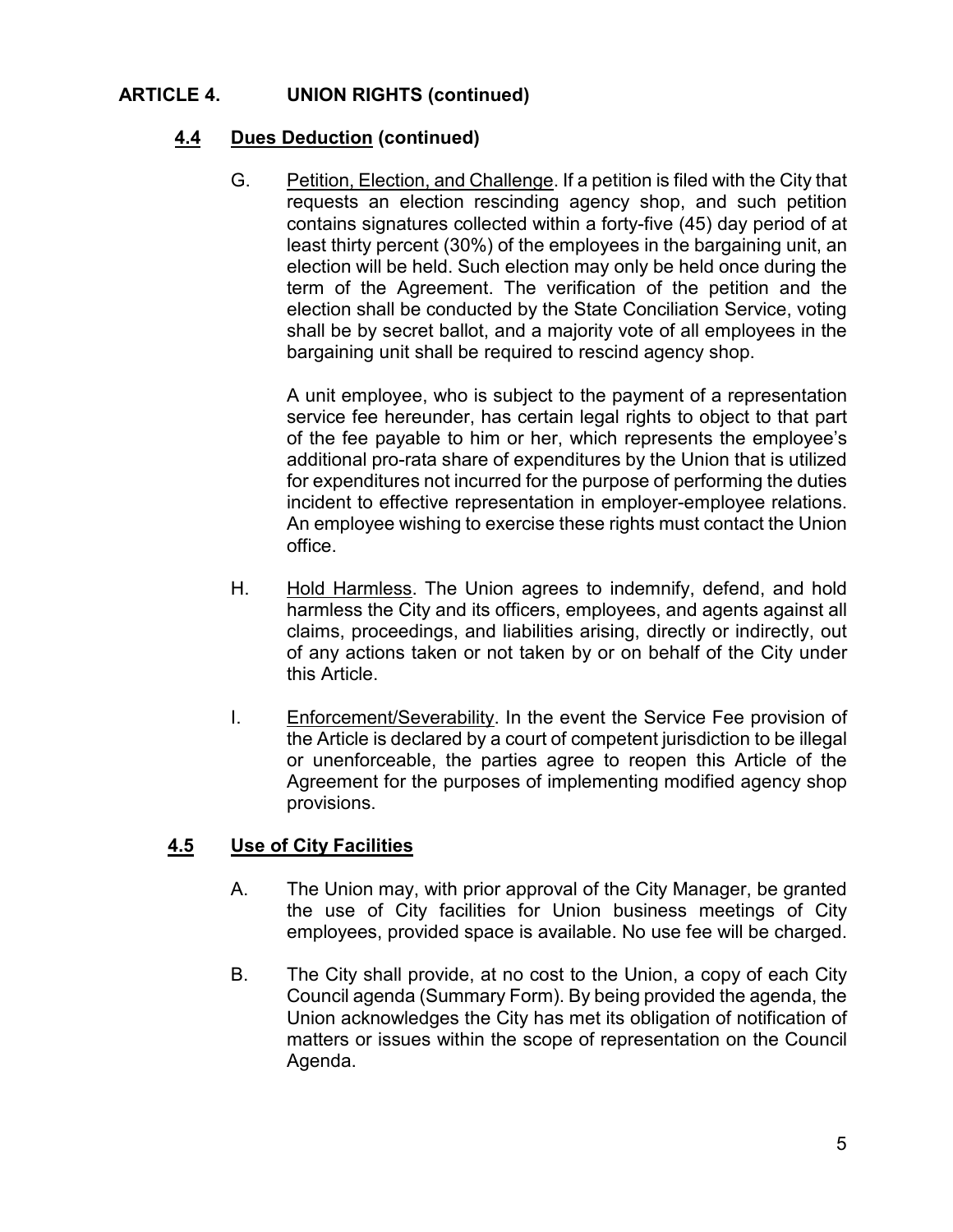#### **4.6 Contracting Out**

The City agrees to communicate with the Union upon request in regard to the following matters:

- A. Any proposed subcontracting of services that would result in the elimination of unit member's job.
- B. Changes in services that would result in the elimination of unit member's job.

#### **ARTICLE 5. GRIEVANCE PROCEDURE**

#### Purpose:

This grievance procedure shall be the exclusive process to resolve grievances as the term is defined below:

- A. To resolve grievances informally at the lowest level.
- B. To provide an orderly procedure for reviewing and resolving grievances promptly.

#### Definitions:

- A. Grievance means a complaint by an employee concerning the interpretation or application of the provisions of this M.O.U. or of rules or regulations governing personnel practices or conditions, which complaint has not been resolved satisfactorily in an informal manner between the employee and his/her immediate supervisor.
- B. As used in this procedure, the term "immediate supervisor" means the individual so designated by City management who assigns, reviews, and directs the work of an employee at the first level.

#### **Time Limits:**

Each party involved in a grievance shall act quickly so that the grievance may be resolved promptly. Every effort should be made to complete action within the time limits contained in the grievance procedure; however, with the written consent of all parties, the time limitation for any step may be extended.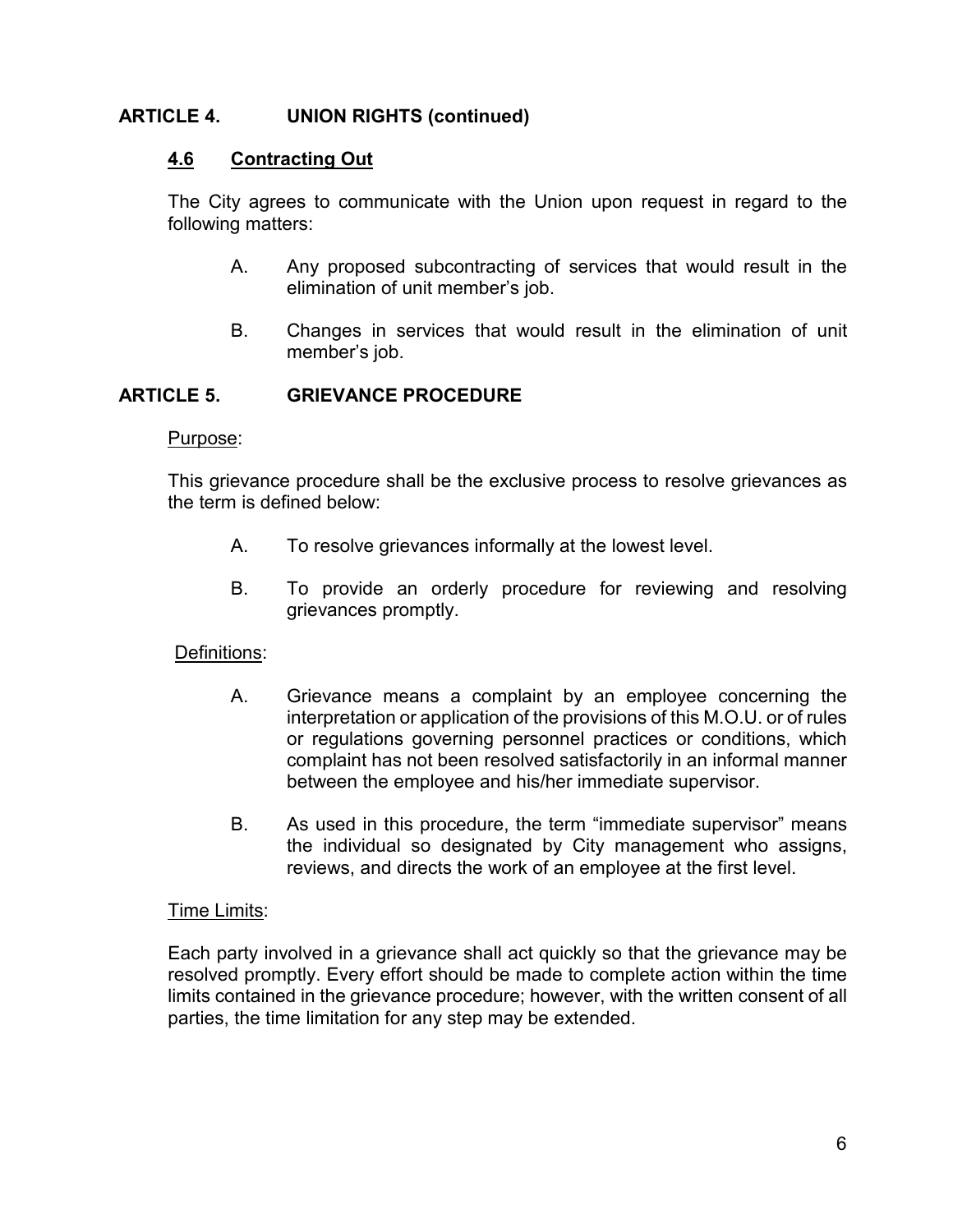#### **ARTICLE 5. GRIEVANCE PROCEDURE (continued)**

#### Step 1:

The grievance initially shall be personally discussed between the employee and his/her immediate supervisor. Within seven (7) working days the immediate supervisor shall give his/her decision or response. The grievant may request this decision or response in writing.

#### Step 2:

- A. If the grievance is not informally resolved to the satisfaction of the grievant in Step 1 a formal grievance may be initiated. A formal grievance must be initiated. A formal grievance must be initiated no later than:
	- 1. Thirty (30) working days after the event of circumstances occasioning the grievance; or
	- 2. Within seven (7) working calendar days of the Step 1 decision rendered in the informal grievance procedure, whichever is later.
- B. However, if the Step 1 informal grievance procedure is not initiated within the period specified in subsection (1) above, the period in which to bring the grievance shall not be extended by subsection (2) above.
- C. A Step 2 grievance shall be initiated in writing on a form prescribed by the City and shall be filed with the person (2) designated by City management who has the responsibility of the next level of supervision within the department. The employee may be represented by a representative of his/her choice.
- D. The grievant shall cite the specific provision(s) of the Memorandum of Understanding, ordinance, resolution, or written rule claimed to have been violated in effect at such time the alleged incident(s) occurred, set forth the facts that purportedly constitute such violation, and the specific remedy sought.
- E. Within seven (7) working days after the initiation of the Step 2 grievance, the City's designated representative for this step shall investigate the grievance and give his/her decision in writing to the grievant.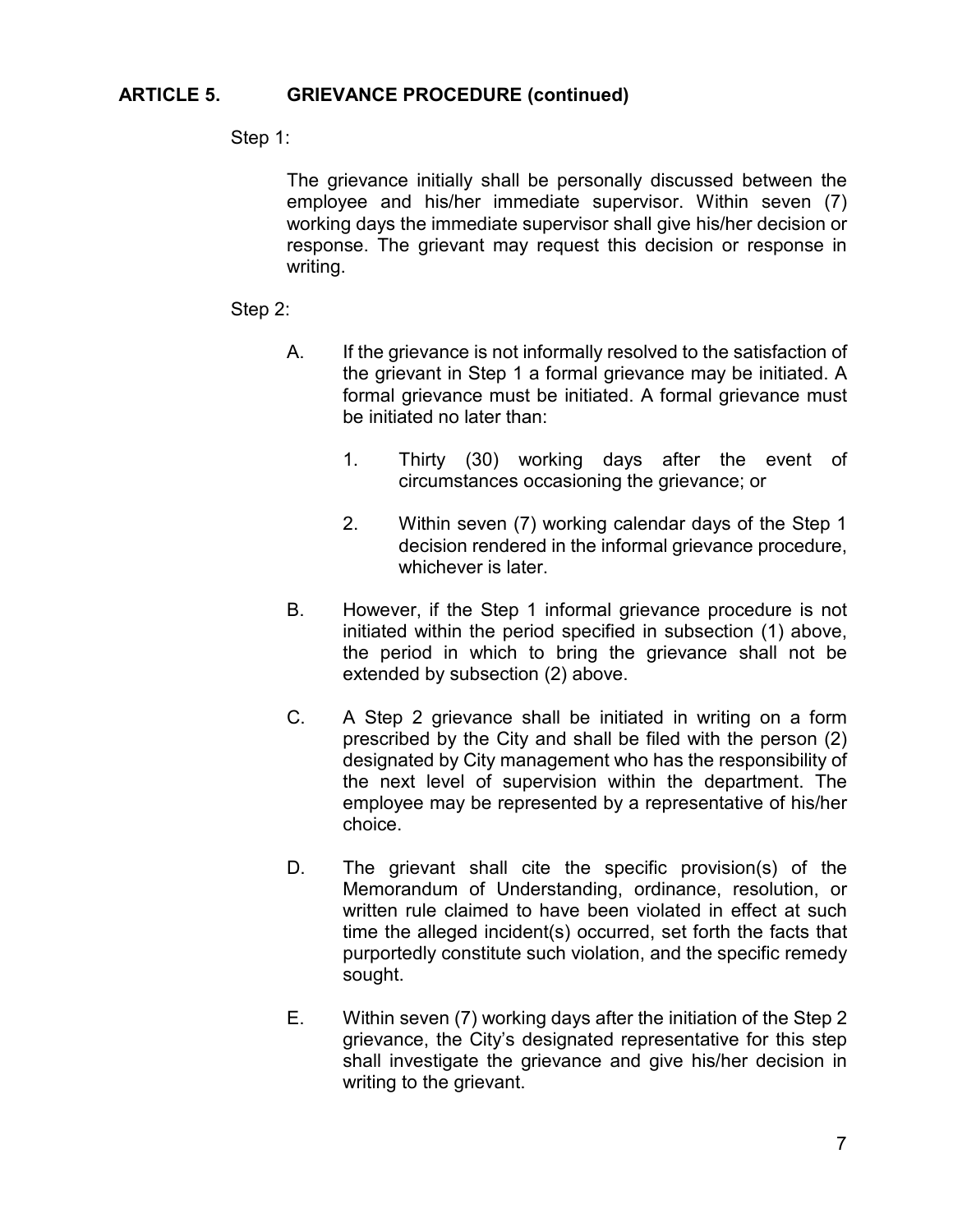#### **ARTICLE 5. GRIEVANCE PROCEDURE (continued)**

Step 3:

- A. If the grievant is not satisfied with the decision rendered pursuant to Step 2, he/she may appeal the decision within seven (7) working days to the person designated by the City Manager who has the next level of supervision within the department, if any. The employee may be represented by a representative of his/her choice.
- B. The designated representative shall respond in writing within seven (7) working days to the grievant. If the designated representative determines it is desirable, he/she shall hold a conference(s) or otherwise investigate the matter.

#### Step 4:

- A. If a designated representative was used in Step 3 above or none was designated and the grievant is not satisfied with the decision rendered pursuant to Step 2 or 3 as applicable, he/she may appeal the decision within seven (7) working days to the City Manager. The employee may be represented by a representative of his/her choice.
- B. The City Manager shall respond in writing within seven (7) working days to the grievant. If the City Manager determines it is desirable, he/she shall hold a conference(s) or otherwise investigate the matter.

#### Step 5:

If the grievance is not resolved satisfactorily at the above Step(s), the grievant, with the written concurrence of the Union, within ten (10) days, excluding holidays, may submit the grievance to binding arbitration. Upon mutual agreement of both parties, the time deadline may be extended for a specified number of days. If any question arises as to the arbitrability of the grievance, such question shall be ruled upon by the arbitrator only after he/she has had an opportunity to hear the merits of the grievance.

The arbitration proceeding shall be conducted by an arbitrator to be selected by the two parties within ten (10) working days after said notice is given. If the two parties fail to reach agreement on an arbitrator within five (5) days, the State Conciliation Service will be requested to supply a list of five (5) names. Each party will alternately strike from the list until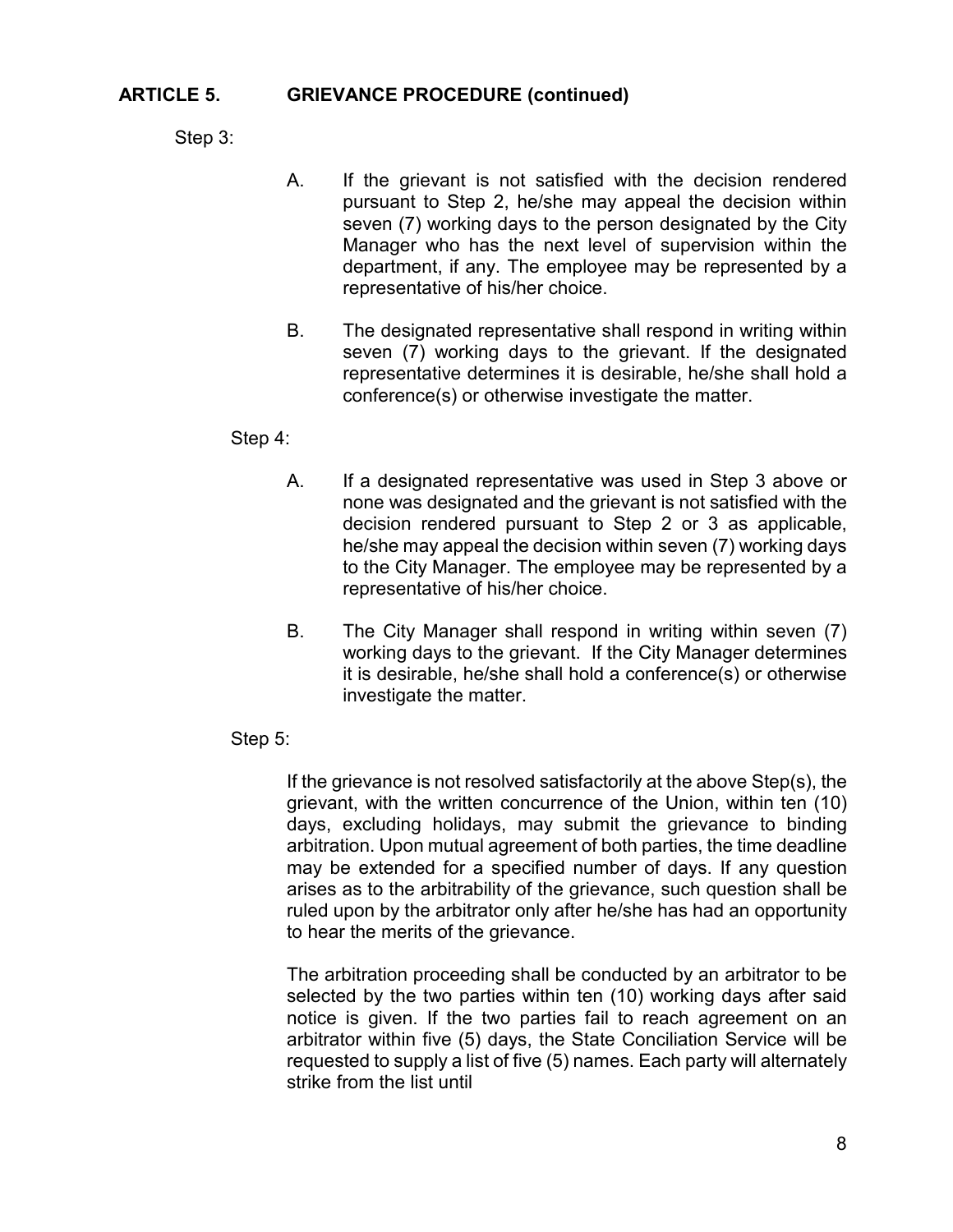#### **ARTICLE 5. GRIEVANCE PROCEDURE (continued)**

Step 5: (continued)

- A. only one (1) name remains. The order of striking will be determined by lot.
- B. The arbitrator shall hold a hearing within ten (10) working days of his/her appointment. Five (5) working days' notice will be given to all parties of the time and place of the hearing. Within ten (10) working days after completion of the hearing, the arbitrator shall render the decision in writing and shall set forth his/her findings of fact, reasoning, and conclusions on the issues submitted.

The arbitrator shall be without power or authority to make any decision that requires the commission of an act prohibited by law or violates the terms of this Agreement. However, it is agreed that the arbitrator is empowered to include a decision for reimbursement for financial loss of wages or fringe benefits or other non-financial remedies as judged to be proper. The arbitrator shall submit to all parties his/her findings that shall be binding and final on both parties.

- C. Nothing in the foregoing shall be construed to empower the arbitrator to make any decision amending, changing, subtracting from, or adding to, the provisions of this Agreement.
- D. The fees and expenses of the arbitrator shall not be the responsibility of the prevailing party. All other expenses shall be borne by the party incurring them, and neither party shall be responsible for the expense of the witnesses of the other. If any grievance meeting or hearing shall be scheduled during the work day, any worker required by either party to participate as a witness or grievant in such meeting or hearing shall be released from regular duties without loss of pay or benefits for a reasonable amount of time.
- E. Either party may request an individual to make a written record of the entire arbitration hearing. The cost of the services and expense of such individual shall be paid by the requesting parties upon mutual agreement.
- F. All documents dealing with the processing of a grievance shall be filed separately from the personnel files of the participants as designated in this Agreement.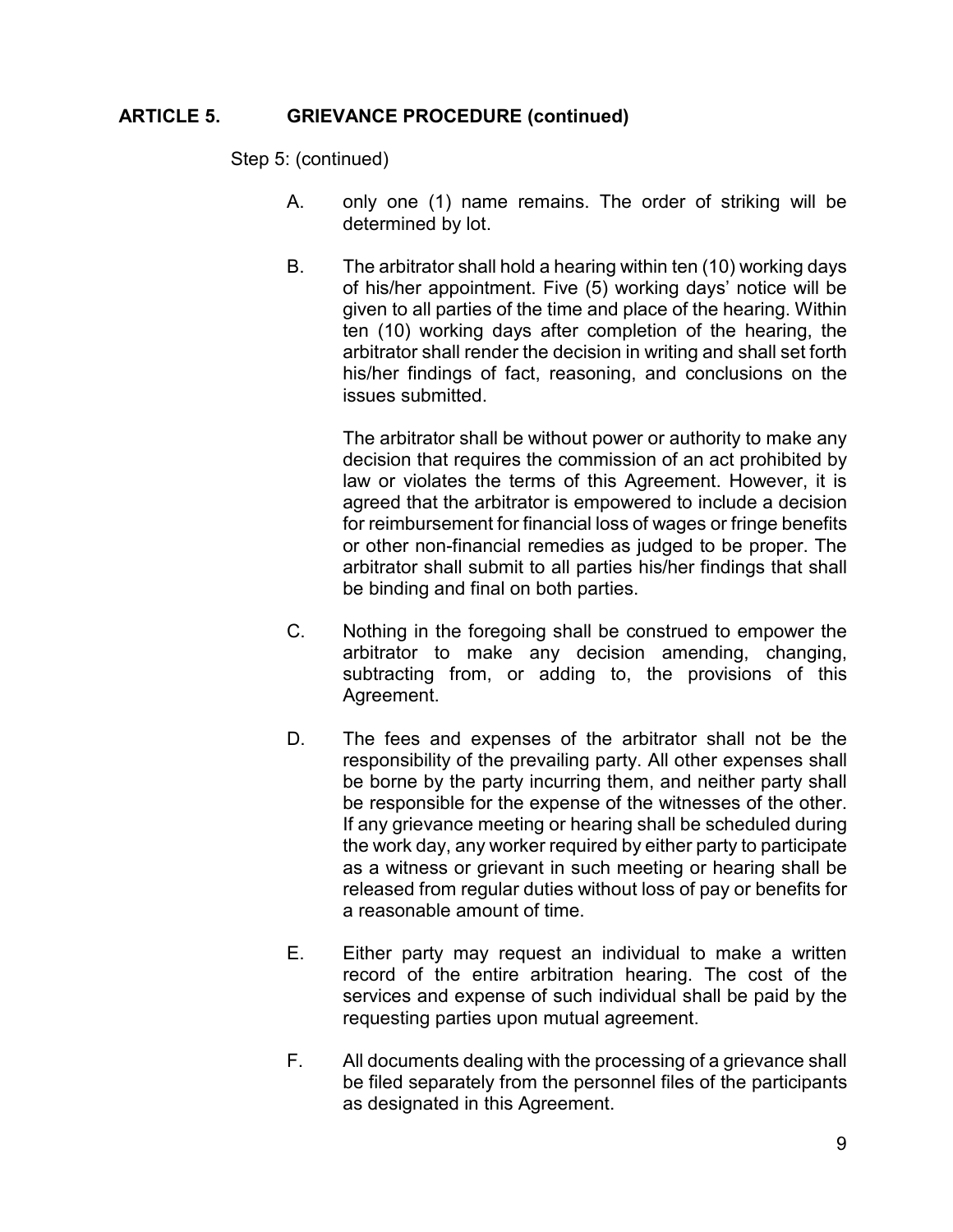#### **ARTICLE 6. DISCIPLINARY APPEAL PROCEDURE**

Effective for discipline initiated after the date of ratification of this M.O.U., appeals from discipline and discharge of unit employees represented by S.E.I.U. Local 620 only, shall be processed exclusively in accordance with this modified appeal procedure. The provisions of this Article apply only to employees represented by S.E.I.U. Local 620 and supersede any conflicting provisions contained in the Personnel Regulations of the City of Arroyo Grande, Section VIII.D – G inclusive for S.E.I.U. represented employees.

Employees represented by Local 620 receiving a "Notice of Recommended Disciplinary Action" under Section VIII A. of the Personnel Regulations shall have the right to Union representation if he/she so chooses. The City agrees to send copies of all disciplinary notices for represented employees to the Union by Facsimile (FAX) and U.S. Mail at:

#### (805) 614-7620 (FAX) Local 620, Service Employees' International Union 114 Vine Street Santa Maria, CA 93454

Nothing in this Article shall preclude an employee and the City Manager from informal discussions and/or settlements prior to the date of the hearing.

For the purpose of this M.O.U. and as applied to S.E.I.U. represented employees only; the City's Disciplinary Action procedure is hereby modified as follows:

Section E: Appeal of Disciplinary Action Method of Appeal (S.E.I.U. Only):

Appeals shall be in writing and contain a brief statement about the action being appealed and the reason(s) the employee believes the disciplinary action is not appropriate. The letter of appeal shall be filed with the City Manager within five (5) business days of receiving the notice of disciplinary action.

Upon the filing of an appeal, the City Manager shall set a date for a hearing on the appeal not less than ten (10) days nor more than sixty (60) days from the date of filing. The City Manager or designated representative shall notify all interested parties of the date, time, and place of hearing. The City Manager will also select a Hearing Officer from either the State Mediation and Conciliation Service (SMCS) or another individual selected from a list provided by the SMCS, provided that the person selected to be the Hearing Officer has experience adjudicating Disciplinary Hearings.

- Section F: Hearing: No Change to City Personnel Regulations Manual.
- Section G: Findings of the Hearing Officer: No Change to City Personnel Regulations Manual.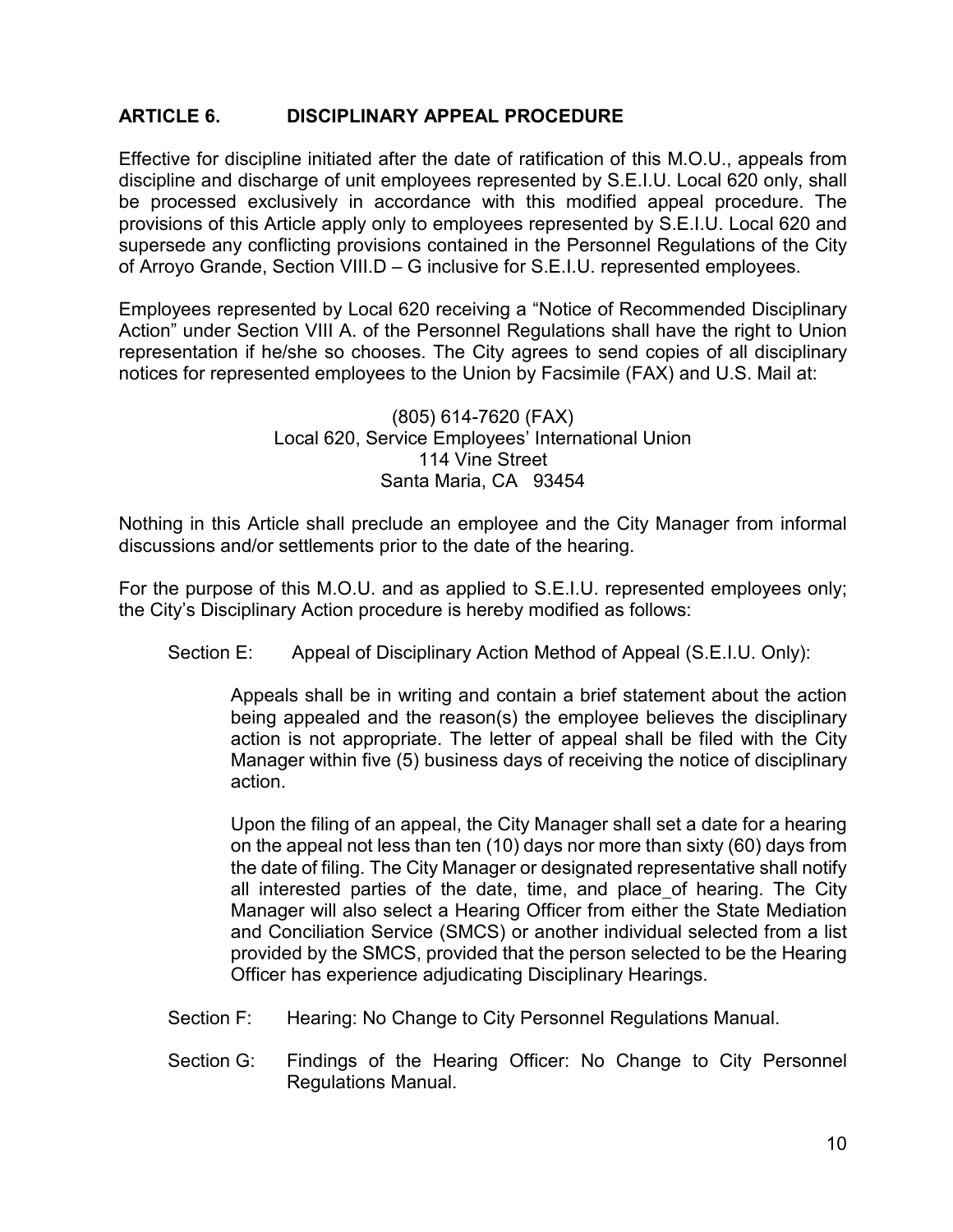#### **ARTICLE 6. DISCIPLINARY APPEAL PROCEDURE (continued)**

Section H: Appeal Procedures:

- 1. Appeal of Findings by Hearing Officer Other Than City Manager – a., b., c.: No Change to City Personnel Regulations Manual.
- 2. Appeal of Findings by the City Manager:

An employee who believes the City Manager's Final Decision contains findings of fact that are erroneous or legal conclusions which are arbitrary and/or capricious may appeal such findings and resulting proposed disciplinary action(s).

- Section H: Appeal Procedures: (continued)
	- 2. Appeal of Findings by the City Manager: (continued)

Such appeals shall be made to the City Council. Such appeal shall be filed within twenty (20) working days of receiving the Notice of Disciplinary Action from the City Manager.

#### **ARTICLE 7. MANAGEMENT RIGHTS**

The City retains all its exclusive rights and authority under federal, state, and municipal law and expressly and exclusively retains its management rights, which include, but are not limited to:

- the exclusive right to determine the mission of its constituent departments, commissions, boards;
- set standards and levels of service;
- determine the procedures and standards of selection for employment and promotions;
- direct its employees;
- determine the methods and means to relieve its employees from duty because of lack of work or other lawful reasons;
- maintain the efficiency of governmental operations;
- determine the methods, means and numbers and kinds of persons by which government operations are to be conducted;
- determine methods of financing;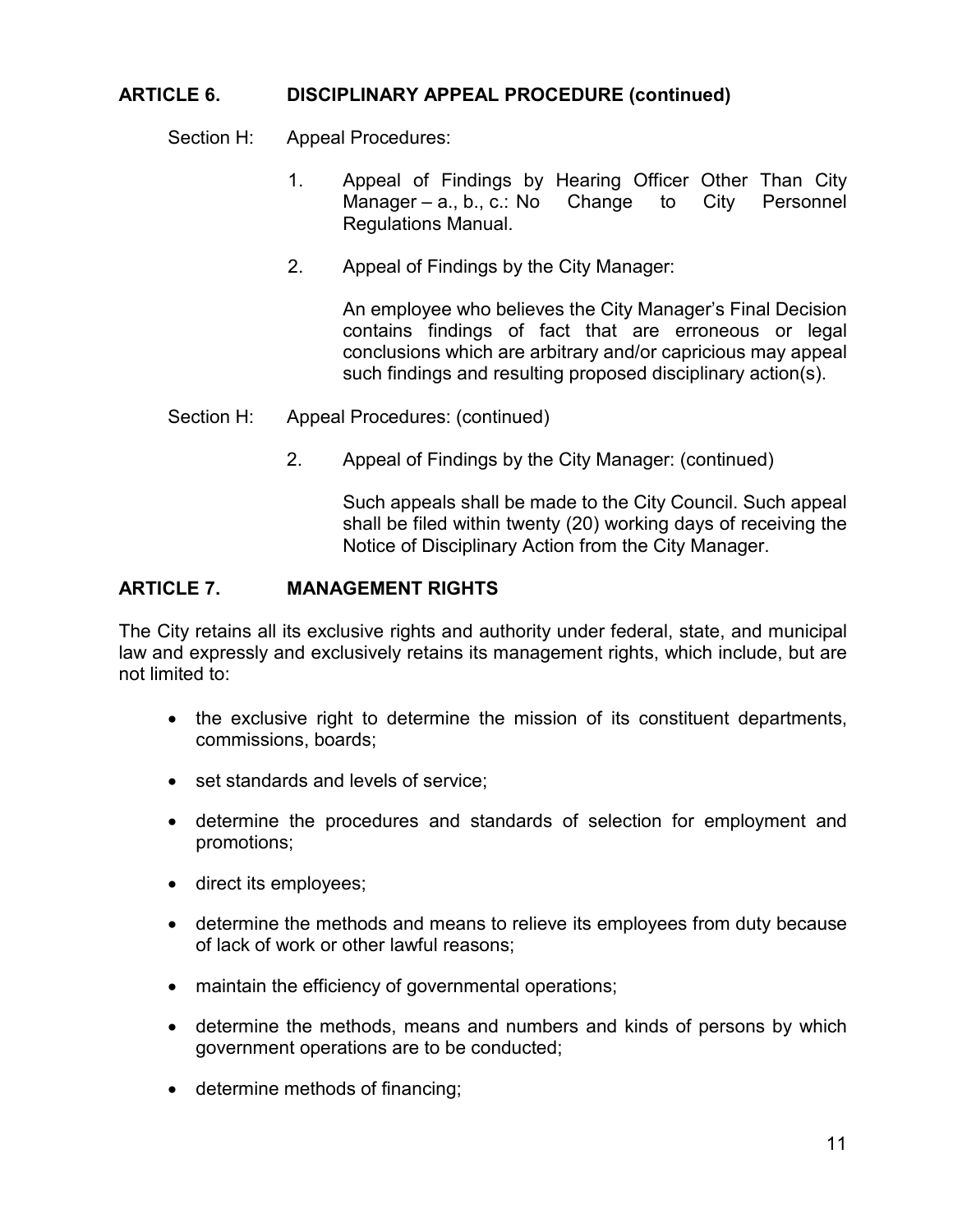#### **ARTICLE 7. MANAGEMENT RIGHTS (continued)**

- determine styles and/or types of City-issued equipment to be used;
- determine and/or change the facilities, methods, technology, means, organizational structure, and composition of the work force and allocate and assign work by which the City operations are to be conducted;
- determine and change the number of locations, relocations, and types of operations, processes, and materials to be used in carrying out all City functions, including but not limited to, the right to contract for or subcontract any work or operations of the City.

#### **ARTICLE 8. WAGES / INCREASES**

The S.E.I.U. represents the following employee classifications:

#### **ADMINISTRATIVE AND FISCAL SALARY RANGE**

| <b>Information Technology Specialist</b>  | 38 |
|-------------------------------------------|----|
| Geographic Information Systems Technician | 34 |
| <b>Senior Accounting Clerk</b>            | 26 |
| <b>Administrative Secretary</b>           | 25 |
| <b>Accounting Clerk II</b>                | 21 |
| <b>Office Assistant II</b>                | 18 |
| Accounting Clerk I                        | 15 |
| <b>Office Assistant I</b>                 | 14 |
|                                           |    |

#### **RECREATION SERVICES, PUBLIC WORKS AND COMMUNITY DEVELOPMENT**

| <b>Senior Engineer</b>             | 46 |
|------------------------------------|----|
| <b>Associate Engineer</b>          | 43 |
| <b>Assistant Engineer</b>          | 38 |
| <b>Recreation Supervisor</b>       | 35 |
| <b>Public Works Lead Person</b>    | 31 |
| Fleet Maintenance Coordinator      | 30 |
| Water Services Worker              | 28 |
| <b>Building Permit Technician</b>  | 26 |
| <b>Recreation Coordinator</b>      | 26 |
| Maintenance Worker III             | 26 |
| <b>Sports Facility Coordinator</b> | 26 |
| <b>Accounting Clerk II</b>         | 21 |
| Maintenance Worker II              | 21 |
| <b>Office Assistant II</b>         | 18 |
| <b>Maintenance Worker I</b>        | 17 |
| <b>Accounting Clerk I</b>          | 15 |
| <b>Office Assistant I</b>          | 14 |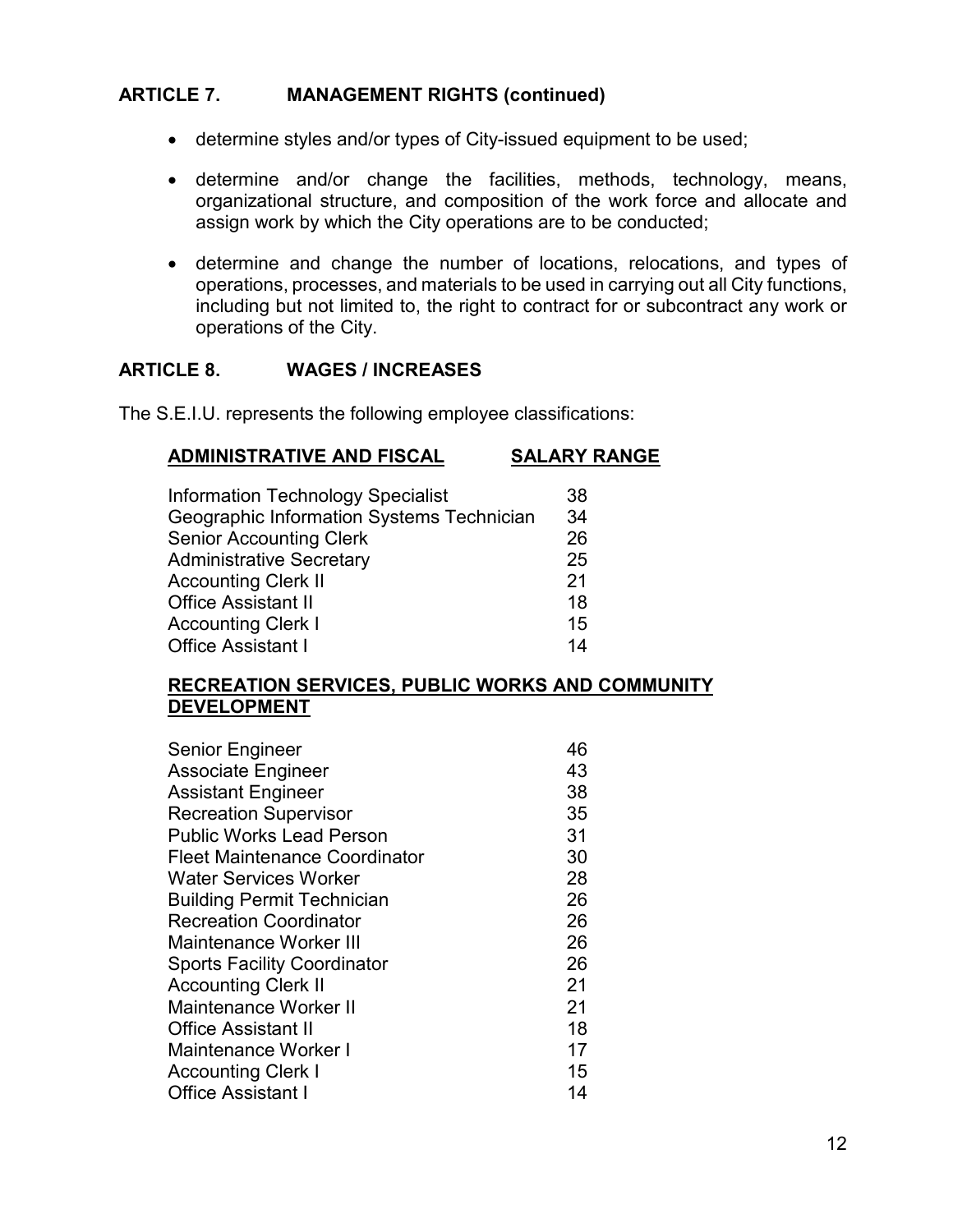#### **ARTICLE 8. WAGES / INCREASES (continued)**

The City and the S.E.I.U. agree that all position classifications represented by the Union in this Article shall receive salaries as represented in Exhibits "A - C" for the period of July 1, 2021 through June 30, 2024.

A. FISCAL YEAR 2021/2022

The salaries contained in Exhibit "A" shall reflect a 3.5% salary increase effective July 9, 2021.

B. FISCAL YEAR 2022/2023

For FY 2022/2023 salaries contained in Exhibit "B" shall reflect a 3.5% salary increase effective the first day of the first full pay period after July 1, 2022.

C. FISCAL YEAR 2023/2024

For FY 2023/2024 salaries contained in Exhibit "C" shall reflect a 3.5% salary increase effective the first day of the first full pay period after July 1, 2023.

#### **8.1 Advancement in Salary**

The salary range as set forth for each classification is divided into five (5) steps that shall be interpreted and applied as outlined in this Article. Salary step increases as provided herein are not automatic but based on performance and merit. Employees shall be placed on the step and qualify for increase in compensation for advancement to the next higher step of the pay ranges in the manner following:

- A. The first step is the minimum rate and normally shall be the hiring rate.
- B. The second step is granted to employees who are eligible for this adjustment, after completion of the probationary period. The adjustment shall be made only if granted by the Department Director and subject to the approval of the City Manager or his/her designee.
- C. The third step shall be granted to an employee who has proven fully qualified in a given classification for one (1) full additional year from granting of previous step increase only if granted by the Department Director and subject to the approval of the City Manager or his/her designee.
- D. The fourth step shall be granted to an employee who has proven above average in a given classification for one (1) full additional year by the Department Director and with the approval of the City Manager or his/her designee.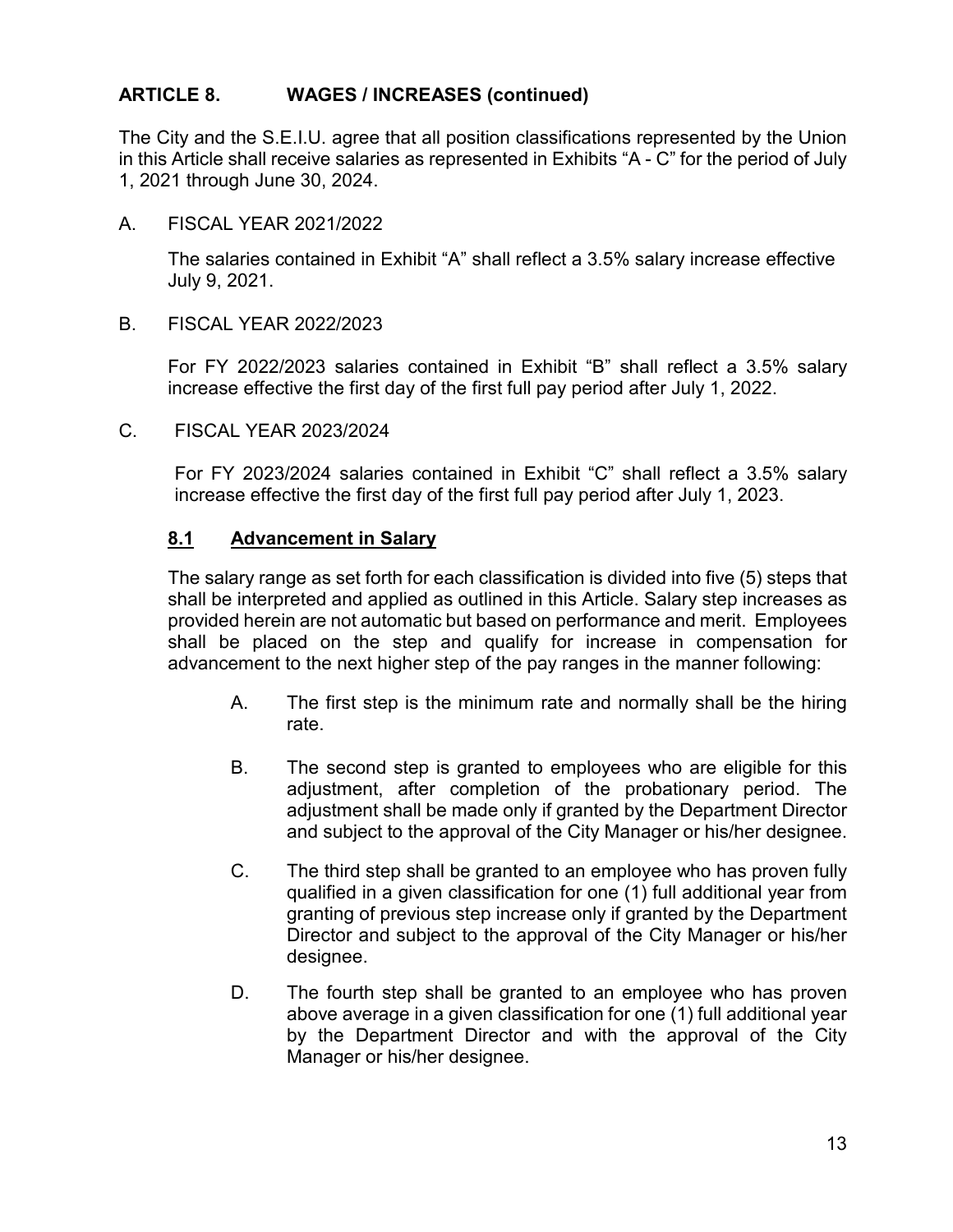## **ARTICLE 8. WAGES / INCREASES (continued)**

### **8.1 Advancement in Salary (continued)**

- E. The fifth step shall be granted to an employee who has continued to demonstrate above average performance and has demonstrated continued growth in a given classification for one (1) full additional year by the Department Director and with the approval of the City Manager or his/her designee.
- F. A performance report on each employee recommended for salary advancement shall be prepared and submitted by the Department Director to the City Manager prior to final action on such recommendation at each step.
- G. An employee must always continue to maintain an acceptable level of performance and shall be evaluated annually by his/her Department Director. If the written evaluation by the Department Director does not support a continued acceptable effort, an individual may be reduced in salary by the Department Director, with the approval of the City Manager or his/her designee.

#### **8.2 Paychecks**

The City will pay regular checks on a biweekly basis and continue payroll deductions for the County-City Employee Credit Union, when so desired by employees.

#### **8.3 Educational Pay**

- A. The Educational Pay Program is intended to promote the improvement of employee efficiency and the advancement of employees to positions of higher skills.
- B. Employees may qualify for advancement of one salary range above their position classified range upon receipt of an Associated Arts Degree, in a field relative to their job classification, from an accredited junior college, or upon earning a special license or certificate, deemed to be equivalent to an AA degree and is related to the performance of the employee's duties and/or assignment, upon recommendation of the Department Director and approval by the City Manager. For purposes of completion of certificated courses related to an employee's duties and/or assignment equivalency (including those programs resulting in a special license or certificate), or an aggregate of the same which equals or exceeds 720 instructional hours, will be deemed to be equivalent to an AA degree.

Any employee who is receiving educational pay for any license or certificate as of July 1, 1999, will continue to receive such pay.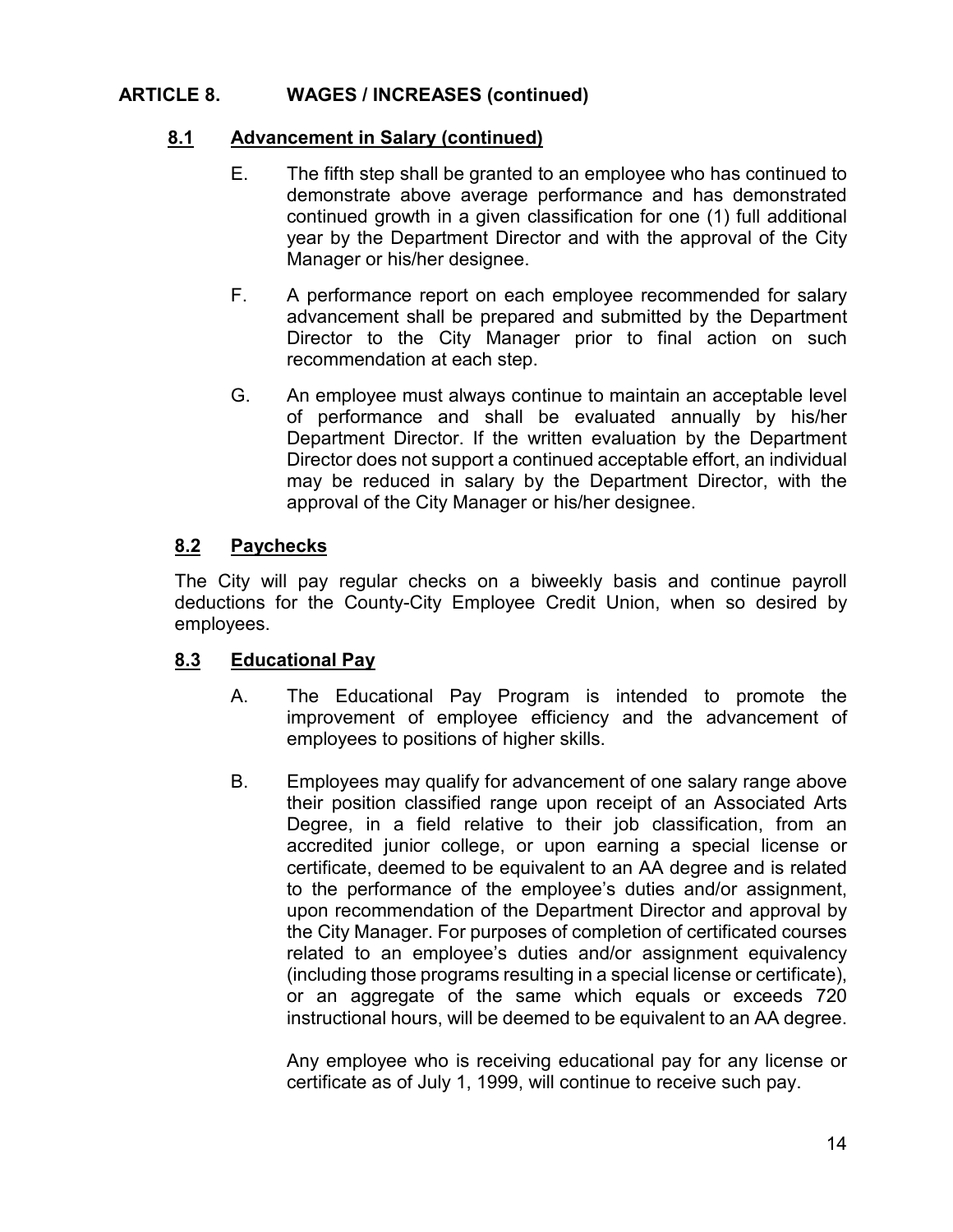## **ARTICLE 8. WAGES / INCREASES (continued)**

- C. Employees who possess licenses or certificates as specified in Section B of this Article, totaling less than 720 hours and more than 300 hours, shall qualify for an advancement in salary of \$20 per pay period upon recommendation of the Department Director and approval by the City Manager.
- D. Employees may qualify for advancement of two salary ranges above their position classified range upon receipt of a Bachelor of Science/Bachelor of Arts Degree in a field relative to their job classification, from an accredited college, upon recommendation of the Department Director and approval of the City Manager.
- E. Exception: Where job classifications or requirements include an Associated Arts or Bachelor of Science/Bachelor of Arts degree, Section B and Section C, will not apply.
- F. No additional educational pay shall be made for duplicate, or more than one, AA degree, BA degree, or applicable certificates.

## **8.4 Shift Differential**

The City shall pay \$.50 (fifty cents) per hour additional wages for each hour worked when at least four and one-half  $(4 \frac{1}{2})$  hours are worked between 5:30 P.M. and 7:30 A.M., providing such working assignment has been assigned/approved by the Department Director with the concurrence of the City Manager. Exception to the prior approval provisions shall be granted for emergency call-outs.

### **8.5 Merit Increases**

Merit increases will become effective the first day of the next full pay period following the evaluation due date.

## **ARTICLE 9. NO STRIKE / NO LOCKOUT**

The Union agrees that during the term of this Memorandum of Understanding, neither the Union or the employees it represents will engage in, encourage, sanction, support, or suggest any strikes. The employer agrees that it will not lock out any of its employees during the term of this Memorandum of Understanding.

## **ARTICLE 10. SPECIAL PAY PRACTICES**

### **10.1 Flex-Time Schedules**

Employees for whom necessity requires a different schedule than that generally applied shall work according to regulations prepared by the respective supervising officials and approved by the City Manager. The City shall specify in writing all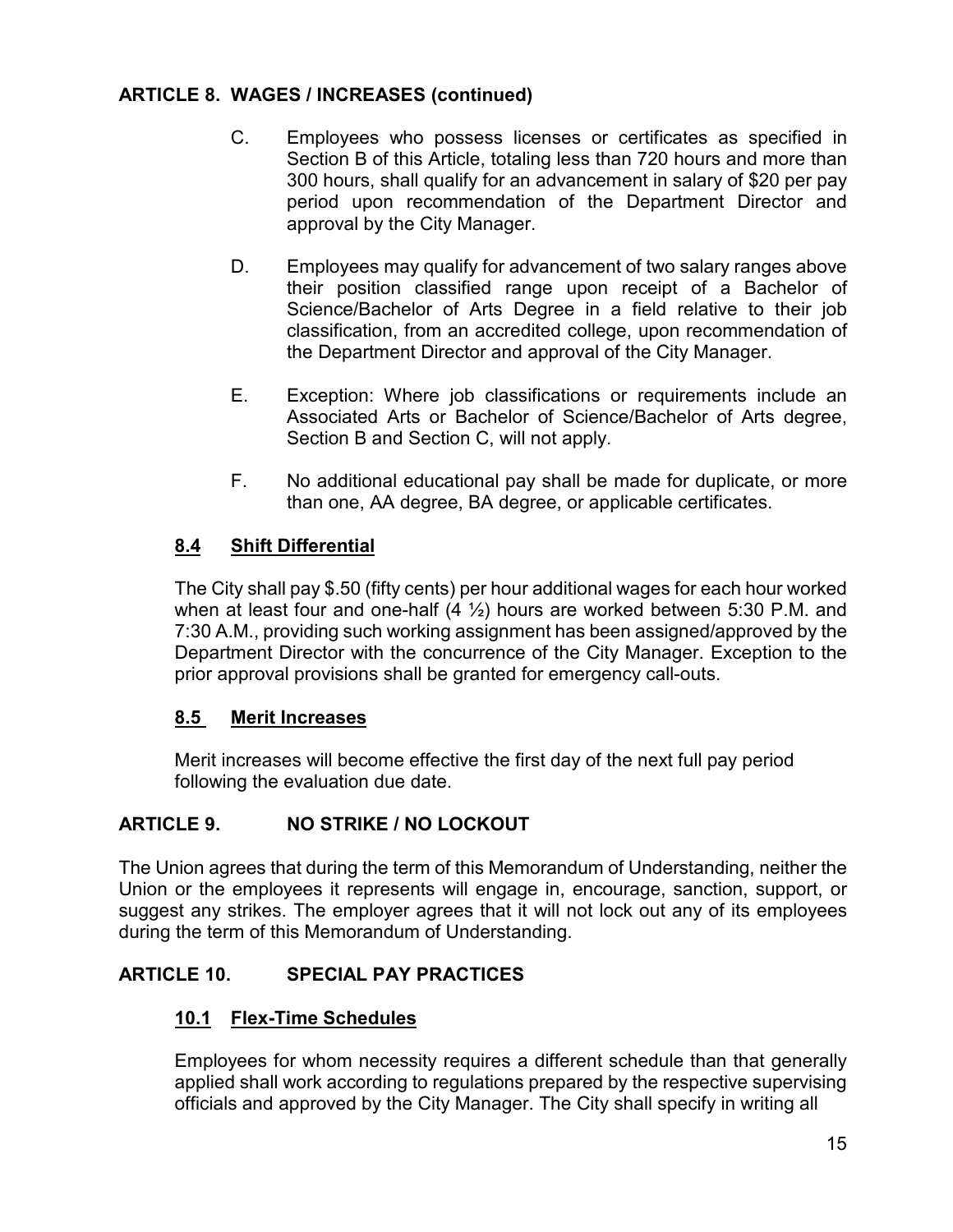## **ARTICLE 10. SPECIAL PAY PRACTICES (continued)**

## **10.1 Flex-Time Schedules (continued)**

changes in work place and hours and provide the affected employees with reasonable notice of these changes. Hours may be altered to permit flex- time.

## **10.2 Use of Private Vehicle / Mileage Rate**

An employee who is required to operate his or her own privately-owned automobile for the performance of official duties shall be reimbursed at the rate established by the City Council for each mile necessarily traveled. Such reimbursement shall be paid monthly.

## **10.3 Callback Pay**

Callback is defined as that circumstance requiring an employee to unexpectedly return to work after the employee has left work at the end of the employee's work day or work week.

An employee called in early to start his/her work shift, without prior reasonable notice, will also receive time and one-half  $(1 \frac{1}{2})$  overtime pay for all extra hours worked, with a minimum call-out of two (2) hours. If an employee receives a second callback within the two-hour window of their first call, then the employee shall only receive additional pay for the time worked beyond the two hours.

## **10.4 Hours of Work and Overtime**

The normal working schedule of full-time employees shall be eight (8) hours per day or forty (40) hours per week. All authorized time worked in excess of forty (40) hours per week, or on a holiday recognized in this Memorandum of Understanding, shall be compensated at the rate of one and one-half  $(1 \frac{1}{2})$  times the employee's regular base hourly rate of pay. Time worked for computation of overtime shall include holidays, jury duty, sick leave, bereavement leave, and previously scheduled vacation and compensatory time off, for purposes of this paragraph, and shall be calculated at a maximum of eight (8) hours per day. Overtime shall be computed at the nearest quarter (1/4) hour. At the request of any employee eligible for overtime pay, his/her supervisor will provide that, in lieu of cash payment for any overtime, he/she may have the choice of time off with pay at the rate of one and one-half  $(1 \frac{1}{2})$  hours for each hour of overtime worked. Compensatory time off shall be taken at the option of the employee, with the consent of the supervisor. The limit for accrued compensatory time off is 150 hours per employee. Upon separation from employment, an employee is entitled to receive cash compensation for any unused compensatory time.

## **10.5 Standby Pay**

Standby duty is defined as that circumstance which requires an employee so assigned to: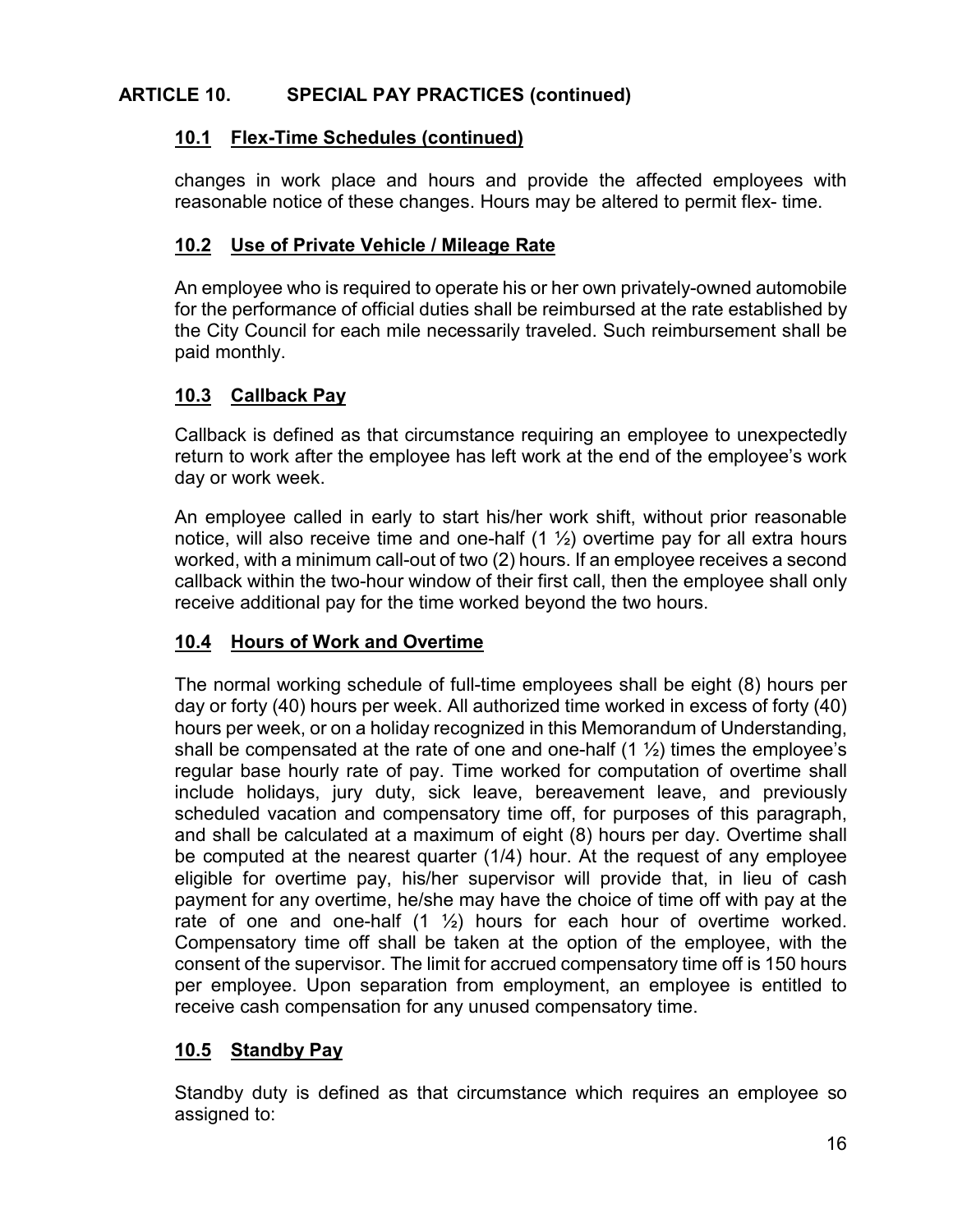## **ARTICLE 10. SPECIAL PAY PRACTICES (continued)**

### **10.5 Standby Pay (continued)**

- A. Be ready to respond immediately to a call for service; and
- B. Be readily available at all hours by telephone.

An employee so assigned to standby duty shall receive \$3.00 per hour, to begin at the end of the regularly scheduled work day or work week, or other employee's standby time, and end at the start of the next regularly scheduled work day or the beginning of another employee's standby time. When an employee is called in and is being paid at his/her normal rate of pay (including overtime), standby pay will not apply.

## **10.6 Rest Periods and Breaks**

Employees in all bargaining unit classes are entitled to a fifteen (15) minute dutyfree rest period during each four (4) hours of continuous work.

A rest period shall count as fifteen (15) minutes of time worked for calculation of pay.

Rest periods may be suspended when unusual emergency conditions require continuous performance of duties in order to protect or preserve life or property.

## **10.7 Alternate Work Schedules**

The City and the Union agree that under some circumstances alternate work schedules may be beneficial to both employees and the City. Accordingly, employees may request to work an alternative work schedule. Such requests shall be subject to approval by the Department Director and the City Manager. City management reserves the right to remove employees from alternative work schedules.

### **10.8 Bilingual Pay**

- A. An employee fluent in Spanish or other language, the use of which has been determined by the City Manager to be of benefit to the City, shall be paid \$50.00 per month. Fluency shall be certified by a test administered through the City Manager's Office. A certified employee shall request bilingual pay on a form approved by the City Manager. No more than six employees fluent in one of the identified languages shall be eligible for bilingual pay at any one time.
- B. The City Manager shall determine which employees, what mix of languages, and which job functions may be eligible for bilingual pay based upon accessibility of the employee to the public,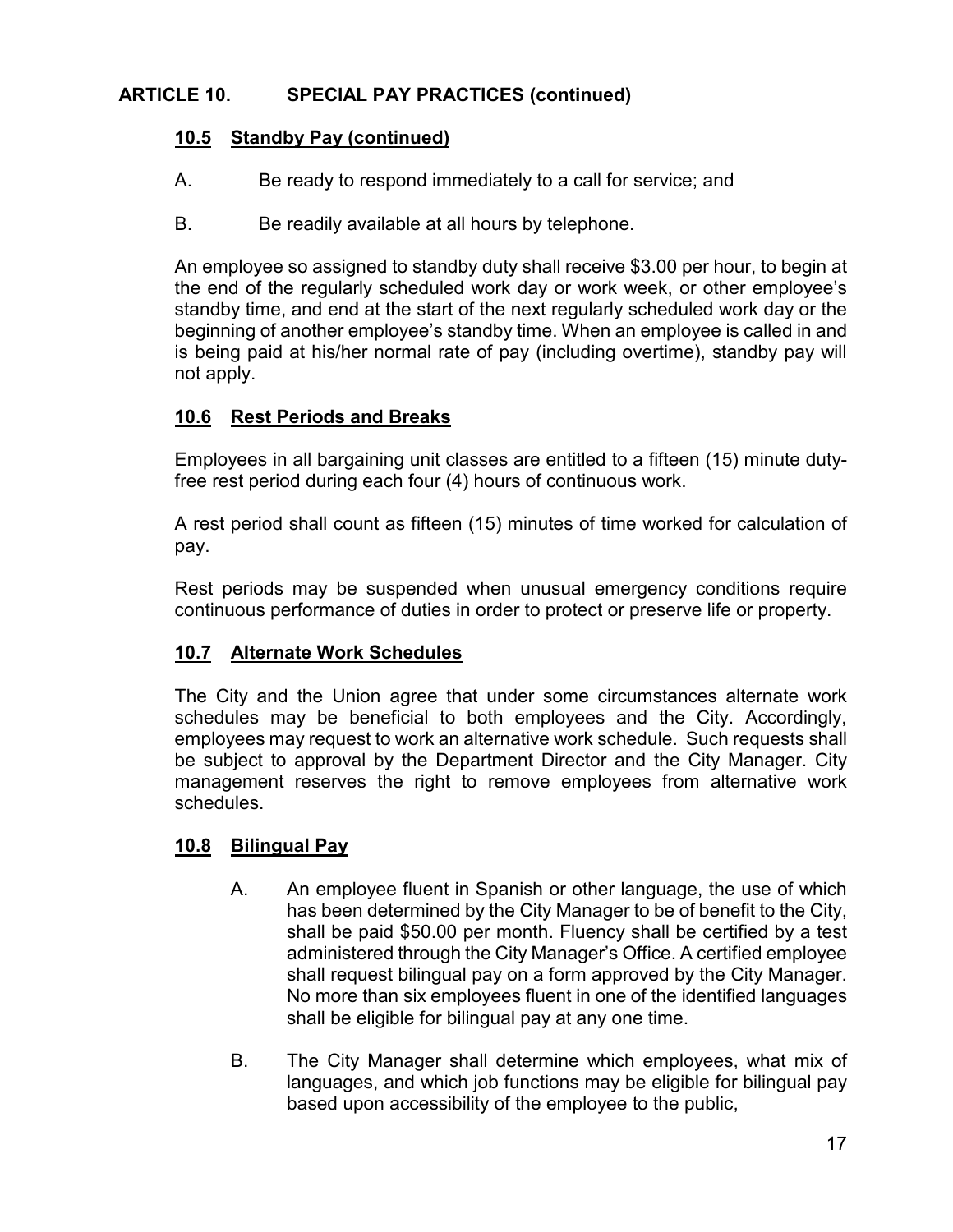#### **ARTICLE 10. SPECIAL PAY PRACTICES (continued)**

#### **10.8 Bilingual Pay (continued)**

representation in departments, or other factors that could affect the use of these skills for public benefit. Nothing in this section shall preclude the use by an employee of foreign language skills in the work place for the public benefit even if the employee is not receiving bilingual pay.

#### **10.9 Water Treatment and Distribution Certification Pay**

Employees in the classifications of Maintenance Worker I, II, and III, Water Services Worker, and Public Works Lead Person shall receive special pay for certifications received and maintained from the California Department of Public Health. Special pay of 1.25% of base salary shall be available for each Water Treatment Operator Certification T1 through T3 and Water Distribution Operator Certification D1 through D4. A maximum of 8.75% shall be available for employees permanently assigned to the Water Services Section and a maximum of 2.5% shall be available for employees assigned to other maintenance operations.

Employees shall receive special pay for each certification obtained only as long as each individual certification is maintained. Employees may receive up to a total maximum of 9.25% for Educational Pay and Water Treatment and Distribution Certification Pay when combined. Employees shall not receive both Educational Pay and Water Treatment and Distribution Certification Pay for the same education completed. In such case that education completed to obtain Water Treatment and Distribution Certifications qualify an employee to receive Educational Pay, the employee shall receive whichever is highest between the two special pay amounts.

#### **10.10 Class A and B Licenses**

With prior approval of the City Public Works Director, the City shall provide employees with a 1.5% base salary increase if they maintain a Class B California Driver's License.

With prior approval of the City Public Works Director, the City shall provide employees with a 3.0% base salary increase if they maintain a Class A California Driver's License.

This specialty pay is subject to City operational need and may be stopped or denied at the discretion of the City Public Works Director. In no event shall these incentives be combined to exceed 3.0%.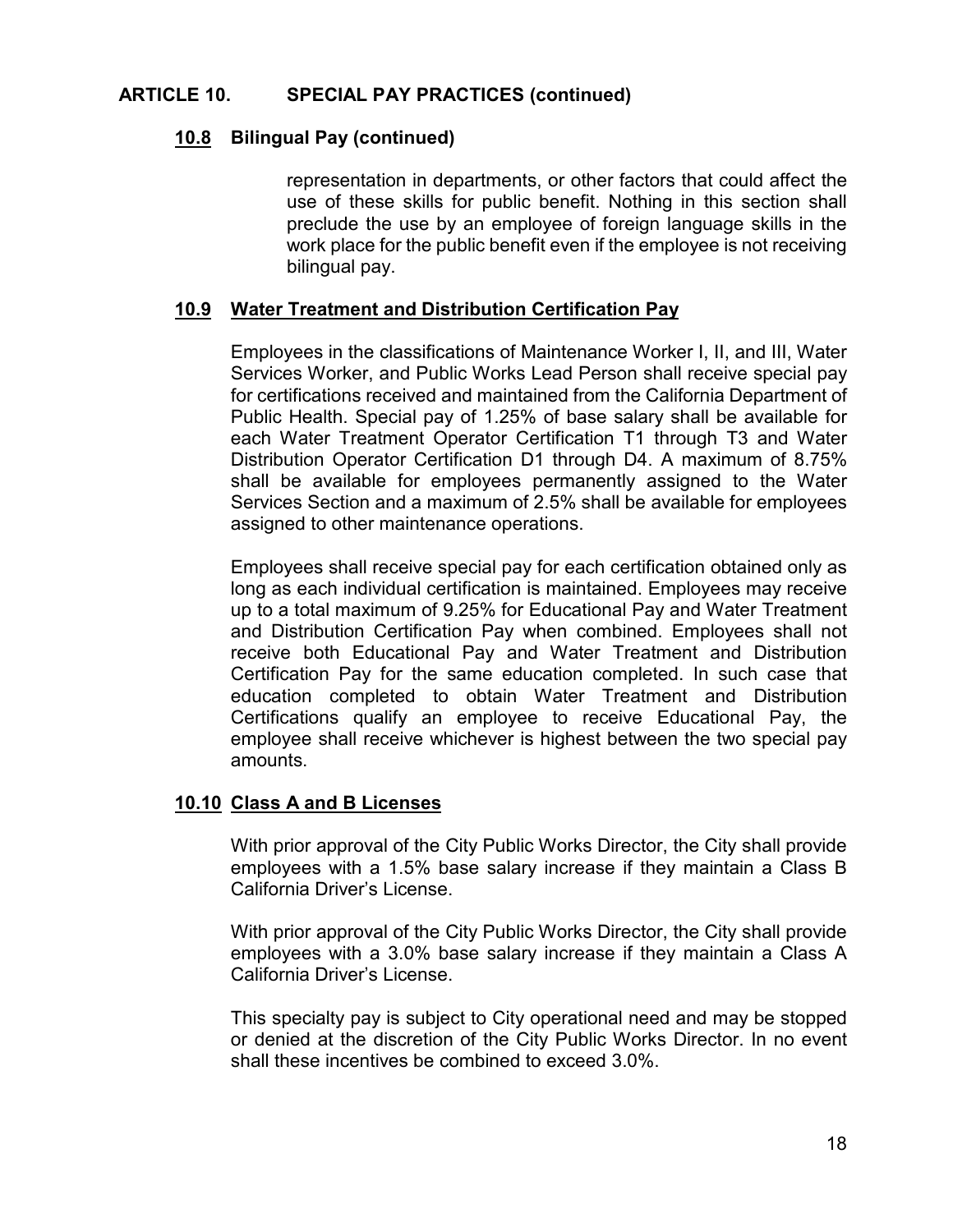### **ARTICLE 11. INSURANCE**

### **11.1 Medical Insurance Benefits**

- A. The base medical plan shall be defined as the lowest cost Health Maintenance Organization (HMO) program available to the City. If availability of an HMO to the City is discontinued by the medical plan provider, the base plan will become the basic PPO plan available to the City by the existing medical plan provider.
	- C. The City will maintain health benefits through CalPERS through calendar year 2024.

### **11.2 Cafeteria Plan**

- A. The City shall contribute an equal amount towards the cost of medical coverage under the Public Employee's Medical and Hospital Care Act (PEMHCA) for both active employees and retirees. The City's contribution toward coverage under PEMHCA shall be the minimum contribution amount established by CalPERS on an annual basis. This amount shall be adjusted on an annual basis as the PEMHCA minimum contribution increases.
- B. Employees participating in the City's full flex cafeteria plan shall receive a flex dollar allowance to purchase group health coverage for medical, dental and vision under the City's Cafeteria Plan. For the period of July 1, 2021 through November 30, 2021, the monthly flex dollar allowance shall be \$741.44 with respect to an employee enrolled for self alone, \$1,396.54 for an employee enrolled for self and one family member, and \$1,798.98 for any employee enrolled for self and two or more qualified dependents.
- C. Effective December 2021, for the January 2022 premium, the City's total Cafeteria Plan contribution for the plan shall be enhanced by an amount equal to one-half of the increase for the lowest cost HMO plan offered by PERS, up to a maximum of 8% increase in the City's contribution. Any increase in premiums above this amount will be the full responsibility of the employee.
- D. Effective December 2022, for the January 2023 premium, the City's total Cafeteria Plan contribution for the plan shall be enhanced by an amount equal to one-half of the increase for the lowest cost HMO plan offered by PERS, up to a maximum of 8% increase in the City's contribution. Any increase in premiums above this amount will be the full responsibility of the employee.
- E. Effective December 2023, for the January 2024 premium, the City's total Cafeteria Plan contribution for the plan shall be enhanced by an amount equal to one-half of the increase for the lowest cost HMO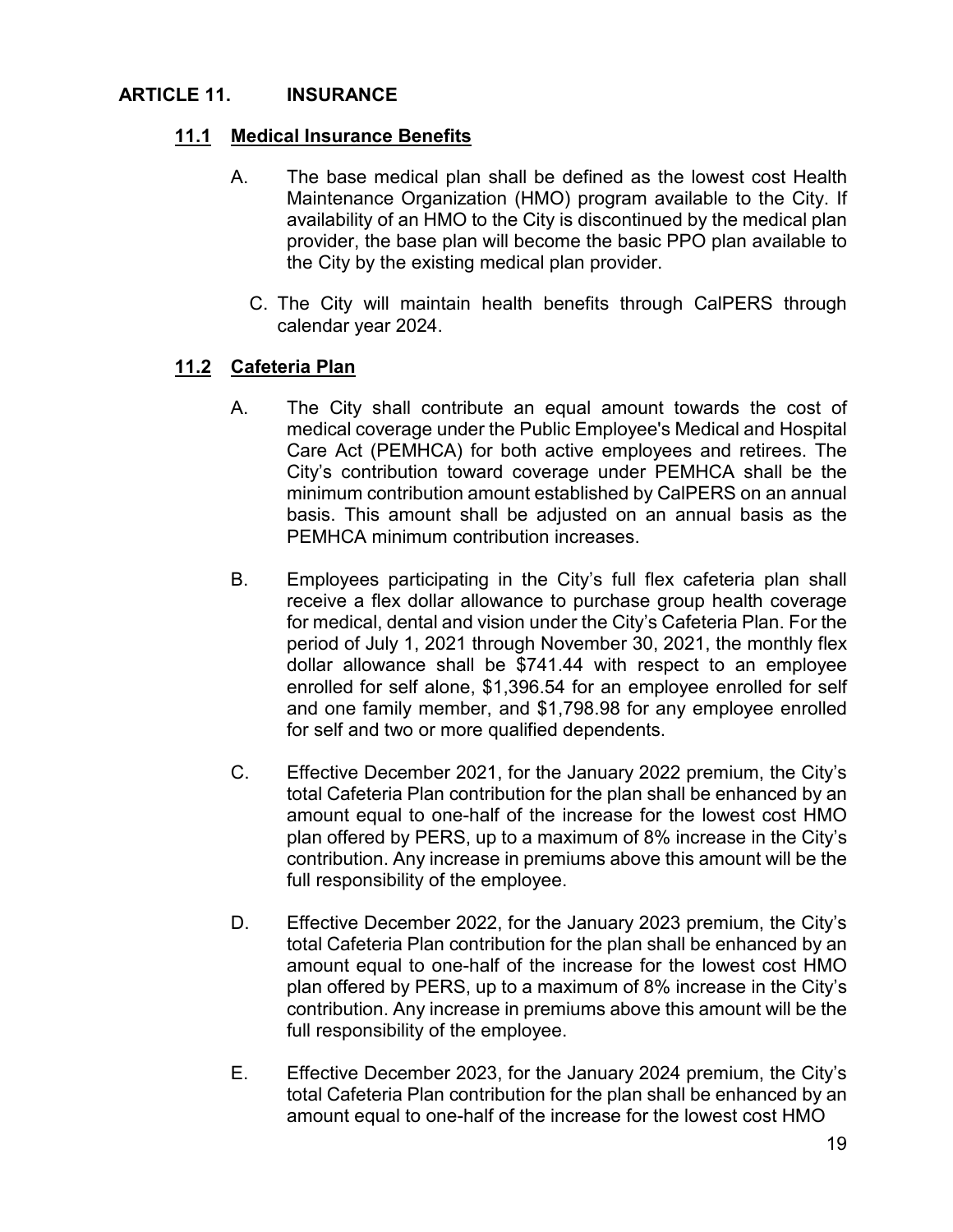## **ARTICLE 11. MEDICAL INSURANCE (continued)**

plan offered by PERS, up to a maximum of 8% increase in the City's contribution. Any increase in premiums above this amount will be the full responsibility of the employee.

- F. Employees who waive medical coverage because he/she provided the City with written proof that medical insurance coverage is in force through coverage provided by another source consistent with any rules or restrictions on the City by the medical plan provider can take flex dollars for the amount provided to employees enrolled for self alone, deposit it into their 457 plan or use it to purchase voluntary products. No remaining flex dollars may be redeemed. The Parties agree that this section shall not create any liability for additional overtime compensation under the recent Flores vs. City of San Gabriel ("Flores") 9<sup>th</sup> circuit decision. The Parties agree to modify this section if any potential Flores liability is identified.
- G. The City shall retain any remaining cafeteria flex dollars that are in excess of what the employee has used for coverage for themselves and their eligible dependents.

## **11.3 Vision Insurance**

The City shall provide a Vision Care Plan for bargaining unit members. The City shall contribute up to the full family premium. The City may select an alternate vision care provider during the term of the M.O.U. providing that:

- A. Any new plan maintains equivalent benefits to the employees; and
- B. At least twenty-one (21) days advanced notice of plan changes are provided to the Union.

### **11.4 Life Insurance Plan**

- A. City shall provide group term life insurance benefit plan for bargaining unit members, which shall provide for forty thousand dollars (\$40,000) life coverage plus accidental death for employees only during the term of their employment.
- B. The City shall make available additional voluntary life insurance coverage, at the employee's expense, as long as the minimum participation requirements of the insurance provider are met.

### **11.5 State Disability Insurance**

The City shall provide and pay the premiums for State Disability Insurance, integrated with sick leave. Effective January 1, 2004, the City will pay the premiums for the new Family Temporary Disability Insurance. Should there be any future rate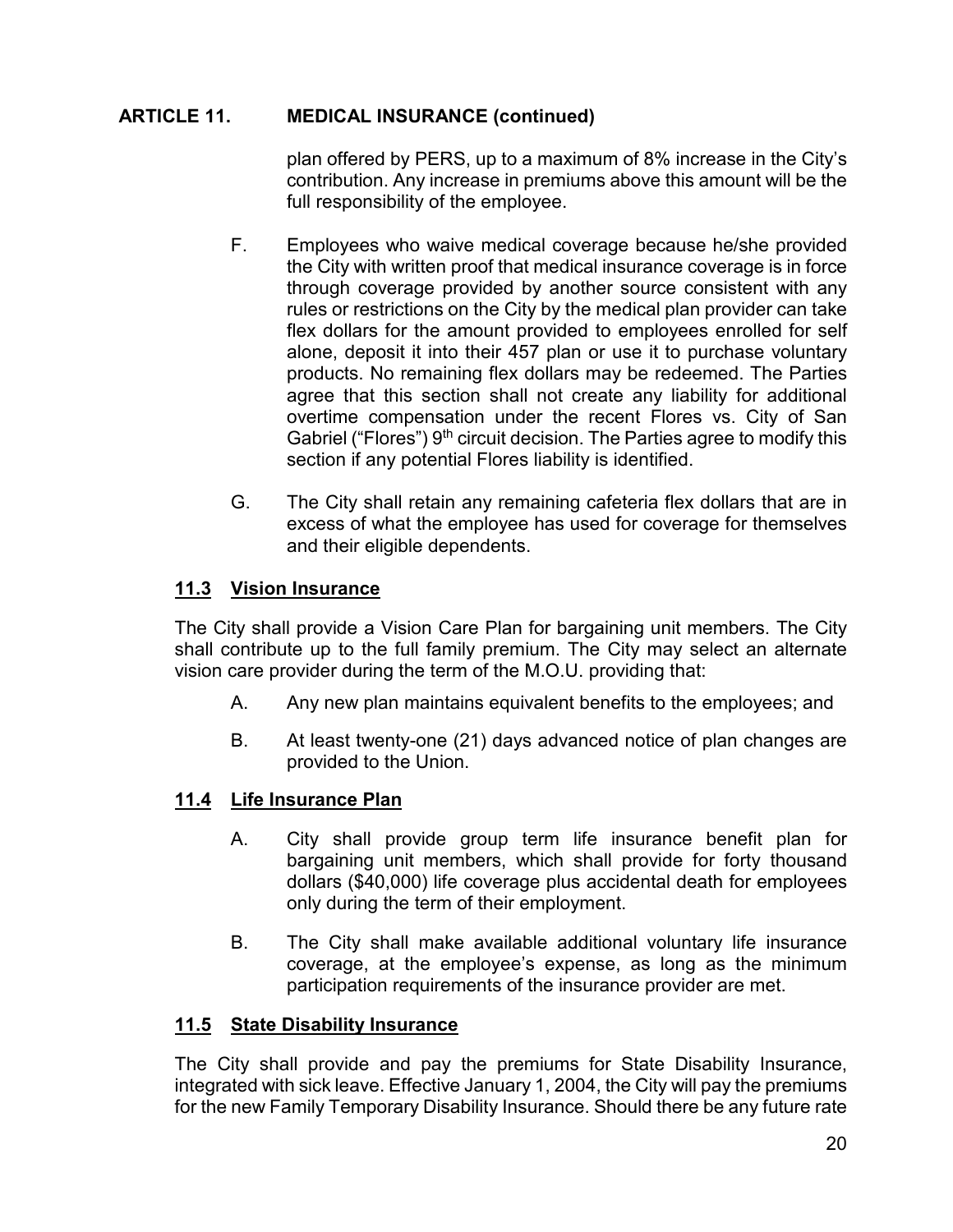## **ARTICLE 11. MEDICAL INSURANCE (continued)**

### **11.5 State Disability Insurance (continued)**

increases to State Disability Insurance and/or Family Temporary Disability Insurance plans after January 1, 2004, the City and SEIU Local 620 agree to meet and confer to discuss responsibility for payment of such increases.

#### **11.6 Dental Insurance Plan**

The City shall provide for all employees in classifications represented in this Memorandum of Understanding a dental plan of the City's choice. The City shall pay up to the full family premium. The City may select an alternate dental insurance plan provider during the term of this M.O.U. providing that:

- A. Any new plan maintains equivalent benefits to the employees; and
- B. At least twenty-one (21) days advanced notice of plan changes are provided to the Union.

#### **ARTICLE 12. HOLIDAY LEAVE**

The following days shall be paid holidays for employees:

- a. Independence Day
- b. Labor Day
- c. Veterans' Day
- d. Thanksgiving Day
- e. Day following Thanksgiving
- f. Christmas Eve
- g. Christmas Day
- h. New Year's Eve
- i. New Year's Day
- j. Martin Luther King Day
- k. Lincoln's Birthday
- l. President's Day
- m. Memorial Day
- n. One day of Employee choice with Supervisor approval (Floating Holiday)
- o. Every day designated by the President, Governor, or Mayor for public observance as a special, nonrecurring single event, such as the death of a national leader or end of a war.

When any of the above-listed holidays fall on Saturday, it will be recognized on Friday. If it falls on Sunday, it will be recognized on Monday. For all employees who regularly worked on Saturday and/or Sunday, the holiday will be specified by the above-listed dates. In case a holiday falls on an employee's regularly scheduled day off, he/she shall have the option to take such a holiday on an alternate day, as selected by the employee and approved by the Department Director.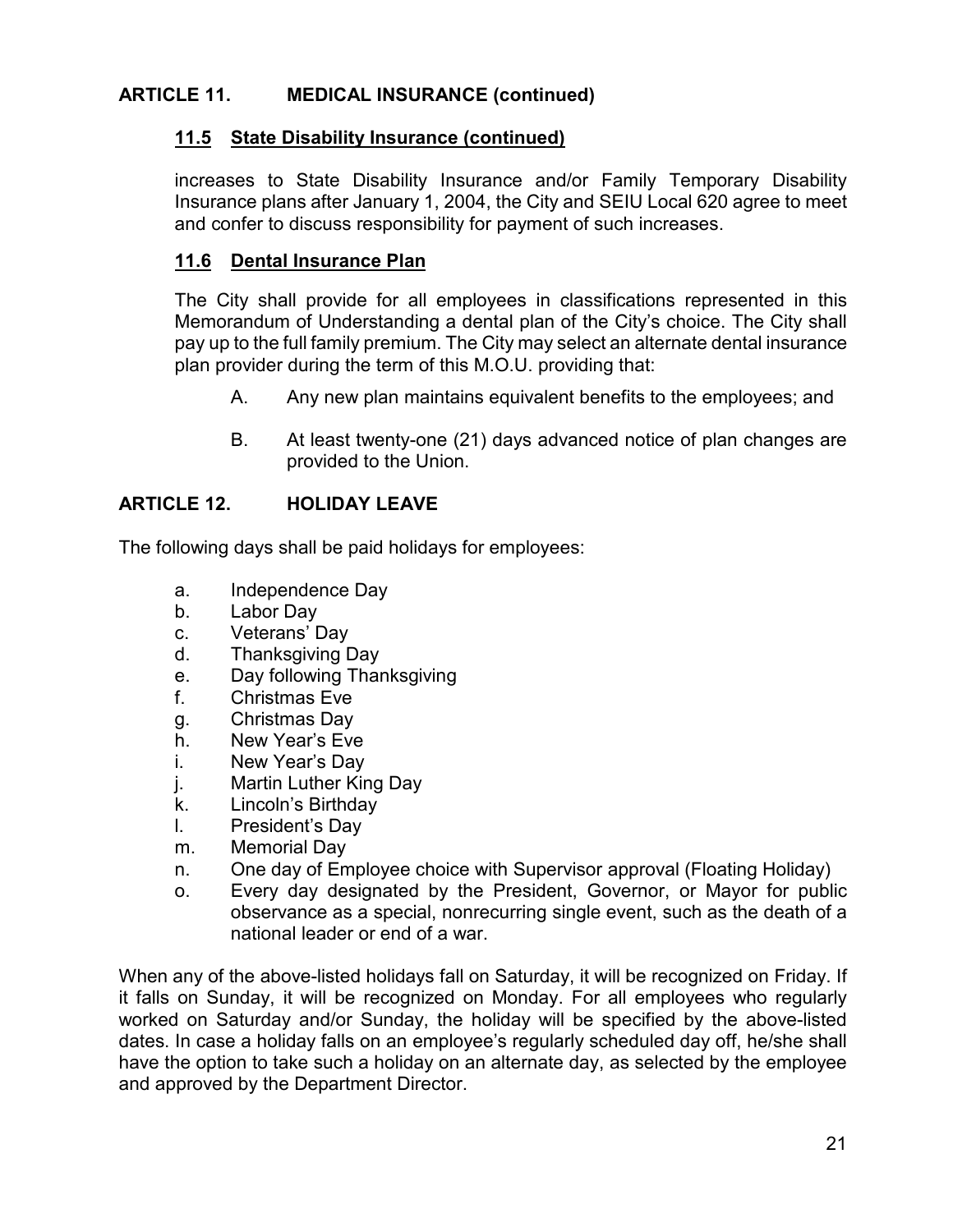#### **ARTICLE 13. VACATION LEAVE**

- A. The purpose of annual vacation leave is to enable each eligible employee to annually return to his work mentally and physically refreshed.
- B. Each eligible employee shall be required to have served the equivalent of one (1) year of continuous service in the City in order to be eligible for his/her full annual vacation leave. However, in the event an employee so chooses, he/she may, after six (6) continuous months of service, take vacation leave not to exceed five (5) working days, with the Supervisor's approval.
- C. Employees who terminate employment and upon return of all City-owned property in good condition, shall be paid in a lump sum for all accrued vacation leave earned prior to the date of termination.
- D. Vacation leave with pay shall be earned by employees in accordance with the following schedule:

| AFTER: | <b>YEARS</b> | <b>DAYS</b> | <b>HOURS PER MONTH</b><br>= |
|--------|--------------|-------------|-----------------------------|
|        |              |             |                             |
|        | 01           | 10          | 6.67                        |
|        | 02           | 12          | 8.00                        |
|        | 03           | 13          | 8.67                        |
|        | 04           | 14          | 9.34                        |
|        | 05           | 15          | 10.00                       |
|        | 06           | 15          | 10.00                       |
|        | 07           | 16          | 10.67                       |
|        | 08           | 16          | 10.67                       |
|        | 09           | 17          | 11.34                       |
|        | 10           | 17          | 11.34                       |
|        | 11           | 18          | 12.00                       |
|        | 12           | 18          | 12.00                       |
|        | 13           | 19          | 12.67                       |
|        | 14           | 19          | 12.67                       |
|        | 15           | 20          | 13.34                       |
|        |              |             |                             |

- E. If for any reason an employee becomes ill during a vacation, or in the case where a holiday falls during a vacation period, the affected employee shall be entitled to utilize such available sick or holiday leave in lieu of vacation leave. The vacation period may be appropriately extended upon approval of the Supervisor.
- F. Vacation leave may be taken as it accrues. Vacation shall be scheduled at the discretion and convenience of each individual employee, with the consent of the Supervisor, within the limitations necessitated by the legitimate operational needs of the City.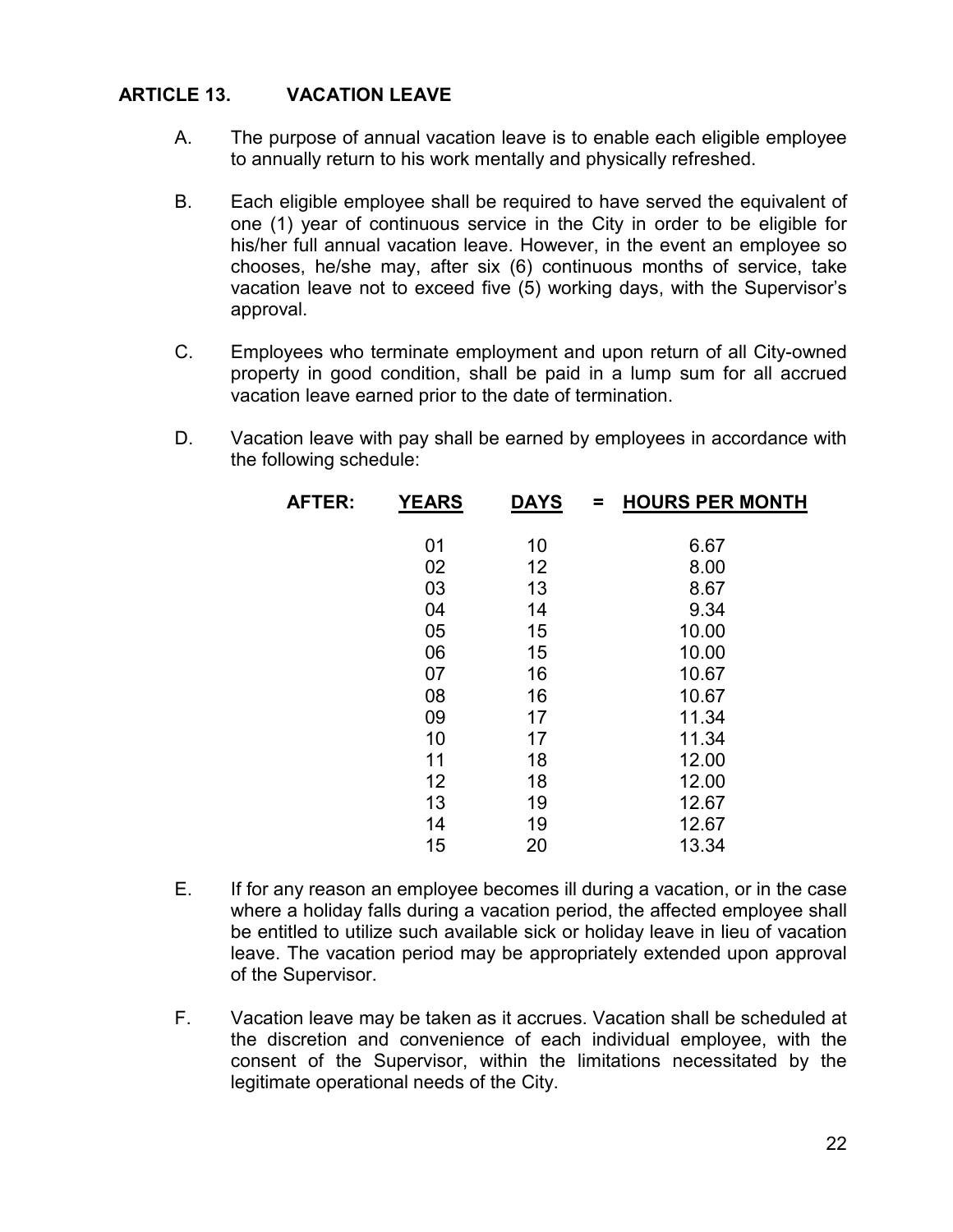#### **ARTICLE 13. VACATION LEAVE (continued)**

- G. In the event the scheduling preferences of two (2) or more employees conflict, the preferences of the more senior employee from date of hire shall govern, barring any unusual circumstances.
- H. An employee must use a minimum of 50% vacation leave earned each calendar year during that same calendar year. The balance of the vacation leave remaining unused during that same calendar year may be accrued. Exception is made to this paragraph for all new employees commencing City employment after December  $31<sup>st</sup>$  of each year so that there is no requirement upon a new employee to use a minimum of 50% of vacation leave earned by the first December 31<sup>st</sup> after employment commences.
- I. Employees may accrue vacation leave up to a maximum of 225 hours. Accrued vacation may exceed the maximum allowable by up to, and no more than, 50 hours during the calendar year, at which time the employee shall stop accruing vacation leave above that amount. In the event an

employee's accrued vacation leave exceeds the maximum allowable of 225 hours on January 1, the employee shall be paid at his/her January 1 hourly wage rate for those hours accrued in excess of the maximum allowable of 225 hours up to a maximum of 50 hours. Upon request of an employee, an exception to the accrual limit may be made upon recommendation by the Department Director and approval by the City Manager.

### **ARTICLE 14. SICK LEAVE**

- A. All full-time, permanent employees shall accrue one (1) working day of sick leave with pay for each month of service. The maximum accumulation of earned sick leave shall be 1,000 hours. An employee will not accumulate any additional sick leave until such time as his/her accumulated balance falls below 1,000 hours. If an employee has accumulated over 1,000 hours of earned sick leave as of July 1, 2012, the employee may continue to accumulate up to his/her sick leave balance as of that date. Upon retirement, an employee may choose to be paid 50% of his/her unused sick leave, to a maximum of 450 hours at his/her current rate of pay. Upon retirement, unused accumulated sick leave may be converted to PERS retirement credit per the City's contract with PERS. At the end of each calendar year, each employee has the option of being paid straight time for 25% of his/her unused sick leave of that year, transferring it to vacation, or leaving it in sick leave.
- B. Employees may transfer sick leave on a voluntary basis to a fellow employee who has exhausted all his/her sick leave and vacation leave due to an extended illness or injury. The transfer shall be based on each employee's hourly rate of pay and shall not exceed twenty-four (24) hours of sick leave based on the hourly rate of pay of the receiving employee. The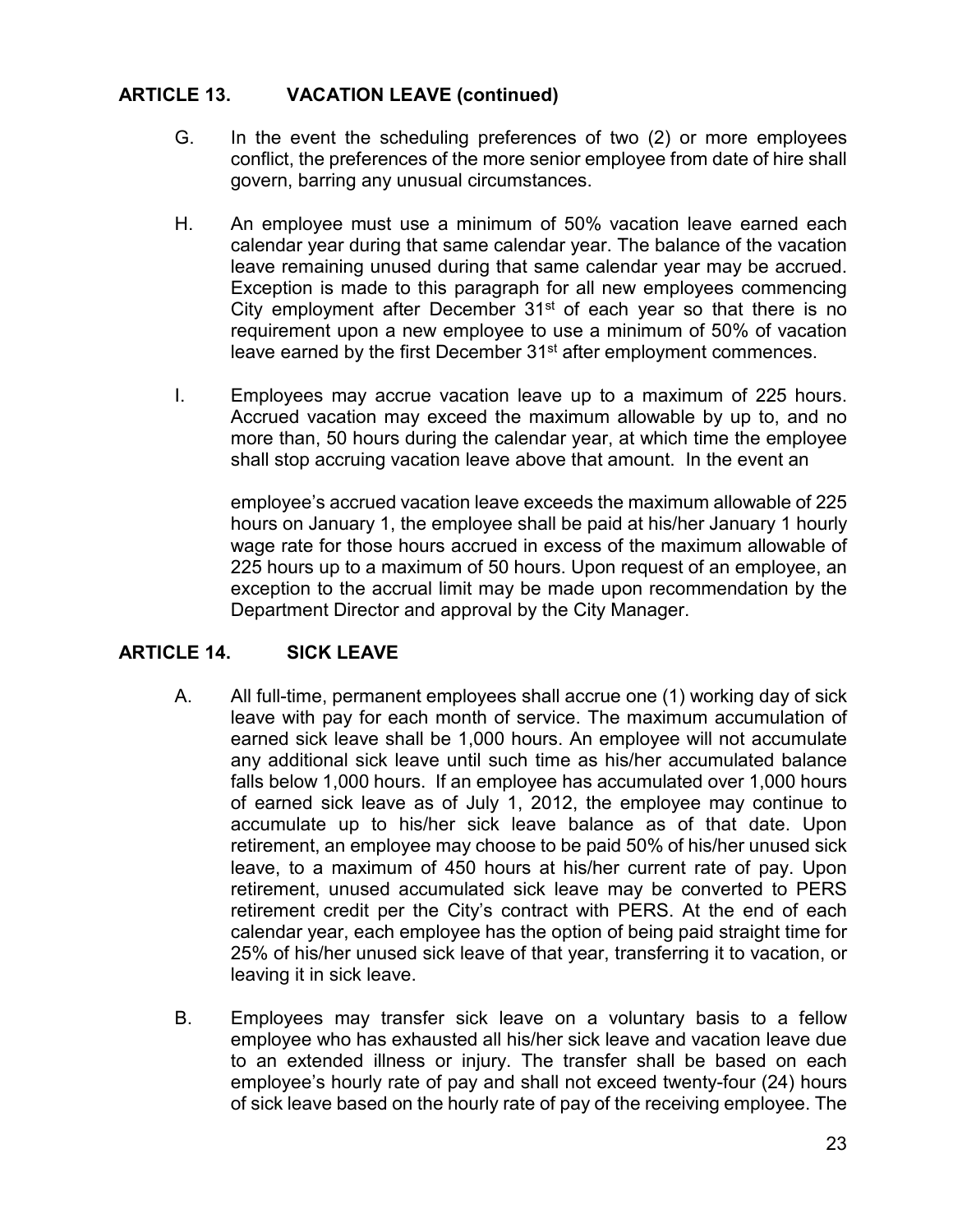## **ARTICLE 14. SICK LEAVE (continued)**

transfer shall be requested on a form provided by the City, be completed by both employees who mutually request such transfer, and submitted for approval to their Department Directors and the City Manager for final approval. The requesting employee must indicate how many hours they will need for their leave. The receiving employee shall not be obligated to repay any transferred leave to the contributing employee, and contributing employee understands that such transfer shall be deemed as if used and will be subject to all other provisions applicable. Under no circumstances may the requesting employee receive more donated hours in their sick bank than actually used for their leave.

## **ARTICLE 15. LEAVES OF ABSENCE**

### **15.1 Bereavement Leave**

Permanent full-time employees shall be granted leave by their Department Director whenever the affected employee has experienced a death in the immediate family, defined as the spouse, the employee's or employee's spouse's father, mother, brother or sister, child or stepchild, grandparents, grandchildren, son-in-law, daughter-in-law, "step" relatives as described above, aunt or uncle, or any other person residing in the same household where attendance to the funeral is necessary.

Such absence by the employee shall be limited to five (5) working days per occurrence of paid leave. Such leave is not chargeable against sick or vacation leave. As a condition of granting leave for bereavement purposes, the appointing authority may request verification of the loss.

In order to receive this benefit, domestic partners must be registered with the Secretary of State.

### **15.2 Family Leave**

- A. An employee may take an unlimited amount of sick leave if required to be away from the job to personally care for a member of his/her immediate family, as defined in Article 15.1, Bereavement Leave, subject to approval of the supervisor and verification of need.
- B. Pursuant to the State and Federal Leave Acts, the following is provided for all employees who have been employed a minimum of twelve (12) months and have worked at least 1,250 hours during the 12-month period preceding leave:
	- 1. Up to twelve weeks (60 workdays) unpaid leave in a twelve (12) month period. Intermittent leave is allowed.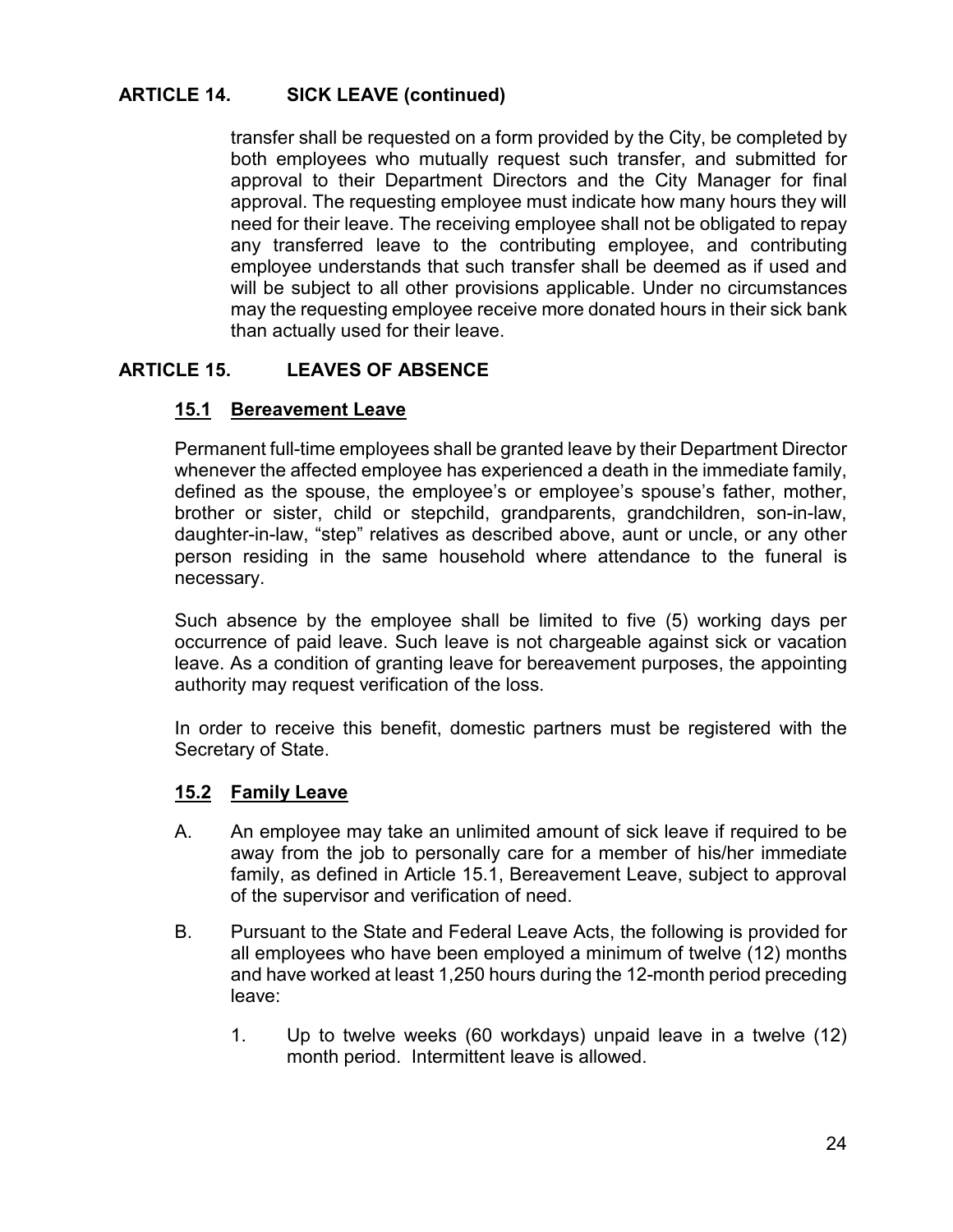## **ARTICLE 15. LEAVES OF ABSENCE (continued)**

### **15.2 Family Leave (continued)**

- 2. Leave may be taken for: (1) birth of and care of newborn child; (2) placement of child with employee for adoption or foster care; (3) to care for spouse, child, or parent having serious health condition; (4) employee's own serious health condition.
- 3. The employee's insurance, including medical, dental, vision, and life insurance will be maintained under the same conditions as if the employee were still working.
- 4. Request for leave must be made 30 days prior to leave, if foreseeable.
- 5. Employee may use accrued vacation, holiday, or personal leave during family leave. Sick leave may be used for employee and/or immediate family illness or disability.
- 6. Upon return to work, employee will be restored to same or equivalent position with equivalent benefits.

All other provisions of the California Family Rights Act ("CFRA"), Federal Family Medical Leave Act ("FMLA") and Pregnancy Disability Leave ("PDL") apply.

### **15.3. Medical Leave**

Medical leave without pay may be granted for the purpose of recovery from prolonged illness or injury or to restore health or for pregnancy upon employee's written request to and approved by the Department Director and City Manager, subject to submission of medical evidence satisfactory as establishing the employee's medical need. During the approved leave period, the City will not pay employee benefits; however, the employee may elect to maintain City medical insurance coverage for employee and dependents at employee's sole cost if such coverage of all individuals is in effect sixty (60) days prior to leave application to the City Manager.

### **15.4 Emergency Leave**

Emergency leave without pay may be granted to any permanent employee who, upon written request to and approved by the Department Director and City Manager, demonstrates that the leave is necessary for personal reasons beyond his/her control or will serve to improve his/her ability as an employee of the City. Emergency leaves may be granted up to a maximum of one (1) year. Upon expiration of an approved emergency leave, the employee shall be reinstated in the position held at the time leave was granted. The leave period shall not be credited to employee seniority or credited toward time served with the City. Failure on the part of the employee on leave to report promptly at the leave's expiration shall be cause for discharge. During the leave period the City will not pay employee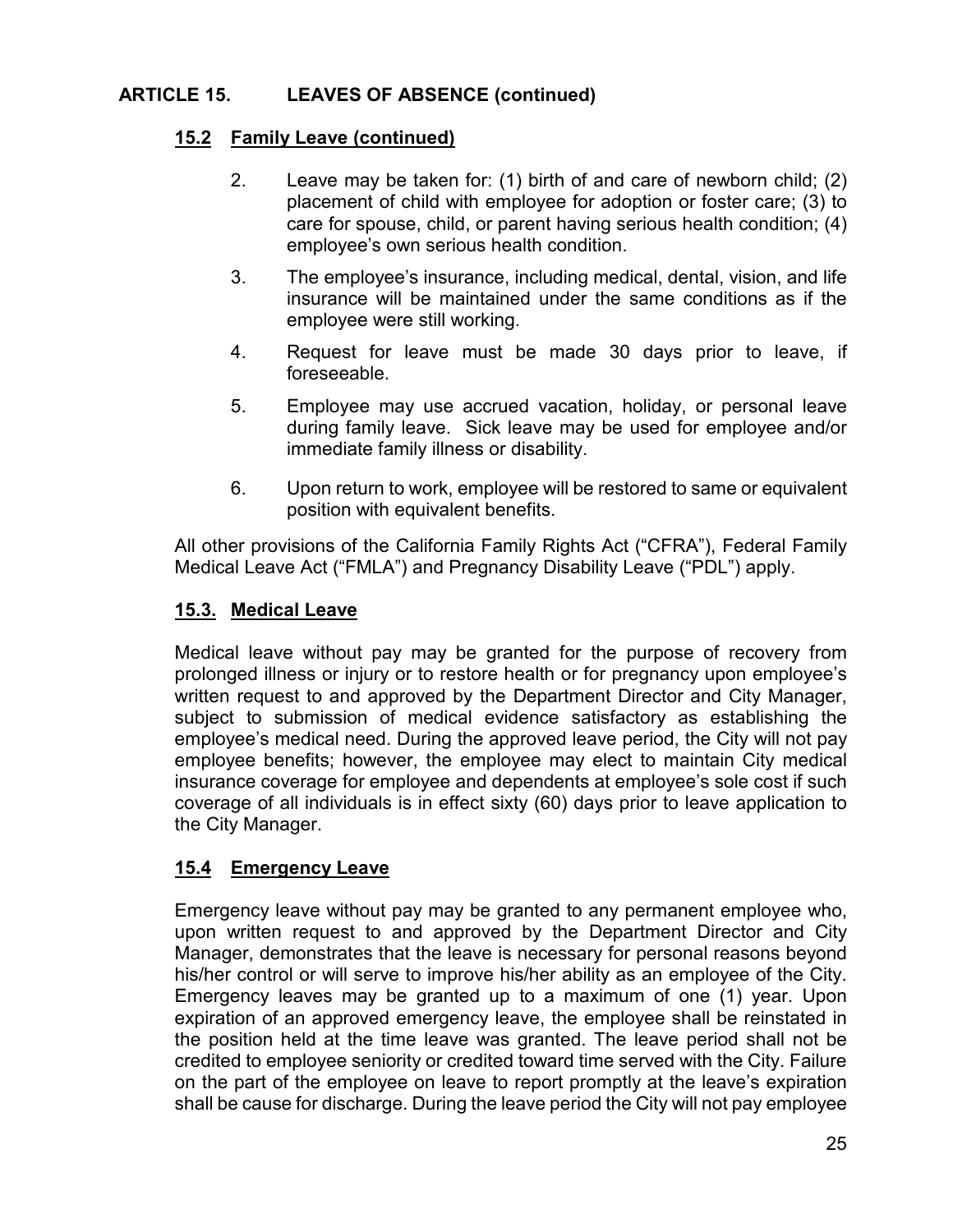## **ARTICLE 15. LEAVES OF ABSENCE (continued)**

#### **15.4 Emergency Leave (continued)**

benefits; however, the employee may elect to maintain City medical insurance coverage for employee and dependents at employee's sole expense if such coverage of all individuals is in effect sixty (60) days prior to leave application to the City Manager.

#### **15.5 Jury Duty**

Employees shall be granted leave, with full pay and no loss in benefits, when called for jury duty, if the employee remits jury fees received for such jury duty. The employee may retain all travel pay or subsistence pay granted by the court because of the employee's participation in jury duty. The employee shall be responsible for notifying his/her supervisor as soon as possible upon receiving notice to appear for jury duty, make every reasonable effort to keep his/her supervisor advised as to the anticipated length of service, and return to work immediately following the end of jury duty service.

#### **15.6 Military Leave**

Every employee of the City shall be granted military leaves of absence and other benefits as provided in Division II, Part I, Chapter VII of the Military and Veteran's Code of the State of California.

#### **ARTICLE 16. UNIFORM ALLOWANCE**

The City agrees to furnish five (5) shirts and five (5) pairs of pants per week for employees in the following classifications:

Maintenance Worker I, II, III Fleet Maintenance Coordinator Public Works Lead Person

Employees hired to fill newly-created classifications will also receive uniforms under this section if the wearing of a uniform is required. Uniforms for the above-listed field personnel are to be worn during work and may be worn to and from work.

#### **16.1 Safety Shoes**

During the term of this Agreement, the City shall provide one pair of safety shoes to all unit employees that perform field work, as listed in Article 16 as well as the Geographic Information System Technician, Assistant Engineer, Associate Engineer and Senior Engineer, per fiscal year to a maximum cost of \$200. The safety shoes shall be purchased during the month of August unless deemed a necessity to be purchased before the month of August by the Department Director and approval of the City Manager. The safety shoes must be worn during all hours where there is a need for such shoes or as required by the Department Director.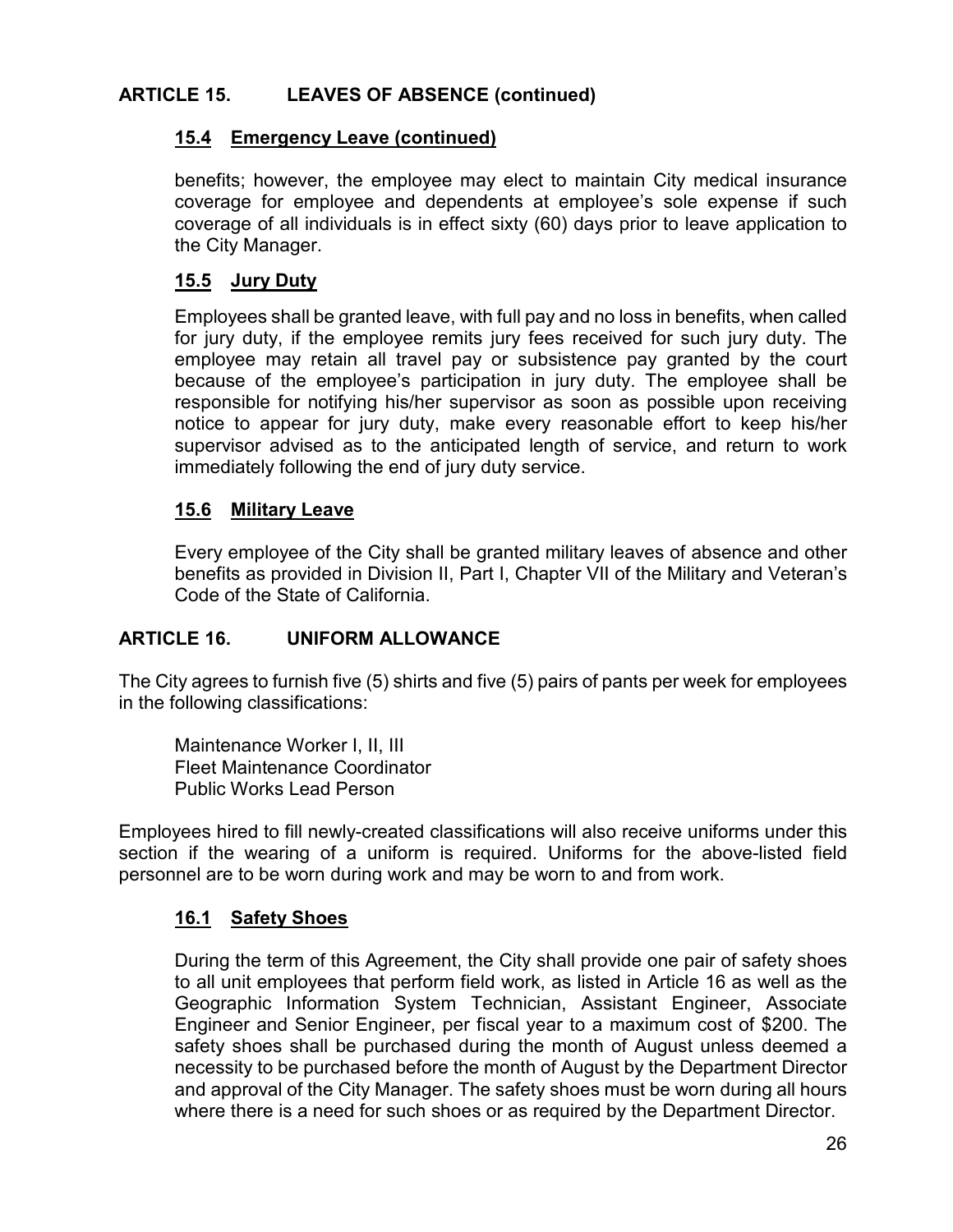### **ARTICLE 16. UNIFORM ALLOWANCE (continued)**

#### **16.1 Safety Shoes (continued)**

In the event safety shoes are compromised by unusual circumstances, an additional replacement can be authorized by the Department Director with approval of the City Manager. A vendor to be used to make purchases of safety shoes will be mutually agreed upon by the City and Union.

#### **16.2 Safety Glasses**

The City will provide safety prescription glasses and lens for those employees who need them to carry out their tasks. The glasses will comply with OSHA standards.

#### **ARTICLE 17. RETIREMENT**

#### **17.1 PERS Retirement Contributions**

- A. G.C. Section 21354.4. The CalPERS 2.5% at Age 55 Retirement Plan is provided for employees hired prior to December 21, 2012. Employees under this plan will pay the full eight percent (8%) employee share of CalPERS retirement benefit costs.
- B. G. C. Section 21354. The CalPERS 2.0% at Age 55 Retirement plan will be provided for employees hired between December 21, 2012 and December 31, 2012, CalPERS "Classic" members hired on or after January 1, 2013, and those eligible for reciprocity hired on or after January 1, 2013. Employees under this plan will pay the full seven percent (7%) of the employee share of CalPERS.
- C. G.C. Section 7522.20. The CalPERS 2% @ 62 Retirement Plan shall be provided for new employees hired on or after January 1, 2013 who are not CalPERS "Classic" employees and are not eligible for reciprocity. Employees under this plan shall pay at least 50% of the total normal cost rate (currently 6.25%) of the employee share of CalPERS.
- D. G.C. Section 21024 and 21027. Employees may buy back, at their expense, retirement service credit for prior military service as permitted by CalPERS.
- E. GC Section 20042. For employees hired prior to December 21, 2012, retirement benefits are based on the highest single year compensation.
- F. GC Section 20037. For employees hired on or after December 21, 2012, retirement benefits shall be based on the highest average annual compensation earnable by a member during three consecutive years of employment.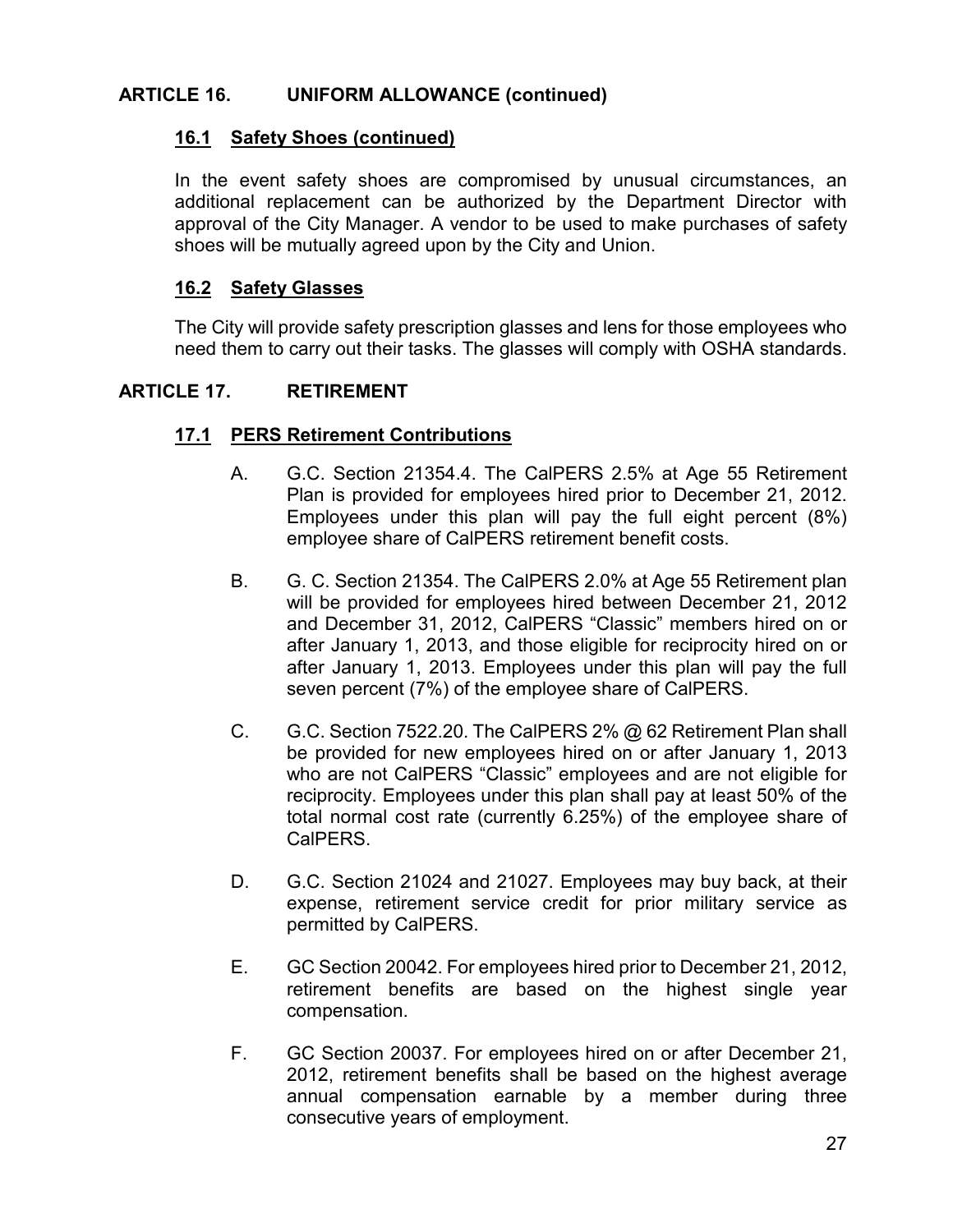## **ARTICLE 17. RETIREMENT (continued)**

#### **17.1 PERS Retirement Contributions (continued)**

- G. GC Section 20965. Employees will receive credit for unused sick leave per the provisions of Article 14. A of this MOU.
- H. GC Section 21548. The spouse of a deceased member, who was eligible to retire for service at the time of death, may elect to receive the Pre-Retirement Optional Settlement 2 Death Benefit.
- I. Effective January 1, 2013, the Public Employee's Pension Reform Act of 2013 (PEPRA) will apply to all employees, as well as for employees transferring from other CalPERS or reciprocal agencies.

#### **17.2 Retirement Defined**

Retirement is defined as the termination of employment at an age when the employee would qualify for an allowance under the Public Employees Retirement System (PERS) and the City's Personnel Regulations.

#### **17.3 Retiree Medical**

- A. Employees who retire from City service shall be allowed to purchase medical insurance coverage through the City.
- B. GC Section 22892. The City's contribution shall be an equal amount for both employees and annuitants, which shall be the minimum contribution amount established by CalPERS on an annual basis. That amount shall be \$143 per month during calendar year 2021 and \$149 per month during calendar year 2022. The City's contribution shall be adjusted annually thereafter by the CalPERS Board to reflect any change in the medical care component of the Consumer Price Index, provided that the City is participating in the CalPERS Health Plan.
- C. The City shall provide a supplemental contribution to employees that are: 1) employed on a full-time basis as of June 30, 2008 and who have been employed with the City on a full-time basis for five (5) years or more at the time of retirement; or 2) employed on a full-time basis after June 30, 2008 and who have been employed by the City on a full-time basis for ten (10) years or more at the time of retirement.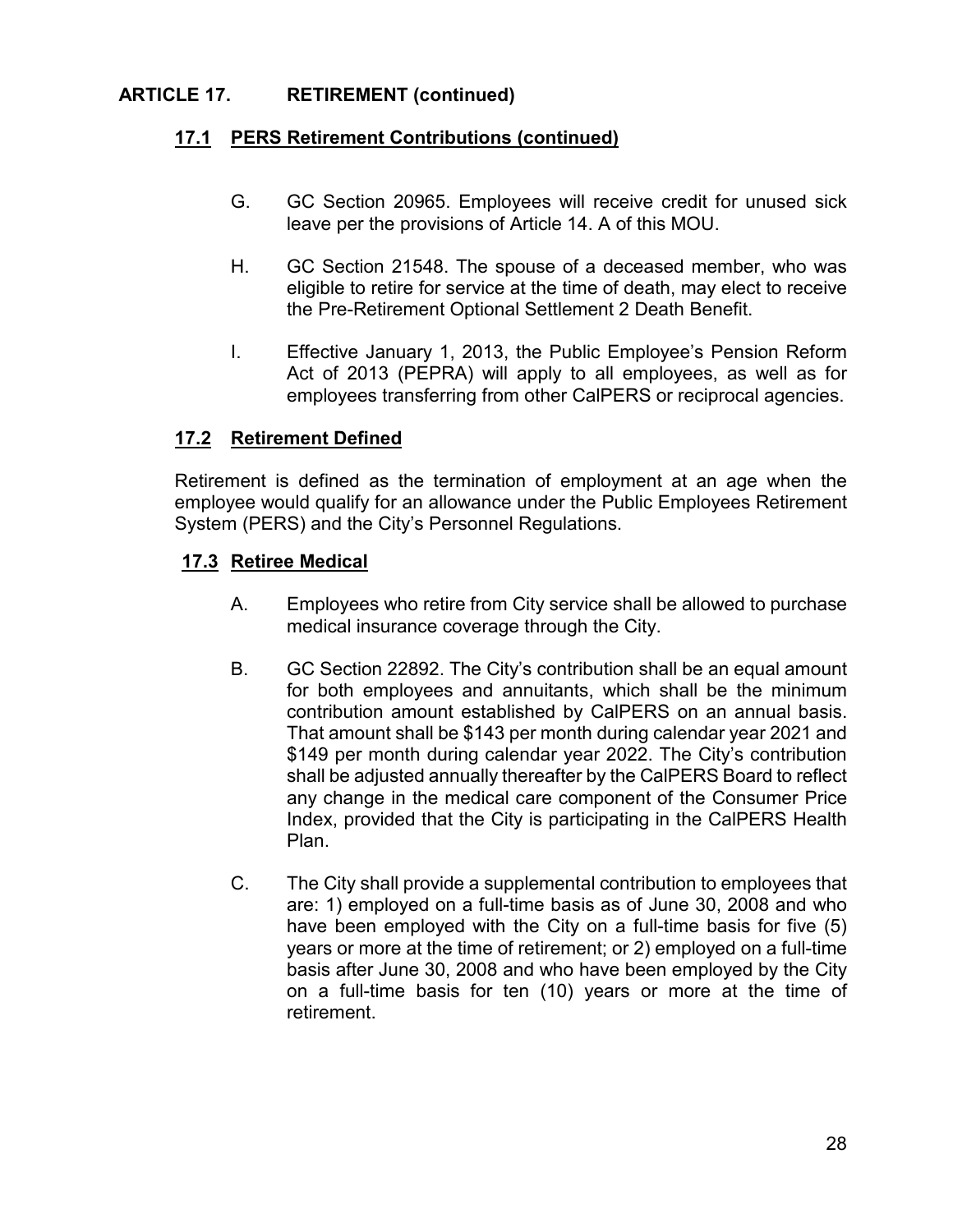## **ARTICLE 17. RETIREMENT (continued)**

#### **17.3 Retiree Medical continued**

The supplemental contribution shall be equal to the difference between the minimum contribution amount established by CalPERS as set forth above in Section 17.3., Section B. and the following amounts:

| For single annuitant coverage:                 | \$170.51 |
|------------------------------------------------|----------|
| For annuitant + 1 dependent:                   | \$301.17 |
| For annuitant + 2 or more dependents: \$365.24 |          |

#### **ARTICLE 18. PROBATIONARY PERIOD**

All appointments, original and promotional, shall be tentative and subject to a probationary period of twelve (12) months. The Department Director, with consent of the City Manager, may extend the probationary period for specified cause(s), which shall be provided in writing to the employee.

The probationary period shall be regarded as a part of a continuing testing process and shall be utilized for closely observing the employee's work, for securing the most effective adjustment of an employee to his/her newly appointed position, and for rejecting any probationary employee whose performance does not meet the required standards of work.

The Department Director, with the consent of the City Manager, may release a newly hired probationary employee from City employment without cause at any time during the probationary period.

The Department Director, with the consent of the City Manager, may remove a transferred or promoted employee from the position to which promoted without cause at any time during the probationary period; in which event, that employee shall be reinstated to his/her original position from which originally transferred or promoted.

### **ARTICLE 19. PROMOTION**

Promotion of an employee to a higher range shall result in an increase in salary. The employee's salary shall be placed in the salary range of the new position which would result in at least a five percent (5%) increase in salary compared to the employee's existing salary position. Promotion of the employee may be made with the consent of the City Manager without testing or opening the position for consideration of all nonemployees. All current employees shall be given consideration for a position opening that will be filled by promotion. An employee promoted to a new position shall serve a twelve (12) month probationary period in that position. In the event the promoted party is removed from the position to which promoted, the employee shall be considered demoted but shall be returned to the range from which promoted. No change in step shall occur as a result of an employee passing the promoted position probationary period. A promoted employee shall retain his or her salary anniversary date held prior to promotion. An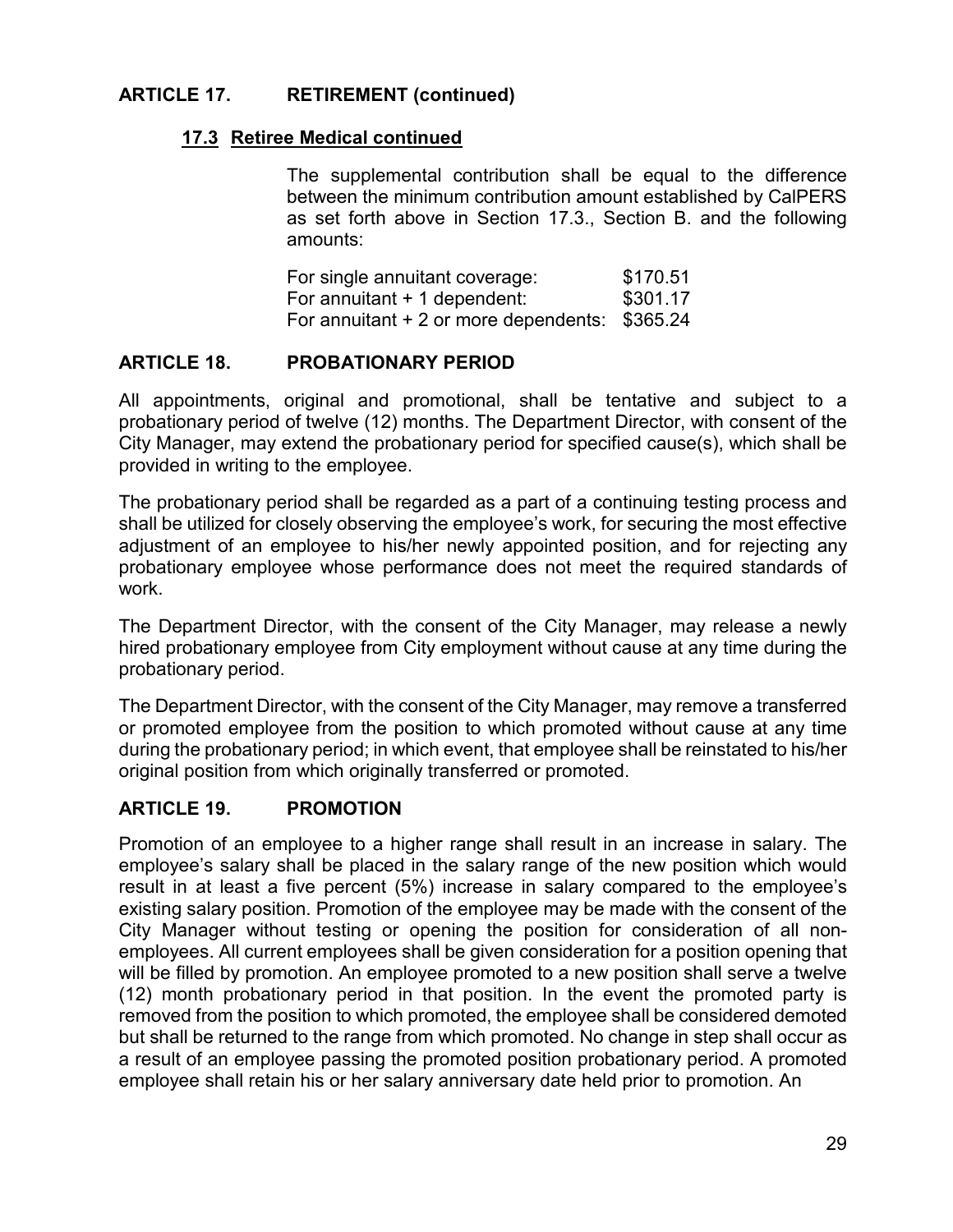#### **ARTICLE 19. PROMOTION (continued)**

employee's promotion date will become their anniversary date for the purposes of performance evaluations and step increases.

#### **ARTICLE 20. PROMOTIONAL OPPORTUNITIES**

#### **20.1 Posting**

Promotional opportunities for classifications within the representation unit will be posted for at least ten (10) working days (Monday through Friday) prior to selection.

#### **20.2 Selection**

The selection procedure for each promotional opening will be determined and administered by the employing department in consultation with the requesting department. Selection procedure and job description information will be attached or incorporated into the job-posting notice at the time of posting. Efforts will be made to standardize tests and procedures where standardization is feasible and appropriate. Any tests used shall be reasonably predictive of success in the classification; and tests may not be biased with respect to race, sex, religion, creed, political affiliation, color, national origin, ancestry, or age. Selection procedures may include any or all of the following phases:

- A. Application: Both inside and outside candidates will make applications on forms specified by the employing department. Applications must be submitted to the employing department.
- B. Screening: Applications will be screened by the employing department to ascertain whether candidates meet minimum requirements as outlined in the job description. Applicants screened out at this level will receive a written response explaining such action.
- C. Performance Testing: Performance tests, such as typing, machinery or vehicle operation, skills, demonstration, physical agility, etc., will be qualifying. Pass/fail points will be announced in advance for qualifying tests.
- D. Written Tests: Written achievement or aptitude tests will be qualifying. Pass/fail points will be announced in advance for qualifying tests.
- E. Interviews/Appraisals: Interviews may be conducted individually or by interview boards and will be qualifying. Interview boards shall be composed of qualified and unbiased people. If individual interviews or an interview board is used, a majority of the individuals or board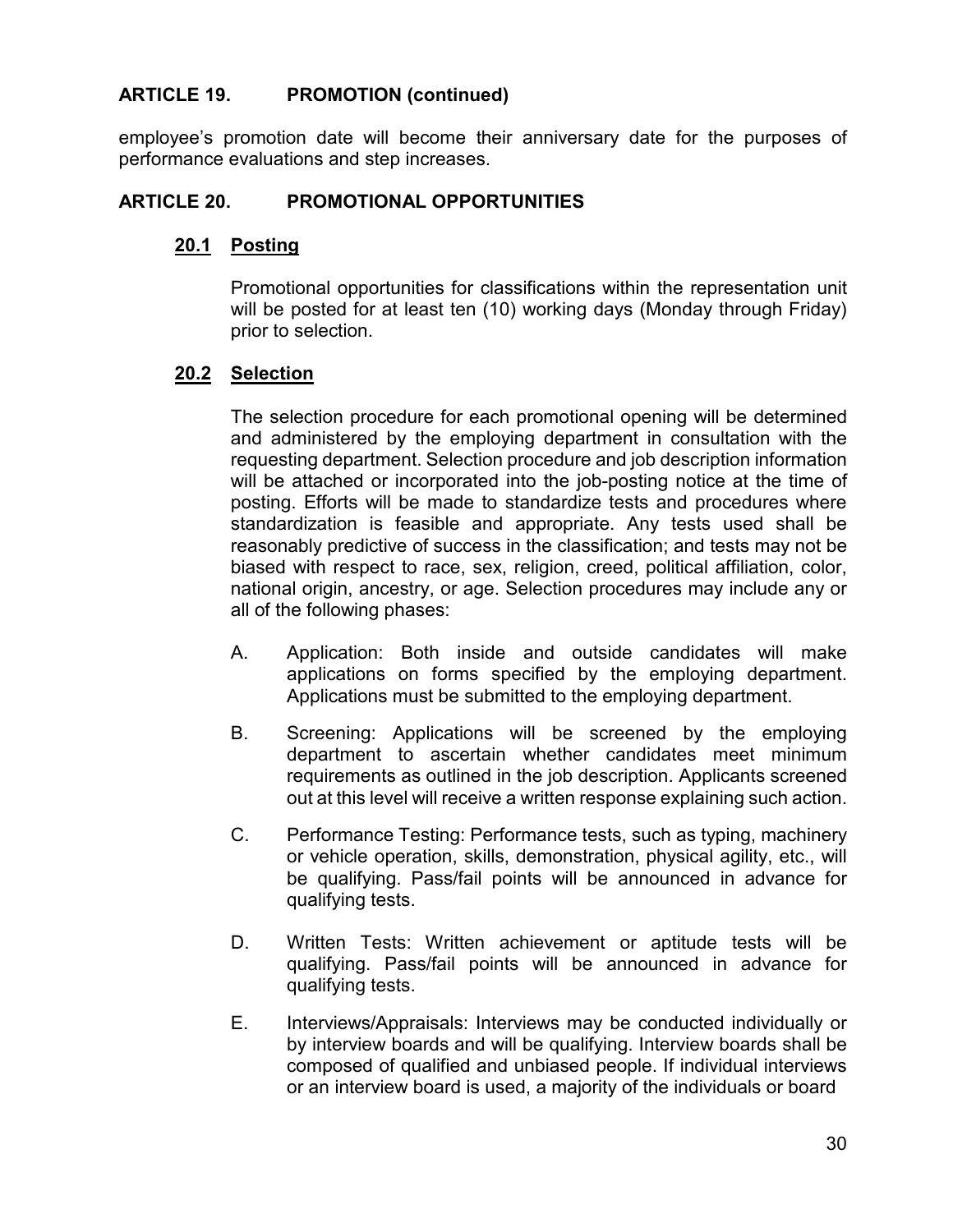#### **ARTICLE 20. PROMOTIONAL OPPORTUNITIES (continued)**

members must recommend a candidate in order for the candidate to qualify for appointment.

#### **20.3 Recommended Candidates**

Candidates who successfully complete all phases of the selection procedure will be recommended to the Department Director and/or City Manager.

#### **20.4 Appointment**

The Department Director and/or City Manager will make appointments from among those recommended candidates who are most qualified as determined by objective review of selection procedure results and background materials.

#### **ARTICLE 21. MAINTENANCE WORKER JOB SERIES**

The Maintenance Worker job series shall be a flexibly staffed classification. Movement within the series shall not require an examination or certification to a list of eligibles. Movement within the Maintenance Worker series shall be as follows:

- A. Employees shall be flexed to Maintenance Worker II after one (1) year of service as a Maintenance Worker I, contingent upon satisfactory performance.
- B. Employees shall be flexed to Maintenance Worker III after no less than three (3) years but no more than four (4) years of service as a Maintenance Worker II, contingent upon satisfactory performance.
- C. Satisfactory performance shall mean the employee's annual Performance Review is sufficient to allow the employee a merit salary increase.

#### **ARTICLE 22. ENGINEER JOB SERIES**

The Engineer job series shall be a flexibly staffed classification. Movement within the series shall not require an examination or certification to a list of eligibles. Movement within the Engineer series shall be as follows:

- A. Employees shall be flexed to an Associate Engineer after completion of Step E of the Assistant Engineer salary range, contingent upon satisfactory performance and meeting the job requirements for an Associate Engineer.
- B. Employees shall be flexed to a Senior Engineer after completion of Step E of the Associate Engineer salary range, contingent upon satisfactory performance and meeting the job requirements for a Senior Engineer.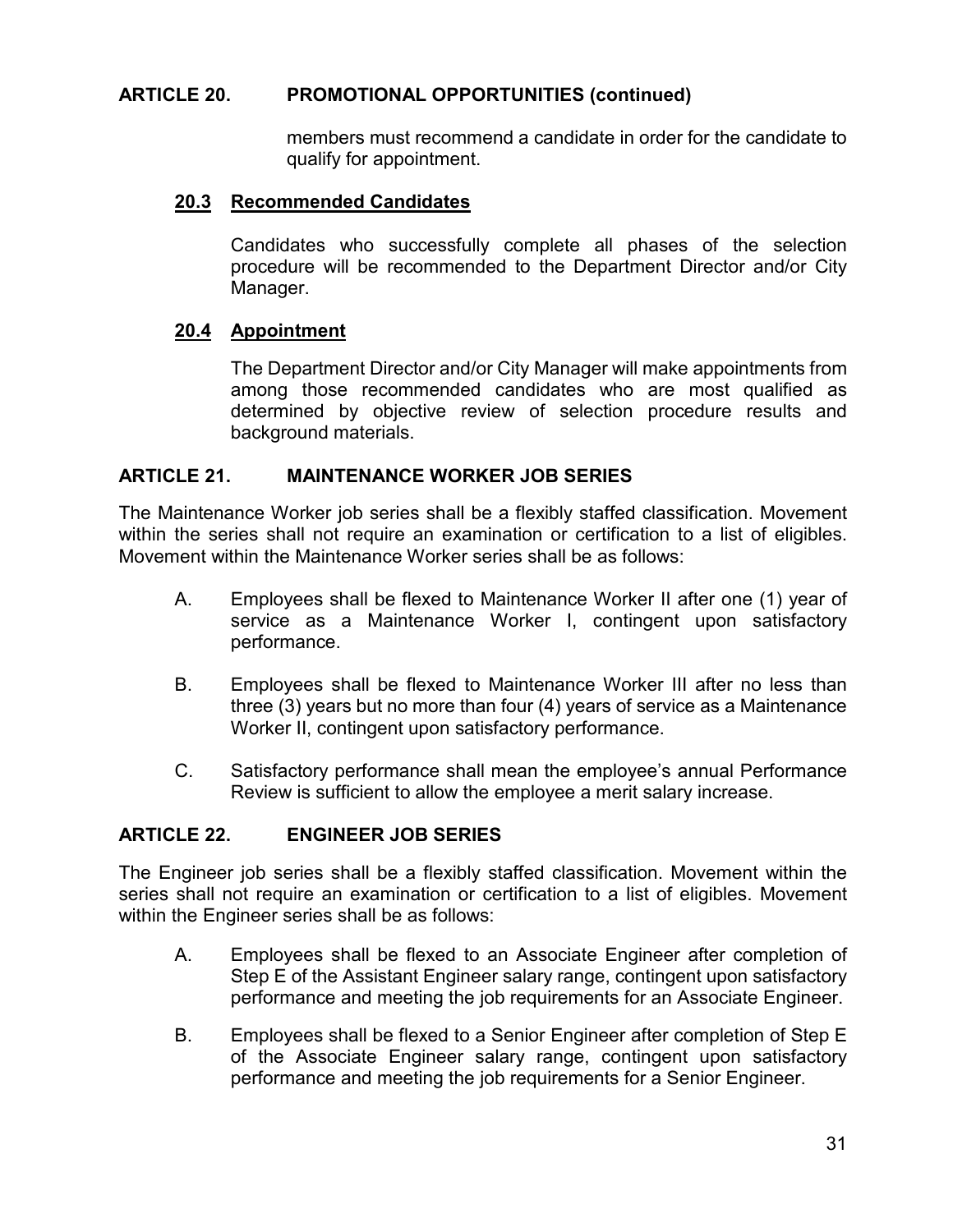#### **ARTICLE 22. ENGINEER JOB SERIES (continued)**

C. Satisfactory performance shall mean the employee's annual Performance Review is sufficient to allow the employee a merit salary increase.

#### **ARTICLE 23. TRANSFERS**

Transfer of an employee to a position within the employee's current range shall not affect the employee's salary rate. Transfer of an employee to a position within a higher range shall be considered a promotion. Transfer of an employee to a lower range shall be considered a demotion.

#### **ARTICLE 24. DEMOTION**

Transfer of an employee to a lower class shall result in reduction of salary. The employee's salary shall be placed in the identical step in the lower class that the employee enjoyed in the class from which demotion was made.

Demotion can be made for cause, except for demotions from probationary positions. Cause shall be provided to the employee in writing by the Department Director prior to any action taking place. Demotion for disciplinary reasons may be appealed through the grievance procedure by the demoted employee. Demotion for other reasons is not appealable.

### **ARTICLE 25. LAYOFFS AND DISPLACEMENT**

#### Layoffs**:**

Whenever, in the judgment of the City, it becomes necessary to make a reduction in force, whenever possible, said reduction shall be accomplished through attrition. Layoffs shall be made by classification and may be department-wide or by division, program, or function.

Workers subject to a reduction in force shall be given at least forty-five (45) working days' notice prior to the effective date of the layoff. The notice shall contain the information required in Section X. "Layoff Procedure" of the Personnel Regulations.

The Union shall receive concurrent notice and shall be granted an opportunity to meet and consult with the City to discuss proposed alternatives to a reduction in force.

Permanent full-time employees and permanent part-time employees shall be considered separately when the order of layoff reaches C. and D. below. Nothing herein is intended to require a preference for or against either full-time or part-time permanent employees in the order of layoff.

When one or more workers performing in the same class in a City department is to face a reduction in force, that worker's most recent annual evaluation and seniority shall be used to determine the order of layoff pursuant to the following procedures: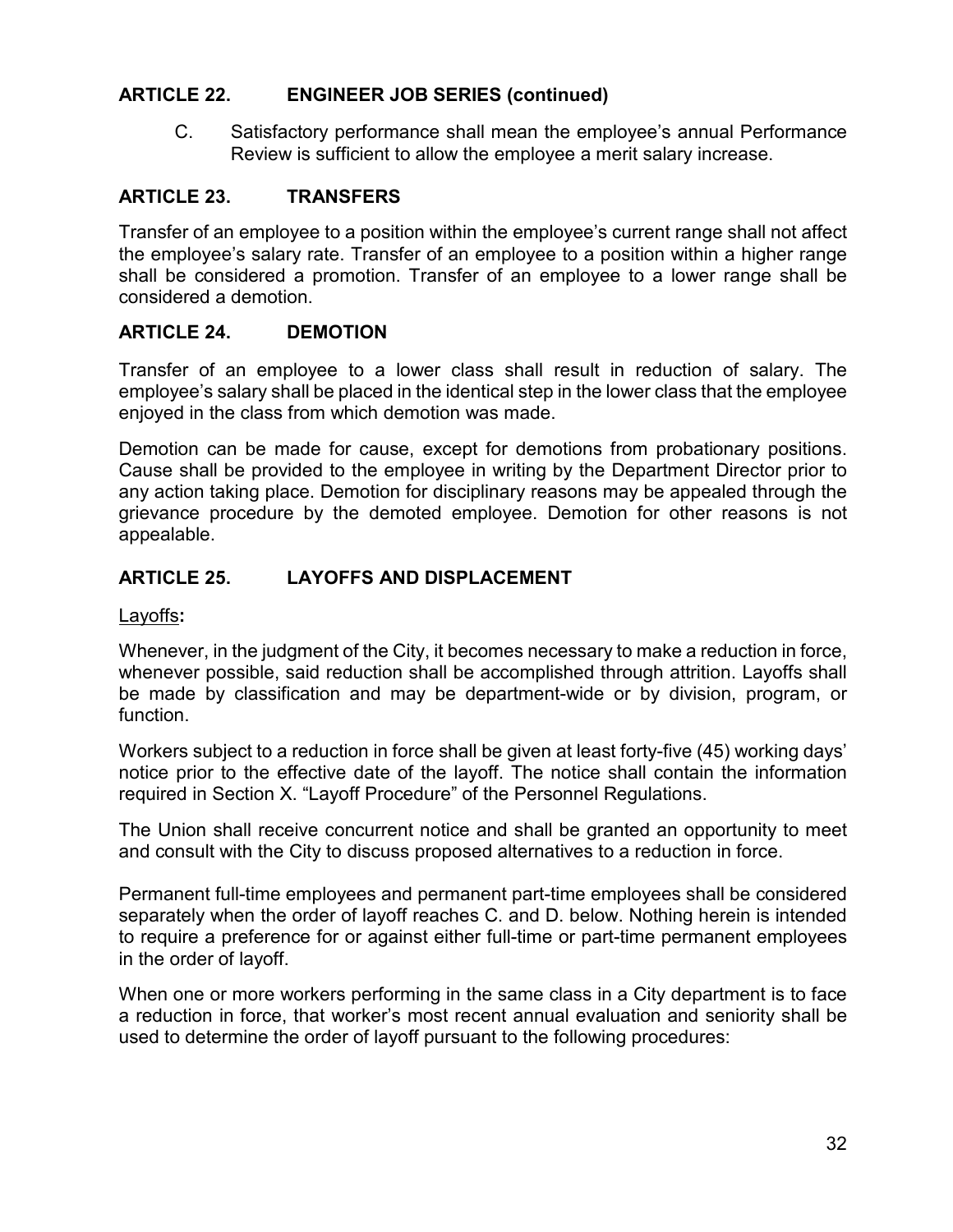## **ARTICLE 25. LAYOFFS AND DISPLACEMENT (continued)**

The order of layoff shall be as follows:

- A. Temporary workers in inverse order of seniority (least first);
- B. Probationary employees in inverse order of seniority;
- C. Permanent employees whose most recent annual evaluations were below satisfactory in inverse order of seniority; and
- D. Permanent employees in inverse order of seniority.

"Seniority" for the purposes of this Article shall be defined as the length of service as a permanent full-time employee with the City. When determining seniority for permanent full-time positions within a classification subject to layoff, only permanent full-time service shall be considered.

#### Displacement:

Permanent full-time employees subject to layoff shall have the right to displace an employee in the same classification in any Department of the City or in a different class within the City with the same or lower salary range provided, however, that:

- A. The employee subject to layoff has greater seniority than the employee being displaced and was rated at a minimum of competent/satisfactory in his/her latest evaluation.
- B. If the displacement is to a different class, it must be a class in the same occupational series as determined by the City with the concurrence of the Union or, to a class previously held by the employee as a permanent fulltime employee of the City.

If a position in the laid-off employee's classification, or a similar position in a classification for which the City determines the former employee is suited, becomes available within twenty-four (24) months of layoff, said former employee shall be recalled and offered the position in the inverse order of layoff. If a job in a lower paid classification becomes available within twenty-four (24) months, the City shall review the previously laid-off employees' qualifications. If such laid-off former employees are qualified in the judgment of the City, he/she may fill the slot(s) until his/her former position becomes available, if ever.

### **ARTICLE 26. PERSONNEL RECORDS**

An employee or his/her designee may inspect his/her personnel file and obtain copies of any and all items in that file at employee expense. An employee may have placed in his/her personnel file any signed and dated statement of clarification or disagreement to any item or article contained within her/her personnel file.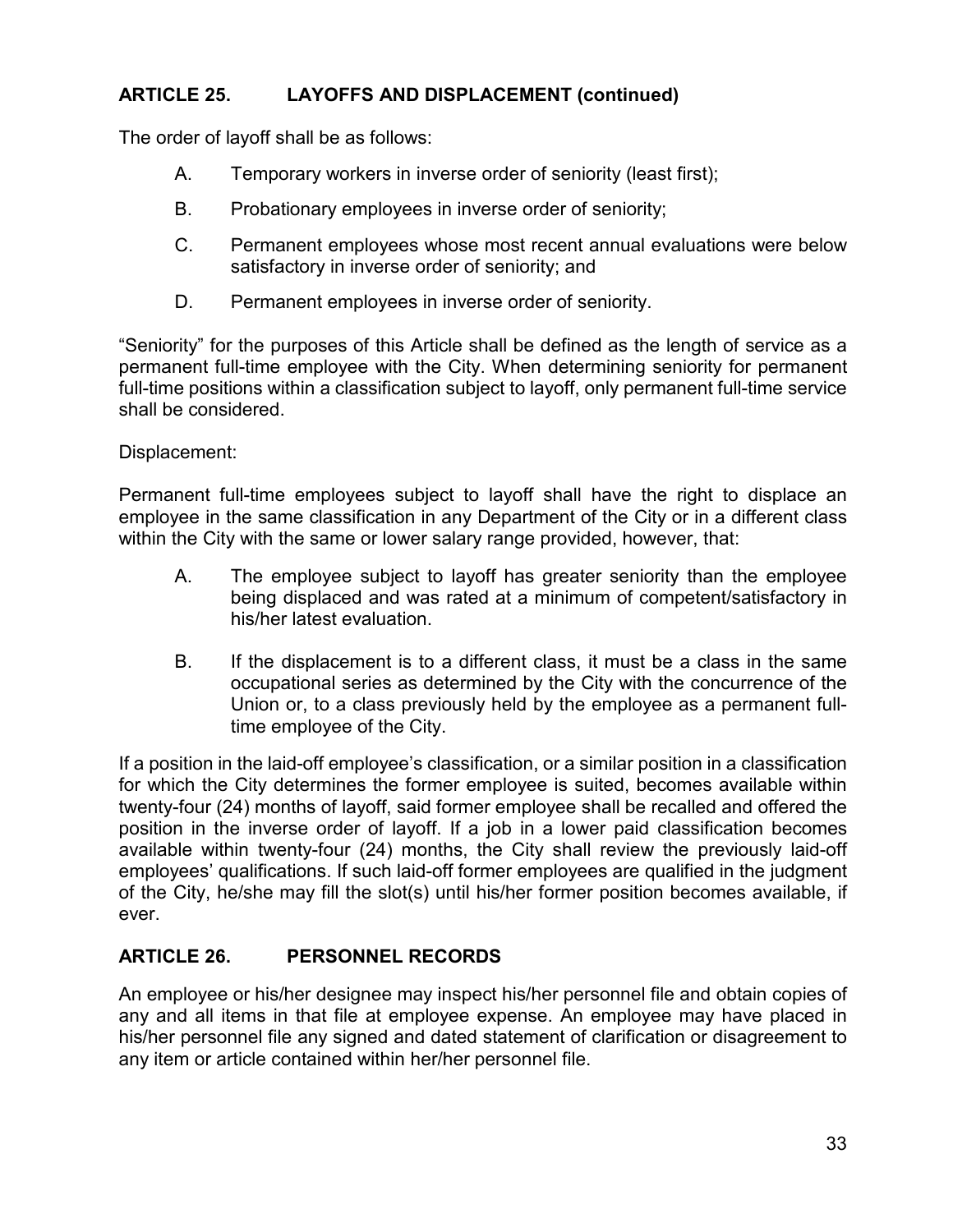## **ARTICLE 26. PERSONNEL RECORDS**

Personnel files include those files maintained by the immediate supervisor or other administrators/supervisors involved in employee evaluations, as well as the central personnel file.

A supervisor's personal notes shall not be considered a part of the personnel file.

### **ARTICLE 27. RESIGNATION**

An employee wishing to leave his/her employment with the City in good standing shall file with his/her supervisor a written resignation stating the effective date of his/her resignation and the reasons for leaving.

The resigning individual shall file such written resignation at least two (2) weeks in advance of the effective termination date and participate in an exit interview conducted by the City prior to issuance of the final paycheck.

### **ARTICLE 28. OUTSIDE EMPLOYMENT**

No full-time employee shall engage in outside employment or an enterprise that his/her Department Director and/or the City Manager may find unsuitable and in conflict with their municipal duties or responsibilities or that lessens their effectiveness as a City employee.

### **ARTICLE 29. POSITION VACANCIES**

Should the City determine that a vacancy will not be filled such determination shall be made within 120 working days of the date upon which the worker vacated the position. Upon said determination the City will notify the workers in the affected department and the Union.

### **ARTICLE 30. POSITION CLASSIFICATION**

Classification Changes: During the course of this M.O.U., the City shall notify the employee concerned in case of contemplated change in job content as contained in the classification descriptions that were in effect at the beginning of the agreement.

Working Out of Classification: The term "working out of classification" is defined as a Management-authorized, full-time assignment to a budgeted position on a temporary basis, wherein all significant duties are performed by an individual holding a classification within a lower compensation range. Pay for working out of classification shall be as follows:

A. Employees appointed to unfilled positions on an "out of classification" basis will receive acting pay within the range of the higher classification beginning the first day of the assignment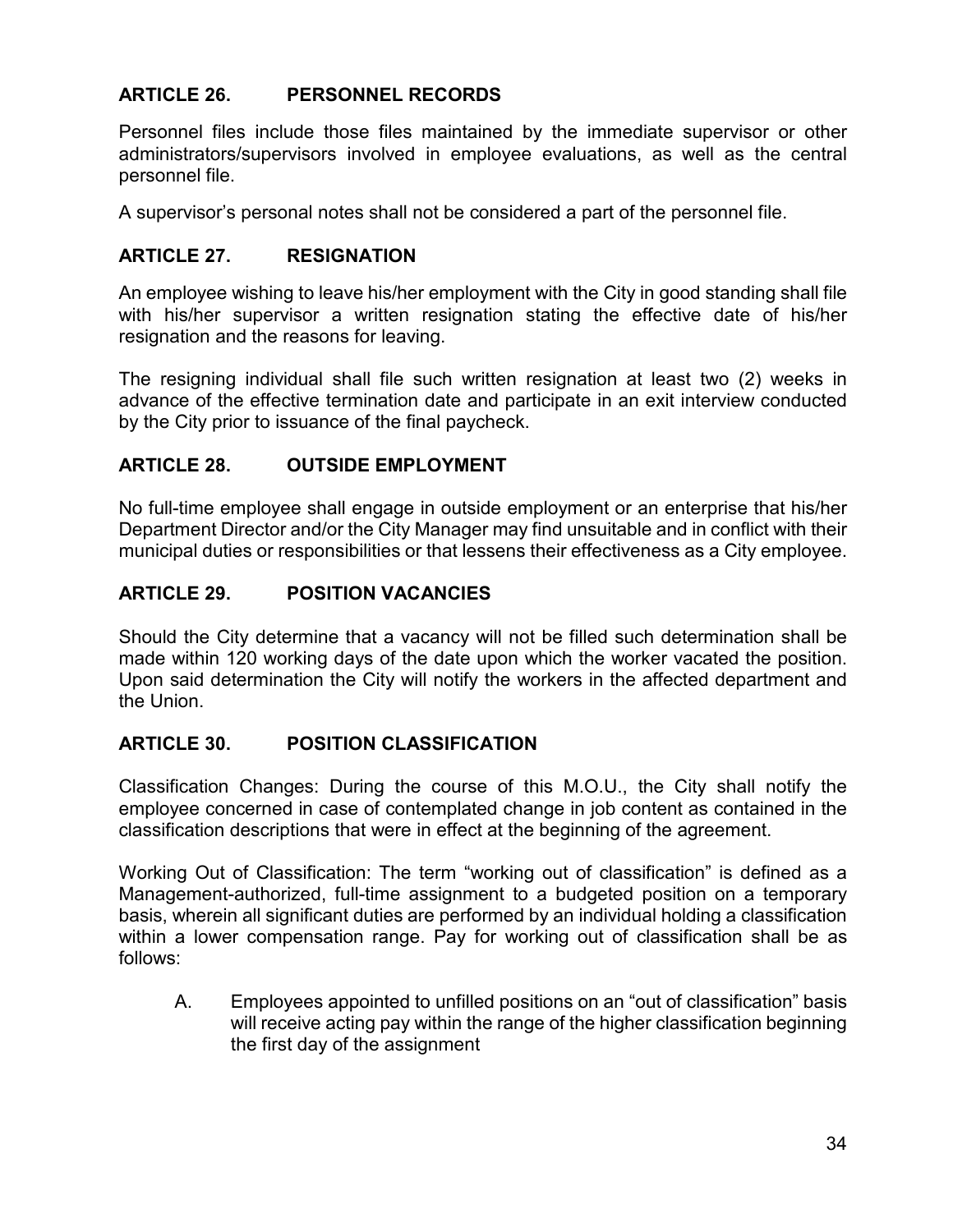#### **ARTICLE 30. POSITION CLASSIFICATION (continued)**

B. Employees appointed to a position for vacation, sick leave, or other leave of absence coverage will receive acting pay within the range of the higher classification after five (5) consecutive work days of assignment in the acting position.

Such acting pay shall be a minimum of five percent (5%) over the employee's current salary.

"Out of classification" provisions do not apply to work assignments performed in connection with specific predetermined apprenticeship or training programs or declared conditions of emergency and/or disaster.

#### **ARTICLE 31. PROFESSIONAL DEVELOPMENT**

A. For that training or certification which is required by job specifications, legal mandates, and/or which is required by the City, the City will provide for such training and/or certification, including providing City time to attend the training and to pay for costs associated with the training.

This section does not apply to training courses and/or certifications required for advancement/promotion to a new position.

B. For that training or certification which is encouraged by the City in support of identified programs, the City will provide for such training and/or certification, including providing City time to attend the training and to pay

for costs associated with attending the training, provided that the program for which the training and/or certification is related remains in operation and that funds for such training are included in the current City Budget.

C. The City will maintain training certificates, special licenses, and other related documentation related to an employee's professional development in the employee's City personnel file. In addition, an employee may submit for inclusion into his/her City personnel file documentation for completion of training related to the employee's duties and responsibilities, special licenses, or for collegiate courses and/or degrees earned which the employee completed outside of the workplace. The policy/procedure for requesting and attending training shall be as provided in Section C-009, Travel Policy, of the City's Administrative Policy and Procedure Manual.

### **ARTICLE 32. UNIT ASSIGNMENTS**

Any new permanent full-time job classification which does not fall under the City's management criteria or who is represented by the Arroyo Grande Police Officers' Association shall be represented by the S.E.I.U.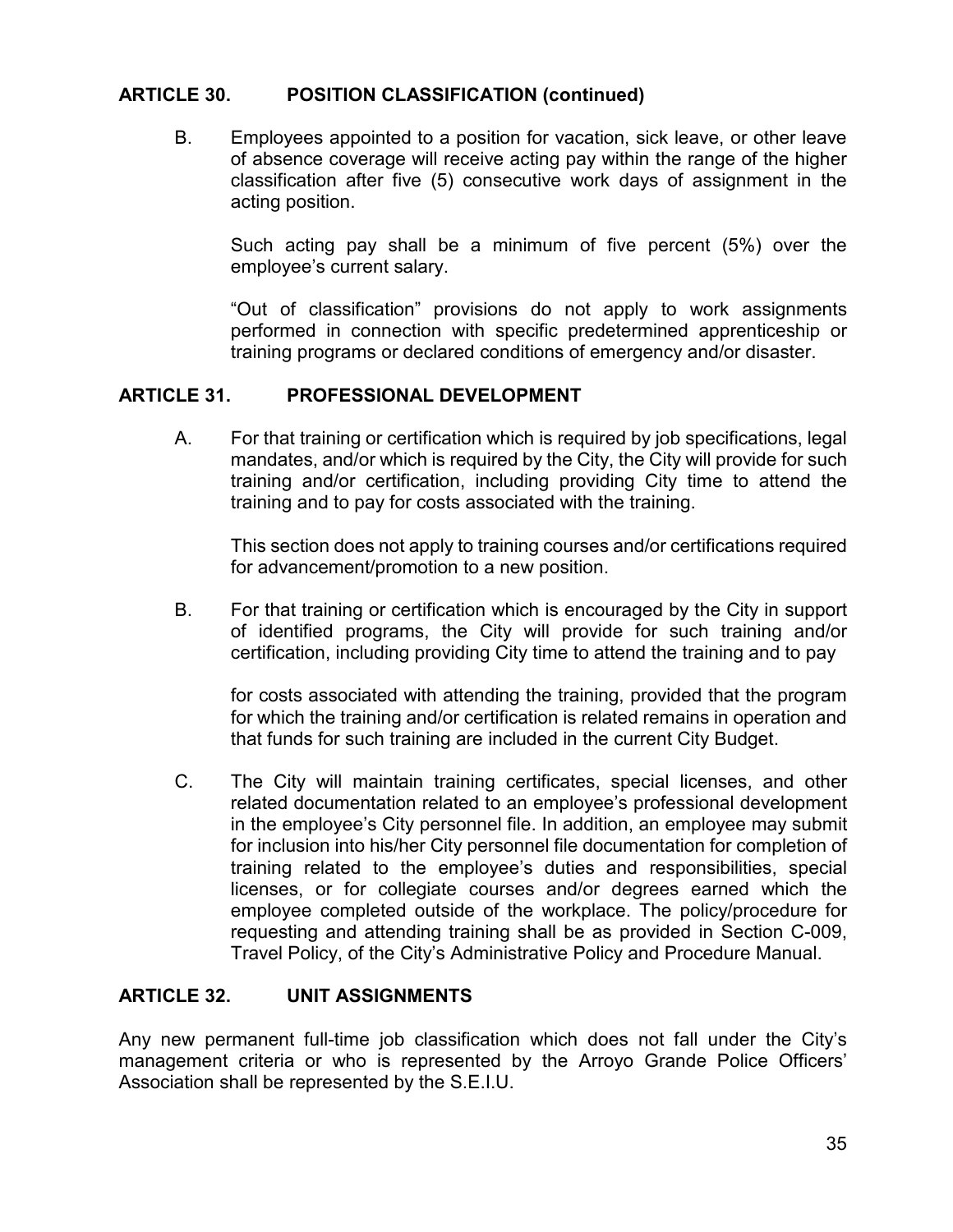## **ARTICLE 33. MAINTENANCE OF BENEFITS AND TERMS AND CONDITIONS**

All benefits, terms and conditions of employment enjoyed by unit employees as of July 1, 2021, and any side letter agreements reached after that date, shall remain in full force and effect unless modified by a subsequent Memorandum of Understanding or by mutual agreement, in writing, of the parties.

#### **ARTICLE 34. M.O.U. IMPLEMENTATION**

Both parties agree that the terms of this Memorandum of Understanding supersede provisions of all other practices, Memorandum of Understanding, resolutions, and rules of the City that conflict with provisions of this Agreement.

### **ARTICLE 35. OBLIGATION TO MEET AND WAIVER CLAUSE**

Except as otherwise expressly provided in this Agreement or, where the parties mutually agree to meet and confer on a matter, the City and the Union expressly waive and relinquish the right, and each agrees that the other shall not be obligated to meet and confer with respect to any subject or matter, including mandatory subjects of negotiation, whether or not referred to in this Agreement.

#### **ARTICLE 36. SAVINGS CLAUSE**

Should any provision of this Agreement be held inoperative, void, or invalid by a Court of competent jurisdiction, the remaining provisions of this Agreement shall not be affected thereby, and the parties shall meet and confer for the sole purpose of arriving at a mutually satisfactory replacement of such provision.

### **ARTICLE 37. POLICY CONFLICTS**

The policies and provisions contained herein shall supersede, in all material respects, all conflicting or inconsistent policies and provisions contained in the City of Arroyo Grande Personnel Regulations and the City of Arroyo Grande Administrative Policies and Procedures.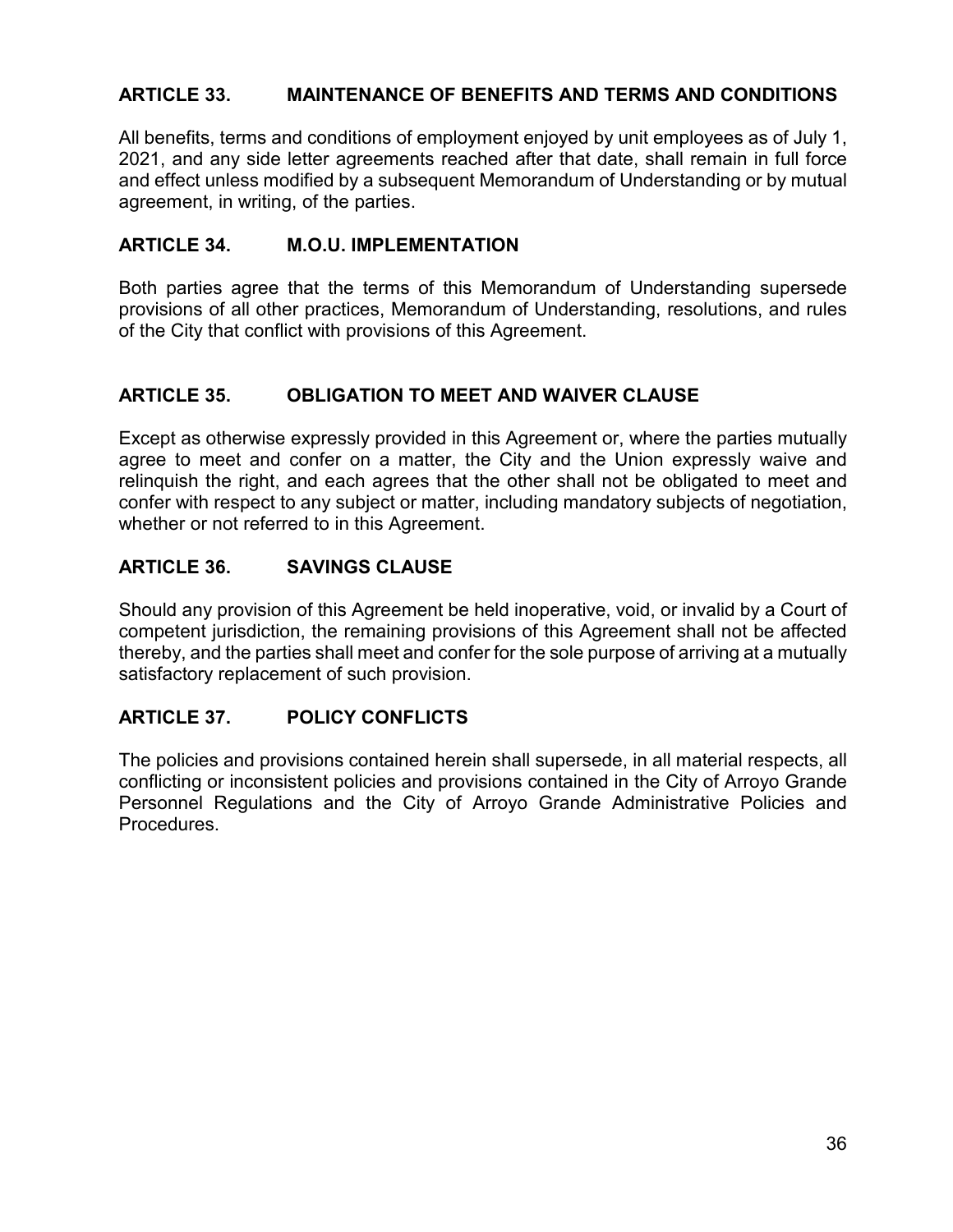## REPRESENTATIVES OF REPRESENTATIVES OF CITY OF ARROYO GRANDE

DATE:  $7/7/2/$  DATE:  $|e| \ge 1/2$ .

CHE JOHNSON ROBERT MACLEOD

CHIEF AEGOTIATOR<br>V VIII VALLUTI

NICOLE VALENTINE TIM SCHMIDT<br>CITY NEGOTIATOR SEIU NEGOTI

 $\overline{\phantom{a}}$ 

ARROYO GRANDE CHAPTER SEIU — LOCAL 620

<u>(Ch.</u>

CHIEF AEGOTIATOR SEIU CHIEF NEGOTIATOR

 $\frac{\sqrt{\gamma_{\text{N}}}}{\sqrt{\text{MACLEOD}}}$ <br>
EF NEGOTIATOR

SEIU NEGOTIATOR

 $\frac{7}{2}$ را پر

TASHINA URENO VICTOR ROCHA<br>CITY NEGOTIATOR SEIU NEGOTIAT SEIU NEGOTIATOR

 $\geq$ 

CAMELA SCHAAF SEIU NEGOTIATOR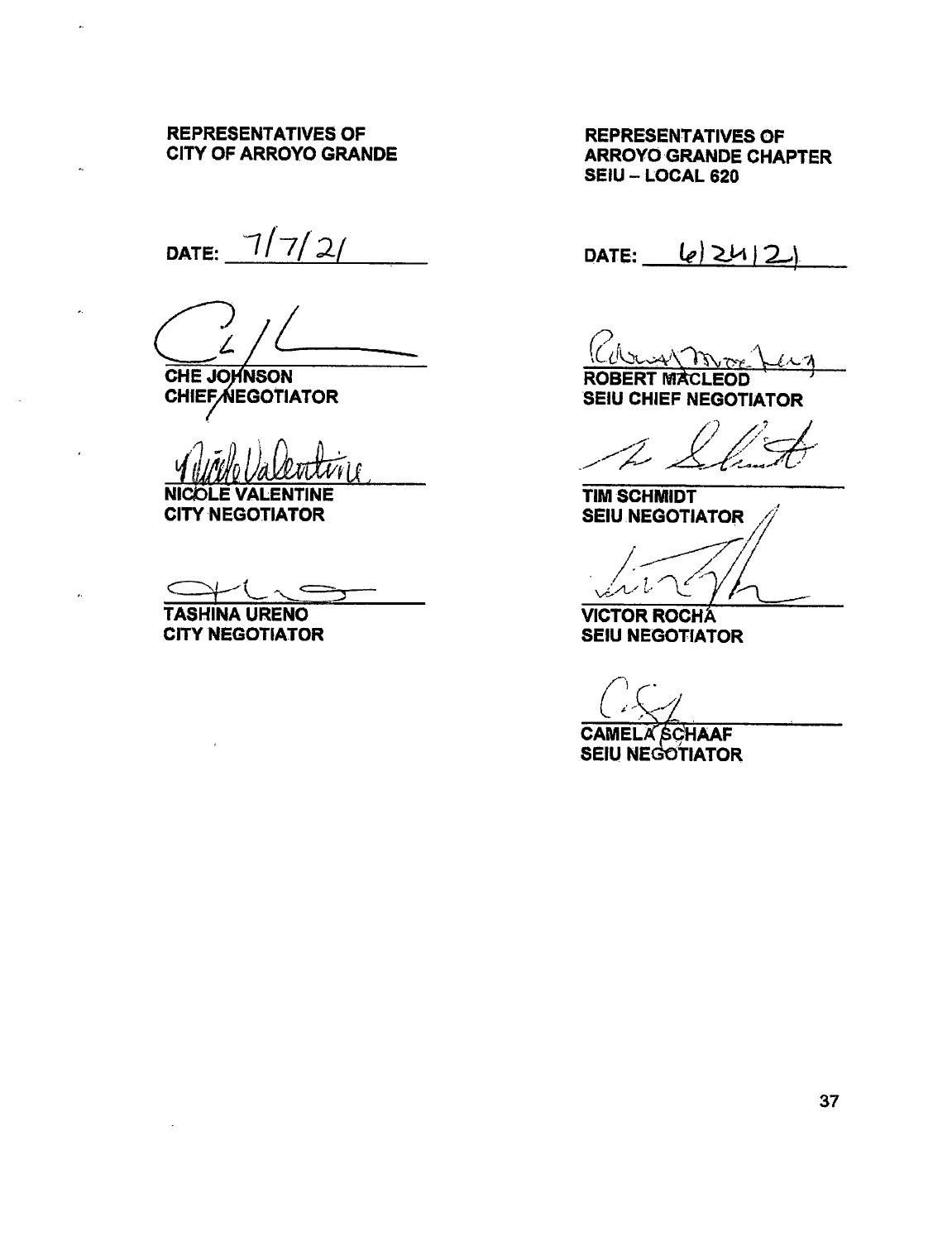| <b>RANGE</b> |                 | A         | B         | C         | D         | E         | Positions                   |
|--------------|-----------------|-----------|-----------|-----------|-----------|-----------|-----------------------------|
|              |                 |           |           |           |           |           |                             |
| 11           | <b>Biweekly</b> | 1,371.35  | 1,439.91  | 1,511.91  | 1,587.51  | 1,666.88  |                             |
|              | Monthly         | 2,971.25  | 3,119.82  | 3,275.81  | 3,439.60  | 3,611.58  |                             |
|              | Annual          | 35,655.03 | 37,437.79 | 39,309.68 | 41,275.16 | 43,338.92 |                             |
|              |                 |           |           |           |           |           |                             |
| 12           | <b>Biweekly</b> | 1,405.63  | 1,475.91  | 1,549.71  | 1,627.19  | 1,708.55  |                             |
|              | Monthly         | 3,045.53  | 3,197.81  | 3,357.70  | 3,525.59  | 3,701.87  |                             |
|              |                 |           |           |           |           |           |                             |
|              | Annual          | 36,546.41 | 38,373.73 | 40,292.42 | 42,307.04 | 44,422.39 |                             |
|              |                 |           |           |           |           |           |                             |
| 13           | <b>Biweekly</b> | 1,440.77  | 1,512.81  | 1,588.45  | 1,667.87  | 1,751.27  |                             |
|              | Monthly         | 3,121.67  | 3,277.76  | 3,441.64  | 3,613.73  | 3,794.41  |                             |
|              | Annual          | 37,460.07 | 39,333.07 | 41,299.73 | 43,364.71 | 45,532.95 |                             |
|              |                 |           |           |           |           |           |                             |
| 14           | <b>Biweekly</b> | 1,476.79  | 1,550.63  | 1,628.16  | 1,709.57  | 1,795.05  | Office Assistant I          |
|              | Monthly         | 3,199.71  | 3,359.70  | 3,527.69  | 3,704.07  | 3,889.27  |                             |
|              | Annual          | 38,396.57 | 40,316.40 | 42,332.22 | 44,448.83 | 46,671.27 |                             |
|              |                 |           |           |           |           |           |                             |
| 15           | <b>Biweekly</b> | 1,513.71  | 1,589.40  | 1,668.87  | 1,752.31  | 1,839.93  | <b>Accounting Clerk I</b>   |
|              | Monthly         | 3,279.71  | 3,443.69  | 3,615.88  | 3,796.67  | 3,986.50  |                             |
|              | Annual          | 39,356.49 | 41,324.31 | 43,390.53 | 45,560.05 | 47,838.06 |                             |
|              |                 |           |           |           |           |           |                             |
| 16           | <b>Biweekly</b> | 1,551.55  | 1,629.13  | 1,710.59  | 1,796.12  | 1,885.92  |                             |
|              | Monthly         | 3,361.70  | 3,529.78  | 3,706.27  | 3,891.59  | 4,086.17  |                             |
|              | Annual          | 40,340.40 | 42,357.42 | 44,475.29 | 46,699.05 | 49,034.01 |                             |
|              |                 |           |           |           |           |           |                             |
| 17           | <b>Biweekly</b> | 1,590.34  | 1,669.86  | 1,753.35  | 1,841.02  | 1,933.07  | Maintenance Worker I        |
|              | Monthly         | 3,445.74  | 3,618.03  | 3,798.93  | 3,988.88  | 4,188.32  |                             |
|              | Annual          | 41,348.91 | 43,416.35 | 45,587.17 | 47,866.53 | 50,259.86 |                             |
|              |                 |           |           |           |           |           |                             |
| 18           | <b>Biweekly</b> | 1,630.10  | 1,711.61  | 1,797.19  | 1,887.05  | 1,981.40  | <b>Office Assistant II</b>  |
|              | Monthly         | 3,531.89  | 3,708.48  | 3,893.90  | 4,088.60  | 4,293.03  |                             |
|              | Annual          | 42,382.63 | 44,501.76 | 46,726.85 | 49,063.19 | 51,516.35 |                             |
|              |                 |           |           |           |           |           |                             |
| 19           | <b>Biweekly</b> | 1,670.85  | 1,754.40  | 1,842.12  | 1,934.22  | 2,030.93  |                             |
|              | Monthly         | 3,620.18  | 3,801.19  | 3,991.25  | 4,190.81  | 4,400.36  |                             |
|              | Annual          | 43,442.20 | 45,614.31 | 47,895.02 | 50,289.77 | 52,804.26 |                             |
|              |                 |           |           |           |           |           |                             |
| 20           | Biweekly        | 1,712.63  | 1,798.26  | 1,888.17  | 1,982.58  | 2,081.71  |                             |
|              | Monthly         | 3,710.69  | 3,896.22  | 4,091.03  | 4,295.58  | 4,510.36  |                             |
|              | Annual          | 44,528.25 | 46,754.66 | 49,092.40 | 51,547.02 | 54,124.37 |                             |
|              |                 |           |           |           |           |           |                             |
| 21           | <b>Biweekly</b> | 1,755.44  | 1,843.21  | 1,935.37  | 2,032.14  | 2,133.75  | <b>Accounting Clerk II</b>  |
|              | Monthly         | 3,803.45  | 3,993.63  | 4,193.31  | 4,402.97  | 4,623.12  | Maintenance Worker II       |
|              | Annual          | 45,641.46 | 47,923.53 | 50,319.71 | 52,835.69 | 55,477.48 | Neighborhood Services Tech. |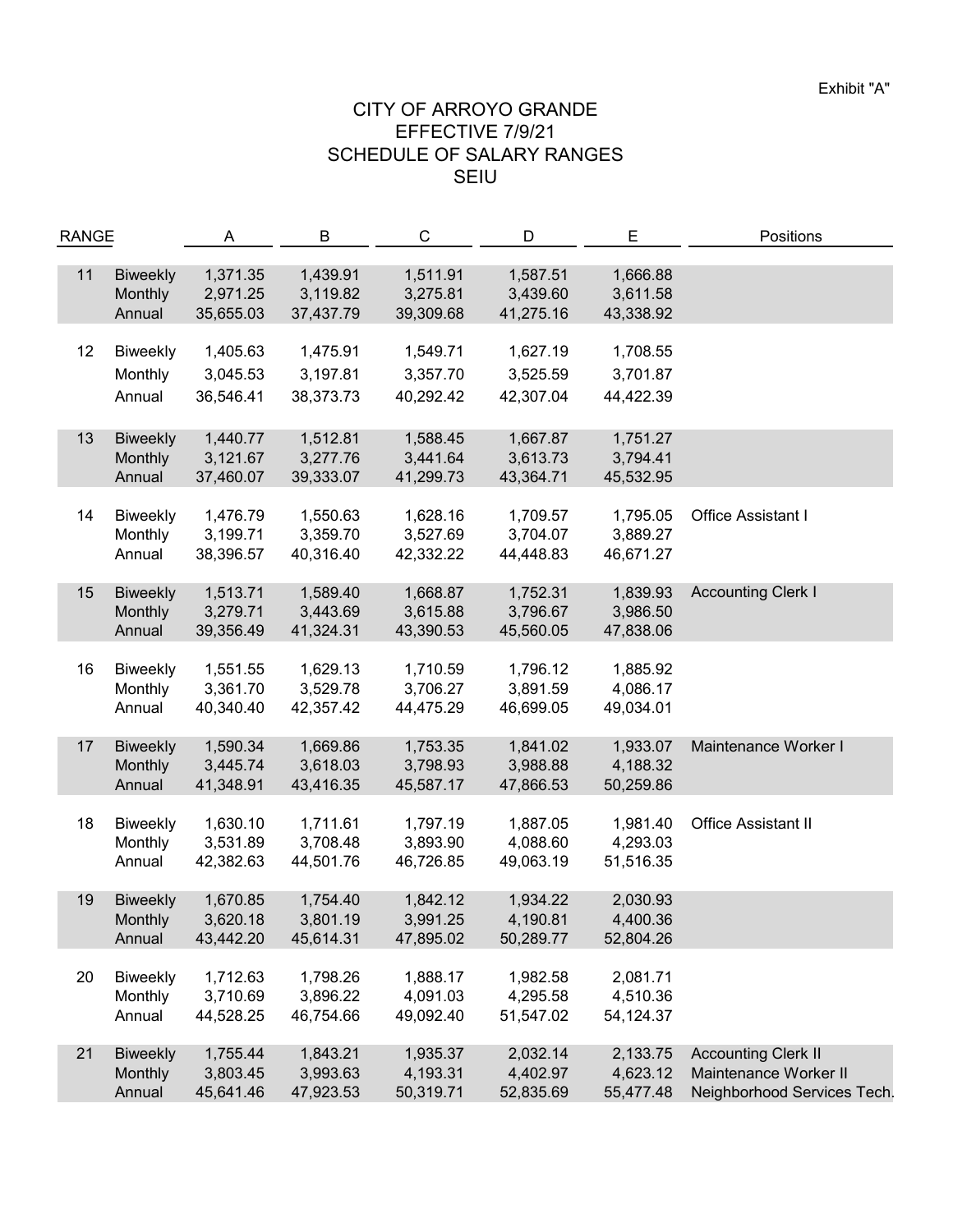| <b>RANGE</b> |                 | A         | B         | $\mathsf{C}$ | D         | E         | Positions                       |
|--------------|-----------------|-----------|-----------|--------------|-----------|-----------|---------------------------------|
|              |                 |           |           |              |           |           |                                 |
| 22           | <b>Biweekly</b> | 1,799.33  | 1,889.29  | 1,983.76     | 2,082.95  | 2,187.09  |                                 |
|              | Monthly         | 3,898.54  | 4,093.47  | 4,298.14     | 4,513.05  | 4,738.70  |                                 |
|              | Annual          | 46,782.49 | 49,121.62 | 51,577.70    | 54,156.59 | 56,864.42 |                                 |
|              |                 |           |           |              |           |           |                                 |
| 23           | <b>Biweekly</b> | 1,844.31  | 1,936.53  | 2,033.35     | 2,135.02  | 2,241.77  |                                 |
|              | Monthly         | 3,996.00  | 4,195.81  | 4,405.60     | 4,625.88  | 4,857.17  |                                 |
|              | Annual          | 47,952.06 | 50,349.66 | 52,867.14    | 55,510.50 | 58,286.03 |                                 |
|              |                 |           |           |              |           |           |                                 |
| 24           | <b>Biweekly</b> | 1,890.42  | 1,984.94  | 2,084.19     | 2,188.39  | 2,297.81  |                                 |
|              | Monthly         | 4,095.90  | 4,300.70  | 4,515.74     | 4,741.52  | 4,978.60  |                                 |
|              | Annual          | 49,150.86 | 51,608.40 | 54,188.82    | 56,898.26 | 59,743.18 |                                 |
|              |                 |           |           |              |           |           |                                 |
| 25           | <b>Biweekly</b> | 1,937.68  | 2,034.56  | 2,136.29     | 2,243.10  | 2,355.26  | <b>Administrative Secretary</b> |
|              | Monthly         | 4,198.30  | 4,408.22  | 4,628.63     | 4,860.06  | 5,103.06  |                                 |
|              | Annual          | 50,379.63 | 52,898.61 | 55,543.54    | 58,320.72 | 61,236.76 |                                 |
|              |                 |           |           |              |           |           |                                 |
| 26           | <b>Biweekly</b> | 1,986.12  | 2,085.43  | 2,189.70     | 2,299.18  | 2,414.14  | <b>Building Permit Tech.</b>    |
|              | Monthly         | 4,303.26  | 4,518.42  | 4,744.34     | 4,981.56  | 5,230.64  | Maintenance Worker III          |
|              | Annual          | 51,639.12 | 54,221.08 | 56,932.13    | 59,778.74 | 62,767.67 | <b>Recreation Coordinator</b>   |
|              |                 |           |           |              |           |           | <b>Senior Accounting Clerk</b>  |
|              |                 |           |           |              |           |           | Sports Facility Coord.          |
|              |                 |           |           |              |           |           | Plan/Engineer Permit Tech       |
|              |                 |           |           |              |           |           |                                 |
| 27           | <b>Biweekly</b> | 2,035.77  | 2,137.56  | 2,244.44     | 2,356.66  | 2,474.49  |                                 |
|              | Monthly         | 4,410.84  | 4,631.38  | 4,862.95     | 5,106.10  | 5,361.41  |                                 |
|              | Annual          | 52,930.10 | 55,576.60 | 58,355.43    | 61,273.21 | 64,336.87 |                                 |
|              |                 |           |           |              |           |           |                                 |
| 28           | <b>Biweekly</b> | 2,086.67  | 2,191.00  | 2,300.55     | 2,415.58  | 2,536.36  | <b>Water Services Worker</b>    |
|              |                 | 4,521.11  | 4,747.17  | 4,984.53     | 5,233.75  | 5,495.44  |                                 |
|              | Monthly         |           |           |              |           |           |                                 |
|              | Annual          | 54,253.35 | 56,966.02 | 59,814.32    | 62,805.04 | 65,945.29 |                                 |
|              |                 |           |           |              |           |           |                                 |
| 29           | <b>Biweekly</b> | 2,138.83  | 2,245.78  | 2,358.06     | 2,475.97  | 2,599.77  |                                 |
|              | Monthly         | 4,634.14  | 4,865.85  | 5,109.14     | 5,364.60  | 5,632.83  |                                 |
|              | Annual          | 55,609.69 | 58,390.17 | 61,309.68    | 64,375.16 | 67,593.92 |                                 |
|              |                 |           |           |              |           |           |                                 |
| 30           | Biweekly        | 2,192.30  | 2,301.92  | 2,417.02     | 2,537.87  | 2,664.76  | Fleet Maint. Coordinator        |
|              | Monthly         | 4,749.99  | 4,987.49  | 5,236.87     | 5,498.71  | 5,773.65  |                                 |
|              | Annual          | 56,999.93 | 59,849.92 | 62,842.42    | 65,984.54 | 69,283.77 |                                 |
|              |                 |           |           |              |           |           |                                 |
| 31           | <b>Biweekly</b> | 2,247.11  | 2,359.47  | 2,477.44     | 2,601.31  | 2,731.38  | <b>Public Works Lead Person</b> |
|              | Monthly         | 4,868.74  | 5,112.18  | 5,367.79     | 5,636.18  | 5,917.99  | Parks Lead Worker               |
|              | Annual          | 58,424.93 | 61,346.17 | 64,413.48    | 67,634.15 | 71,015.86 |                                 |
|              |                 |           |           |              |           |           |                                 |
| 32           | <b>Biweekly</b> | 2,303.29  | 2,418.45  | 2,539.38     | 2,666.35  | 2,799.66  |                                 |
|              | Monthly         | 4,990.46  | 5,239.99  | 5,501.98     | 5,777.08  | 6,065.94  |                                 |
|              | Annual          | 59,885.55 | 62,879.83 | 66,023.82    | 69,325.01 | 72,791.26 |                                 |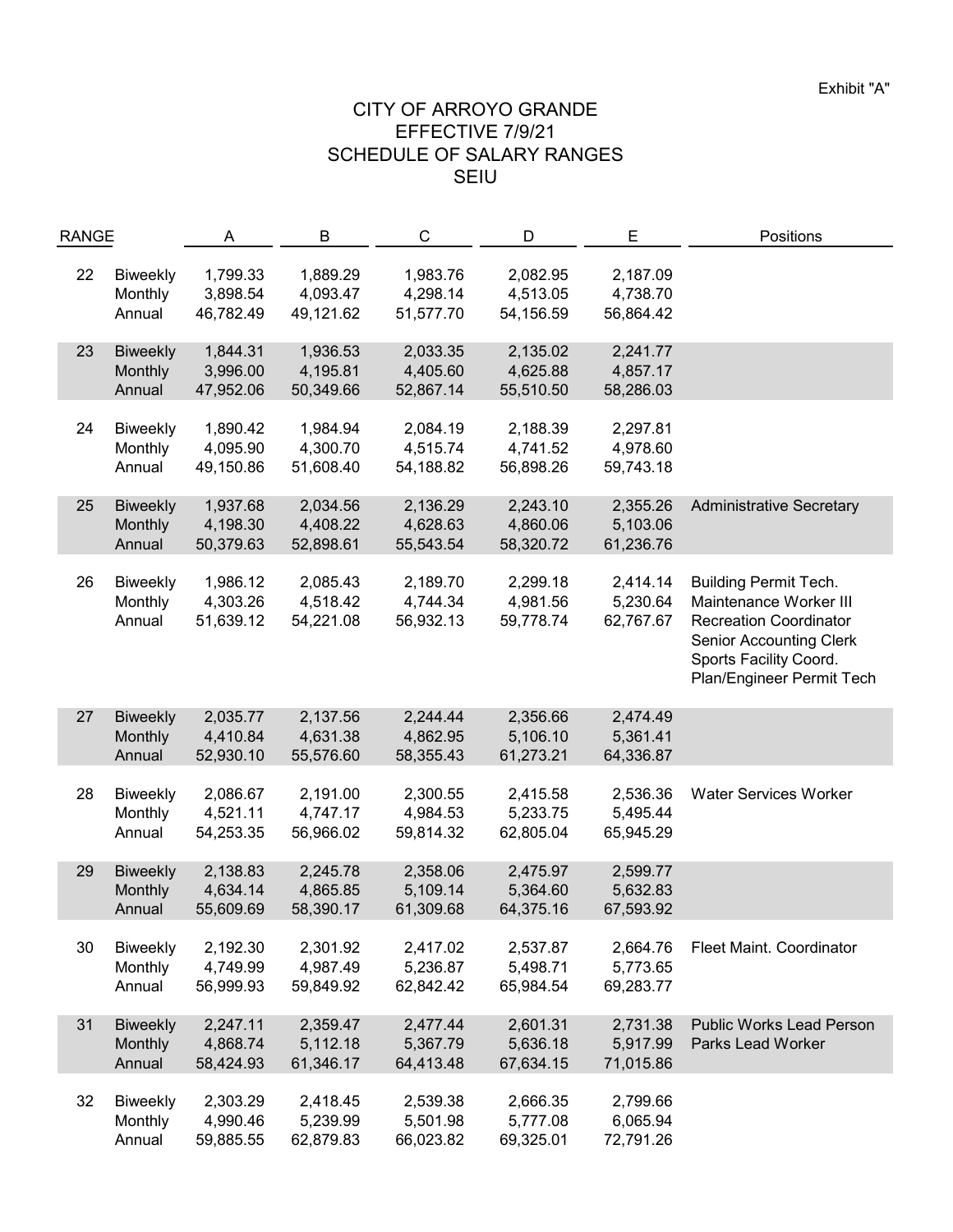| <b>RANGE</b> |                                      | A                                 | B                                 | $\mathsf{C}$                      | D                                 | E                                 | Positions                                                                                                                                                                                                             |
|--------------|--------------------------------------|-----------------------------------|-----------------------------------|-----------------------------------|-----------------------------------|-----------------------------------|-----------------------------------------------------------------------------------------------------------------------------------------------------------------------------------------------------------------------|
| 33           | <b>Biweekly</b><br>Monthly<br>Annual | 2,360.87<br>5,115.22<br>61,382.69 | 2,478.92<br>5,370.99<br>64,451.82 | 2,602.86<br>5,639.53<br>67,674.41 | 2,733.01<br>5,921.51<br>71,058.13 | 2,869.66<br>6,217.59<br>74,611.04 |                                                                                                                                                                                                                       |
| 34           | <b>Biweekly</b><br>Monthly<br>Annual | 2,419.89<br>5,243.10<br>62,917.25 | 2,540.89<br>5,505.26<br>66,063.12 | 2,667.93<br>5,780.52<br>69,366.27 | 2,801.33<br>6,069.55<br>72,834.59 | 2,941.40<br>6,373.03<br>76,476.32 | <b>GIS Technician</b>                                                                                                                                                                                                 |
| 35           | <b>Biweekly</b><br>Monthly<br>Annual | 2,480.39<br>5,374.18<br>64,490.19 | 2,604.41<br>5,642.89<br>67,714.70 | 2,734.63<br>5,925.04<br>71,100.43 | 2,871.36<br>6,221.29<br>74,655.45 | 3,014.93<br>6,532.35<br>78,388.22 | Parks, Tree & Landscape<br>Supervisor<br><b>Recreation Supervisor</b><br>Soto Sports Complex Maint.<br>& Coord. Supervisor<br>Utilities/Water & Sewer<br><b>System Supervisor</b><br><b>Streets Maint. Supervisor</b> |
| 36           | <b>Biweekly</b><br>Monthly<br>Annual | 2,542.40<br>5,508.54<br>66,102.44 | 2,669.52<br>5,783.96<br>69,407.56 | 2,803.00<br>6,073.16<br>72,877.94 | 2,943.15<br>6,376.82<br>76,521.84 | 3,090.30<br>6,695.66<br>80,347.93 | <b>Citywide Fleet Coordinator</b>                                                                                                                                                                                     |
| 37           | <b>Biweekly</b><br>Monthly<br>Annual | 2,605.96<br>5,646.25<br>67,755.00 | 2,736.26<br>5,928.56<br>71,142.75 | 2,873.07<br>6,224.99<br>74,699.89 | 3,016.73<br>6,536.24<br>78,434.88 | 3,167.56<br>6,863.05<br>82,356.63 |                                                                                                                                                                                                                       |
| 38           | <b>Biweekly</b><br>Monthly<br>Annual | 2,671.11<br>5,787.41<br>69,448.88 | 2,804.67<br>6,076.78<br>72,921.32 | 2,944.90<br>6,380.62<br>76,567.39 | 3,092.14<br>6,699.65<br>80,395.76 | 3,246.75<br>7,034.63<br>84,415.54 | <b>Assistant Engineer</b><br><b>IT Specialist</b><br><b>Engineering Inspector</b><br>Program Analyst                                                                                                                  |
| 39           | <b>Biweekly</b><br>Monthly<br>Annual | 2,737.89<br>5,932.09<br>71,185.10 | 2,874.78<br>6,228.70<br>74,744.35 | 3,018.52<br>6,540.13<br>78,481.57 | 3,169.45<br>6,867.14<br>82,405.65 | 3,327.92<br>7,210.49<br>86,525.93 |                                                                                                                                                                                                                       |
| 40           | <b>Biweekly</b><br>Monthly<br>Annual | 2,806.34<br>6,080.39<br>72,964.73 | 2,946.65<br>6,384.41<br>76,612.96 | 3,093.99<br>6,703.63<br>80,443.61 | 3,248.68<br>7,038.82<br>84,465.79 | 3,411.12<br>7,390.76<br>88,689.08 |                                                                                                                                                                                                                       |
| 41           | <b>Biweekly</b><br>Monthly<br>Annual | 2,876.49<br>6,232.40<br>74,788.84 | 3,020.32<br>6,544.02<br>78,528.29 | 3,171.33<br>6,871.23<br>82,454.70 | 3,329.90<br>7,214.79<br>86,577.44 | 3,496.40<br>7,575.53<br>90,906.31 |                                                                                                                                                                                                                       |
| 42           | <b>Biweekly</b><br>Monthly<br>Annual | 2,948.41<br>6,388.21<br>76,658.57 | 3,095.83<br>6,707.62<br>80,491.49 | 3,250.62<br>7,043.01<br>84,516.07 | 3,413.15<br>7,395.16<br>88,741.87 | 3,583.81<br>7,764.91<br>93,178.97 |                                                                                                                                                                                                                       |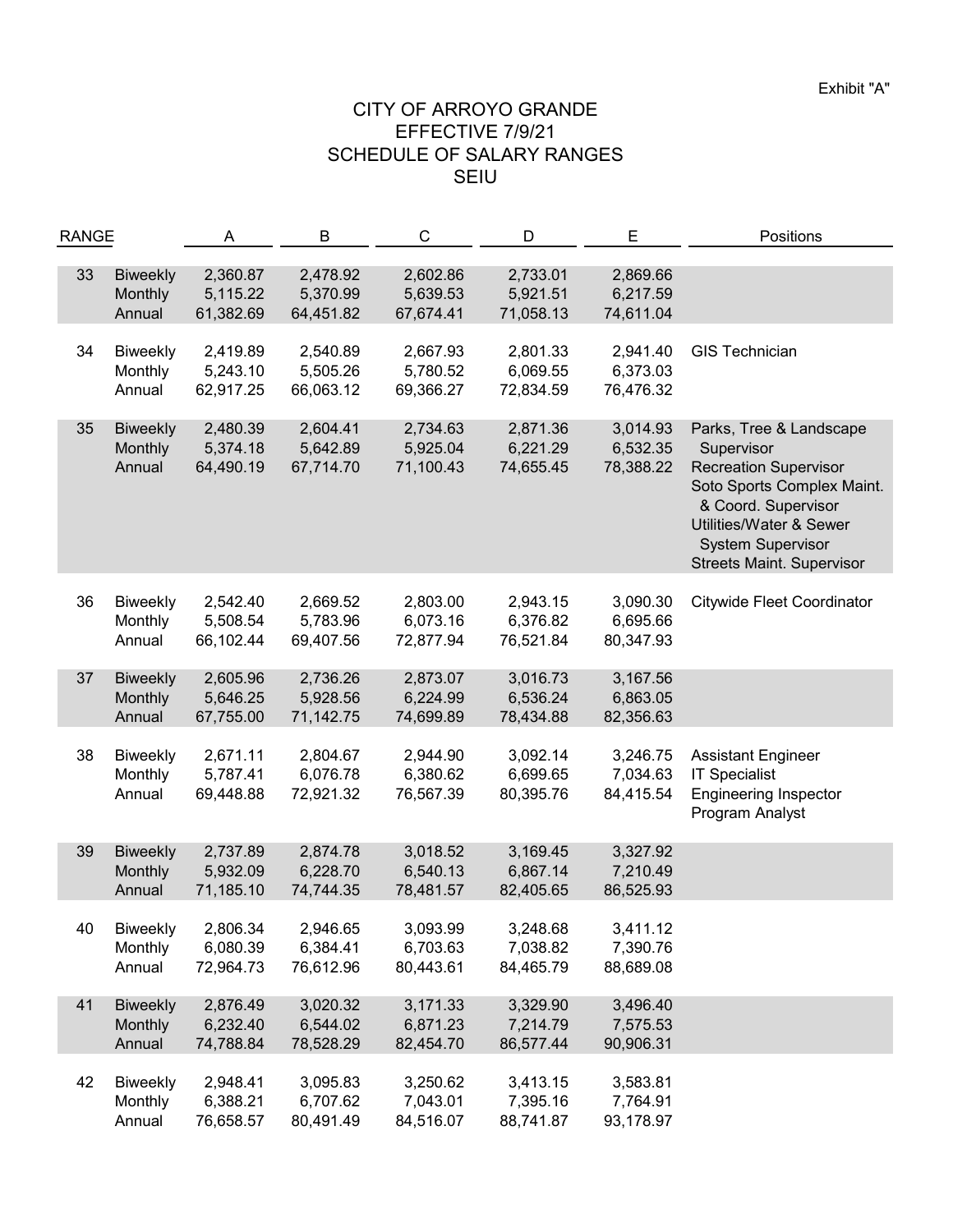| <b>RANGE</b> |                 | A         | B         | C          | D          | Е          | Positions          |
|--------------|-----------------|-----------|-----------|------------|------------|------------|--------------------|
|              |                 |           |           |            |            |            |                    |
| 43           | <b>Biweekly</b> | 3,022.12  | 3,173.22  | 3,331.88   | 3,498.48   | 3,673.40   | Associate Engineer |
|              | Monthly         | 6,547.92  | 6,875.32  | 7,219.08   | 7,580.03   | 7,959.04   |                    |
|              | Annual          | 78,575.03 | 82,503.78 | 86,628.97  | 90,960.42  | 95,508.44  |                    |
|              |                 |           |           |            |            |            |                    |
| 44           | Biweekly        | 3,097.67  | 3,252.55  | 3,415.18   | 3,585.94   | 3,765.24   |                    |
|              | Monthly         | 6,711.62  | 7,047.20  | 7,399.56   | 7,769.54   | 8,158.01   |                    |
|              | Annual          | 80,539.41 | 84,566.38 | 88,794.69  | 93,234.43  | 97,896.15  |                    |
|              |                 |           |           |            |            |            |                    |
| 45           | <b>Biweekly</b> | 3,175.11  | 3,333.87  | 3,500.56   | 3,675.59   | 3,859.37   |                    |
|              | Monthly         | 6,879.41  | 7,223.38  | 7,584.55   | 7,963.77   | 8,361.96   |                    |
|              | Annual          | 82,552.89 | 86,680.53 | 91,014.56  | 95,565.29  | 100,343.55 |                    |
|              |                 |           |           |            |            |            |                    |
| 46           | Biweekly        | 3,254.49  | 3,417.21  | 3,588.07   | 3,767.48   | 3,955.85   | Senior Engineer    |
|              | Monthly         | 7,051.39  | 7,403.96  | 7,774.16   | 8,162.87   | 8,571.01   |                    |
|              | Annual          | 84,616.71 | 88,847.55 | 93,289.93  | 97,954.42  | 102,852.14 |                    |
|              |                 |           |           |            |            |            |                    |
| 47           | <b>Biweekly</b> | 3,335.85  | 3,502.64  | 3,677.78   | 3,861.66   | 4,054.75   |                    |
|              | Monthly         | 7,227.68  | 7,589.06  | 7,968.51   | 8,366.94   | 8,785.29   |                    |
|              | Annual          | 86,732.13 | 91,068.74 | 95,622.17  | 100,403.28 | 105,423.45 |                    |
|              |                 |           |           |            |            |            |                    |
| 48           | Biweekly        | 3,419.25  | 3,590.21  | 3,769.72   | 3,958.21   | 4,156.12   |                    |
|              | Monthly         | 7,408.37  | 7,778.79  | 8,167.73   | 8,576.11   | 9,004.92   |                    |
|              | Annual          | 88,900.43 | 93,345.46 | 98,012.73  | 102,913.36 | 108,059.03 |                    |
|              |                 |           |           |            |            |            |                    |
| 49           | <b>Biweekly</b> | 3,504.73  | 3,679.97  | 3,863.96   | 4,057.16   | 4,260.02   |                    |
|              | Monthly         | 7,593.58  | 7,973.26  | 8,371.92   | 8,790.52   | 9,230.04   |                    |
|              | Annual          | 91,122.94 | 95,679.09 | 100,463.05 | 105,486.20 | 110,760.51 |                    |
|              |                 |           |           |            |            |            |                    |
| 50           | <b>Biweekly</b> | 3,592.35  | 3,771.96  | 3,960.56   | 4,158.59   | 4,366.52   |                    |
|              | Monthly         | 7,783.42  | 8,172.59  | 8,581.22   | 9,010.28   | 9,460.79   |                    |
|              | Annual          | 93,401.02 | 98,071.07 | 102,974.62 | 108,123.35 | 113,529.52 |                    |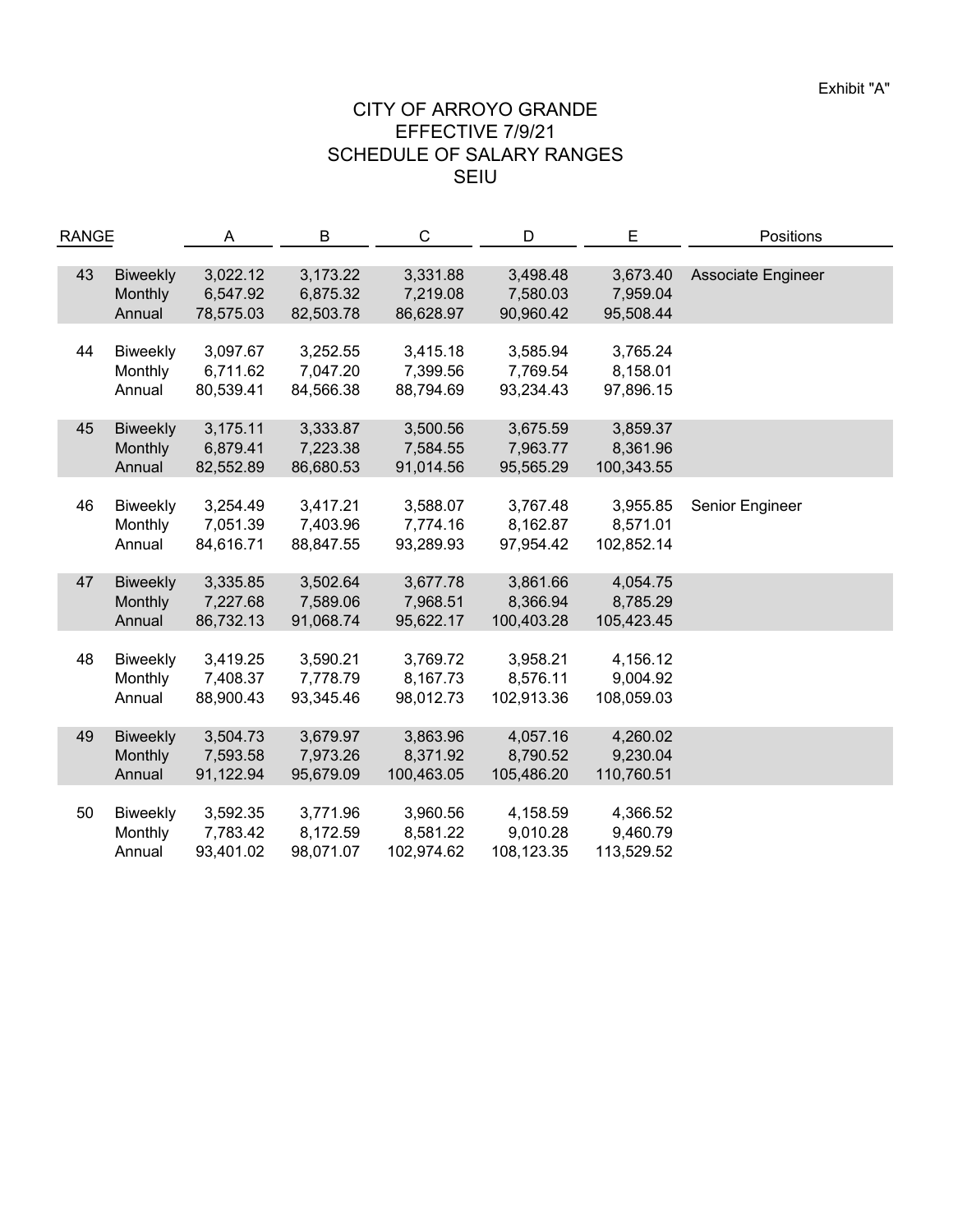| <b>RANGE</b> |                                      | A                                 | B                                 | C                                 | D                                 | E                                 | Positions                                                                         |
|--------------|--------------------------------------|-----------------------------------|-----------------------------------|-----------------------------------|-----------------------------------|-----------------------------------|-----------------------------------------------------------------------------------|
| 11           | <b>Biweekly</b><br>Monthly<br>Annual | 1,419.34<br>3,075.25<br>36,902.96 | 1,490.31<br>3,229.01<br>38,748.11 | 1,564.83<br>3,390.46<br>40,685.51 | 1,643.07<br>3,559.98<br>42,719.79 | 1,725.22<br>3,737.98<br>44,855.78 |                                                                                   |
| 12           | <b>Biweekly</b><br>Monthly<br>Annual | 1,454.83<br>3,152.13<br>37,825.53 | 1,527.57<br>3,309.73<br>39,716.81 | 1,603.95<br>3,475.22<br>41,702.65 | 1,684.15<br>3,648.98<br>43,787.78 | 1,768.35<br>3,831.43<br>45,977.17 |                                                                                   |
| 13           | <b>Biweekly</b><br>Monthly<br>Annual | 1,491.20<br>3,230.93<br>38,771.17 | 1,565.76<br>3,392.48<br>40,709.73 | 1,644.05<br>3,562.10<br>42,745.22 | 1,726.25<br>3,740.21<br>44,882.48 | 1,812.56<br>3,927.22<br>47,126.60 |                                                                                   |
| 14           | <b>Biweekly</b><br>Monthly<br>Annual | 1,528.48<br>3,311.70<br>39,740.45 | 1,604.90<br>3,477.29<br>41,727.47 | 1,685.15<br>3,651.15<br>43,813.85 | 1,769.41<br>3,833.71<br>46,004.54 | 1,857.88<br>4,025.40<br>48,304.77 | Office Assistant I                                                                |
| 15           | <b>Biweekly</b><br>Monthly<br>Annual | 1,566.69<br>3,394.50<br>40,733.96 | 1,645.03<br>3,564.22<br>42,770.66 | 1,727.28<br>3,742.43<br>44,909.19 | 1,813.64<br>3,929.55<br>47,154.65 | 1,904.32<br>4,126.03<br>49,512.39 | <b>Accounting Clerk I</b>                                                         |
| 16           | <b>Biweekly</b><br>Monthly<br>Annual | 1,605.86<br>3,479.36<br>41,752.31 | 1,686.15<br>3,653.33<br>43,839.93 | 1,770.46<br>3,835.99<br>46,031.92 | 1,858.98<br>4,027.79<br>48,333.52 | 1,951.93<br>4,229.18<br>50,750.20 |                                                                                   |
| 17           | <b>Biweekly</b><br>Monthly<br>Annual | 1,646.00<br>3,566.34<br>42,796.12 | 1,728.30<br>3,744.66<br>44,935.93 | 1,814.72<br>3,931.89<br>47,182.72 | 1,905.46<br>4,128.49<br>49,541.86 | 2,000.73<br>4,334.91<br>52,018.95 | Maintenance Worker I                                                              |
| 18           | <b>Biweekly</b><br>Monthly<br>Annual | 1,687.15<br>3,655.50<br>43,866.02 | 1,771.51<br>3,838.28<br>46,059.32 | 1,860.09<br>4,030.19<br>48,362.29 | 1,953.09<br>4,231.70<br>50,780.41 | 2,050.75<br>4,443.29<br>53,319.43 | <b>Office Assistant II</b>                                                        |
| 19           | <b>Biweekly</b><br>Monthly<br>Annual | 1,729.33<br>3,746.89<br>44,962.67 | 1,815.80<br>3,934.23<br>47,210.81 | 1,906.59<br>4,130.95<br>49,571.35 | 2,001.92<br>4,337.49<br>52,049.92 | 2,102.02<br>4,554.37<br>54,652.41 |                                                                                   |
| 20           | Biweekly<br>Monthly<br>Annual        | 1,772.57<br>3,840.56<br>46,086.74 | 1,861.20<br>4,032.59<br>48,391.08 | 1,954.26<br>4,234.22<br>50,810.63 | 2,051.97<br>4,445.93<br>53,351.16 | 2,154.57<br>4,668.23<br>56,018.72 |                                                                                   |
| 21           | <b>Biweekly</b><br>Monthly<br>Annual | 1,816.88<br>3,936.58<br>47,238.91 | 1,907.73<br>4,133.40<br>49,600.86 | 2,003.11<br>4,340.07<br>52,080.90 | 2,103.27<br>4,557.08<br>54,684.94 | 2,208.43<br>4,784.93<br>57,419.19 | <b>Accounting Clerk II</b><br>Maintenance Worker II<br>Neighborhood Services Tecl |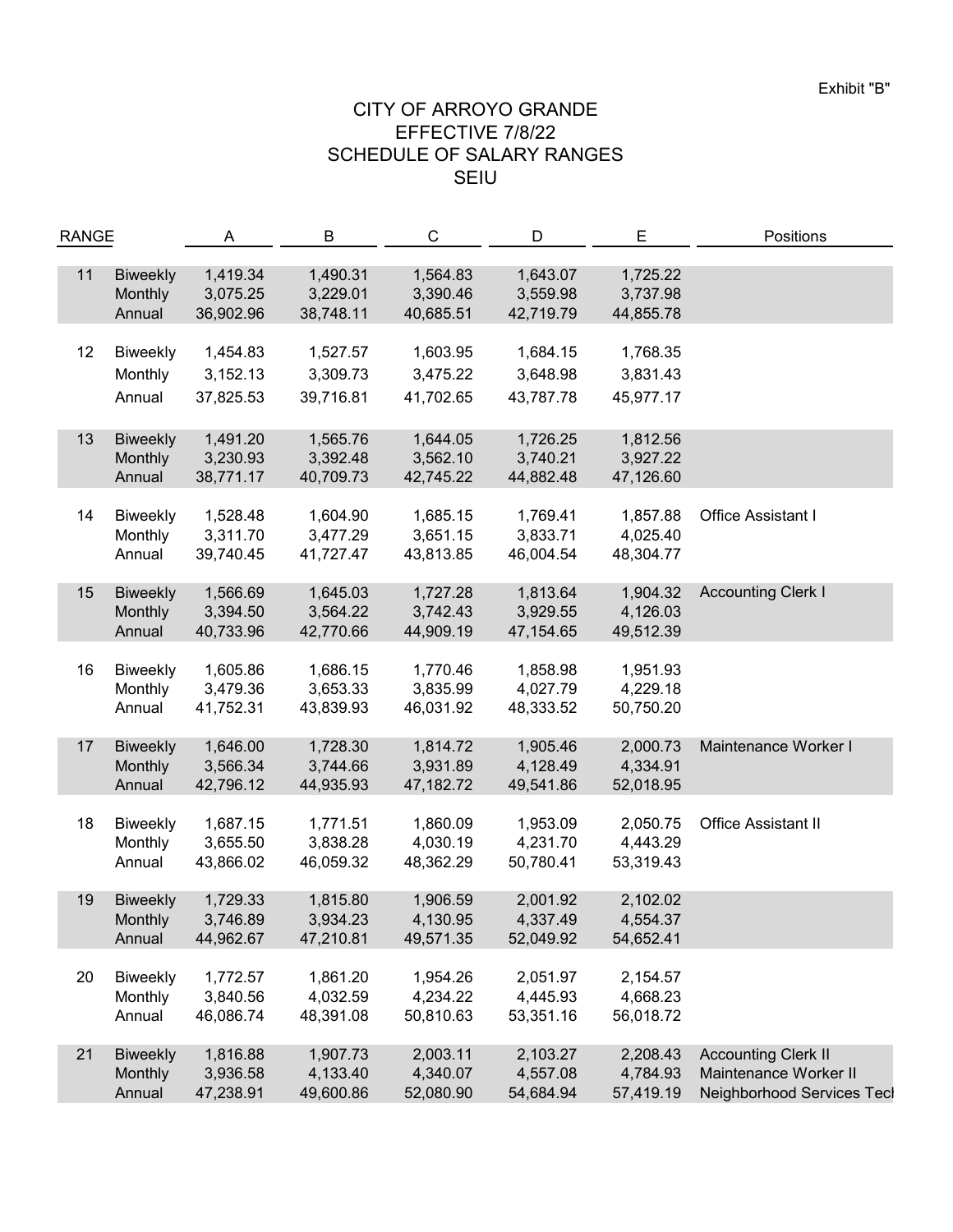| <b>RANGE</b> |                                      | Α                                 | B                                 | C                                 | D                                 | E                                 | Positions                                                                                                                                                                        |
|--------------|--------------------------------------|-----------------------------------|-----------------------------------|-----------------------------------|-----------------------------------|-----------------------------------|----------------------------------------------------------------------------------------------------------------------------------------------------------------------------------|
| 22           | Biweekly<br>Monthly<br>Annual        | 1,862.30<br>4,034.99<br>48,419.88 | 1,955.42<br>4,236.74<br>50,840.88 | 2,053.19<br>4,448.58<br>53,382.92 | 2,155.85<br>4,671.01<br>56,052.07 | 2,263.64<br>4,904.56<br>58,854.67 |                                                                                                                                                                                  |
| 23           | <b>Biweekly</b><br>Monthly<br>Annual | 1,908.86<br>4,135.86<br>49,630.38 | 2,004.30<br>4,342.66<br>52,111.90 | 2,104.52<br>4,559.79<br>54,717.49 | 2,209.74<br>4,787.78<br>57,453.37 | 2,320.23<br>5,027.17<br>60,326.04 |                                                                                                                                                                                  |
| 24           | <b>Biweekly</b><br>Monthly<br>Annual | 1,956.58<br>4,239.26<br>50,871.14 | 2,054.41<br>4,451.22<br>53,414.70 | 2,157.13<br>4,673.79<br>56,085.43 | 2,264.99<br>4,907.48<br>58,889.70 | 2,378.24<br>5,152.85<br>61,834.19 |                                                                                                                                                                                  |
| 25           | <b>Biweekly</b><br>Monthly<br>Annual | 2,005.50<br>4,345.24<br>52,142.92 | 2,105.77<br>4,562.51<br>54,750.06 | 2,211.06<br>4,790.63<br>57,487.57 | 2,321.61<br>5,030.16<br>60,361.94 | 2,437.69<br>5,281.67<br>63,380.04 | <b>Administrative Secretary</b>                                                                                                                                                  |
| 26           | Biweekly<br>Monthly<br>Annual        | 2,055.63<br>4,453.87<br>53,446.49 | 2,158.42<br>4,676.57<br>56,118.81 | 2,266.34<br>4,910.40<br>58,924.76 | 2,379.65<br>5,155.92<br>61,870.99 | 2,498.64<br>5,413.71<br>64,964.54 | <b>Building Permit Tech.</b><br>Maintenance Worker III<br><b>Recreation Coordinator</b><br><b>Senior Accounting Clerk</b><br>Sports Facility Coord.<br>Plan/Engineer Permit Tech |
| 27           | <b>Biweekly</b><br>Monthly<br>Annual | 2,107.03<br>4,565.22<br>54,782.65 | 2,212.38<br>4,793.48<br>57,521.79 | 2,323.00<br>5,033.16<br>60,397.87 | 2,439.14<br>5,284.81<br>63,417.77 | 2,561.10<br>5,549.05<br>66,588.66 |                                                                                                                                                                                  |
| 28           | <b>Biweekly</b><br>Monthly<br>Annual | 2,159.70<br>4,679.35<br>56,152.22 | 2,267.69<br>4,913.32<br>58,959.83 | 2,381.07<br>5,158.99<br>61,907.82 | 2,500.12<br>5,416.93<br>65,003.21 | 2,625.13<br>5,687.78<br>68,253.37 | <b>Water Services Worker</b>                                                                                                                                                     |
| 29           | <b>Biweekly</b><br>Monthly<br>Annual | 2,213.69<br>4,796.34<br>57,556.02 | 2,324.38<br>5,036.15<br>60,433.83 | 2,440.60<br>5,287.96<br>63,455.52 | 2,562.63<br>5,552.36<br>66,628.29 | 2,690.76<br>5,829.98<br>69,959.71 |                                                                                                                                                                                  |
| 30           | <b>Biweekly</b><br>Monthly<br>Annual | 2,269.04<br>4,916.24<br>58,994.92 | 2,382.49<br>5,162.06<br>61,944.67 | 2,501.61<br>5,420.16<br>65,041.90 | 2,626.69<br>5,691.17<br>68,294.00 | 2,758.03<br>5,975.72<br>71,708.70 | Fleet Maint. Coordinator                                                                                                                                                         |
| 31           | <b>Biweekly</b><br>Monthly<br>Annual | 2,325.76<br>5,039.15<br>60,469.80 | 2,442.05<br>5,291.11<br>63,493.29 | 2,564.15<br>5,555.66<br>66,667.95 | 2,692.36<br>5,833.45<br>70,001.35 | 2,826.98<br>6,125.12<br>73,501.42 | <b>Public Works Lead Person</b><br><b>Parks Lead Worker</b>                                                                                                                      |
| 32           | <b>Biweekly</b><br>Monthly<br>Annual | 2,383.91<br>5,165.13<br>61,981.54 | 2,503.10<br>5,423.39<br>65,080.62 | 2,628.26<br>5,694.55<br>68,334.65 | 2,759.67<br>5,979.28<br>71,751.38 | 2,897.65<br>6,278.25<br>75,338.95 |                                                                                                                                                                                  |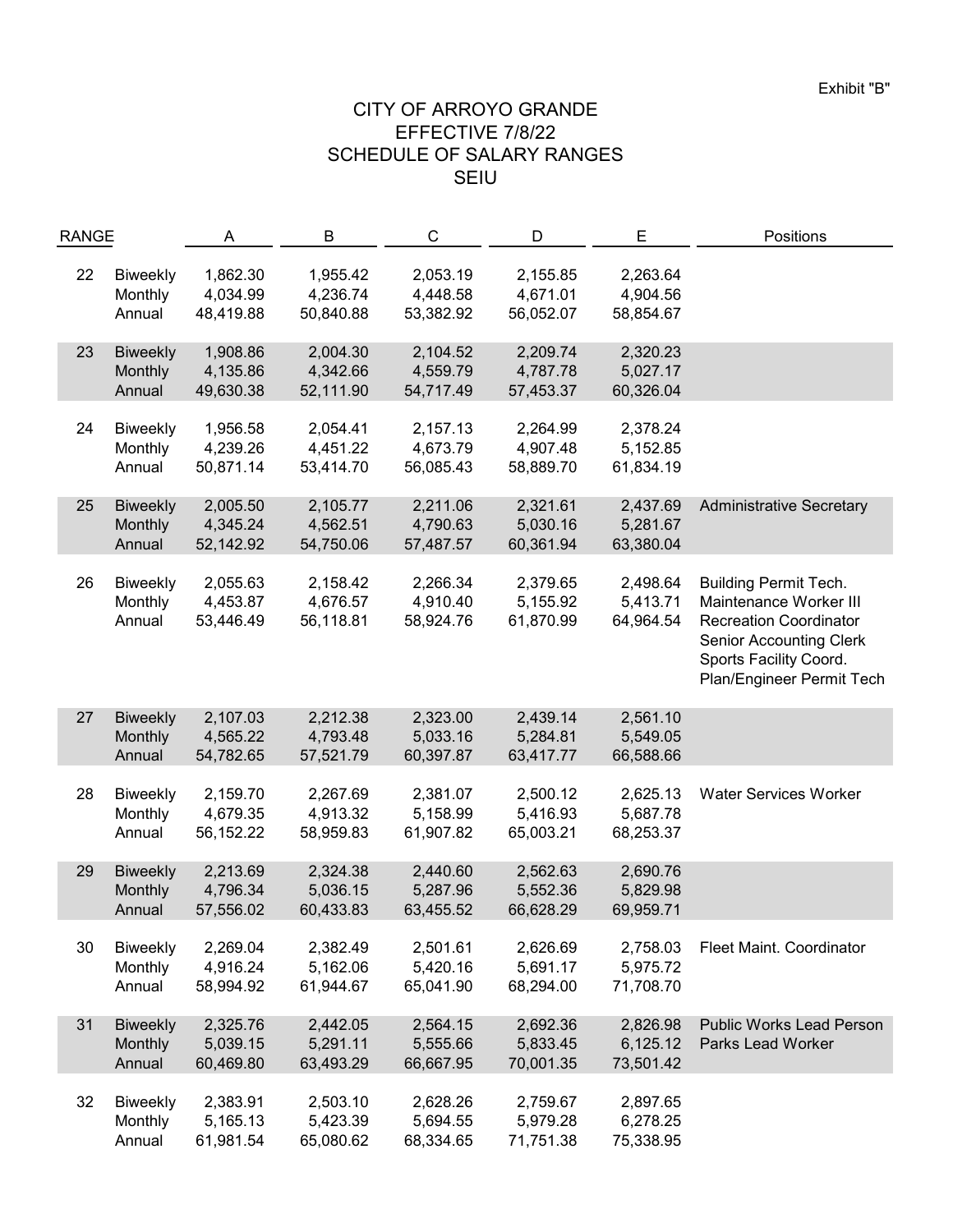| <b>RANGE</b> |                                      | Α                                 | B                                 | C                                 | D                                 | E                                 | Positions                                                                                                                                                                                                             |
|--------------|--------------------------------------|-----------------------------------|-----------------------------------|-----------------------------------|-----------------------------------|-----------------------------------|-----------------------------------------------------------------------------------------------------------------------------------------------------------------------------------------------------------------------|
| 33           | <b>Biweekly</b><br>Monthly<br>Annual | 2,443.50<br>5,294.26<br>63,531.08 | 2,565.68<br>5,558.97<br>66,707.64 | 2,693.96<br>5,836.92<br>70,043.02 | 2,828.66<br>6,128.76<br>73,545.17 | 2,970.09<br>6,435.20<br>77,222.43 |                                                                                                                                                                                                                       |
| 34           | <b>Biweekly</b><br>Monthly<br>Annual | 2,504.59<br>5,426.61<br>65,119.36 | 2,629.82<br>5,697.94<br>68,375.33 | 2,761.31<br>5,982.84<br>71,794.09 | 2,899.38<br>6,281.98<br>75,383.80 | 3,044.35<br>6,596.08<br>79,152.99 | <b>GIS Technician</b>                                                                                                                                                                                                 |
| 35           | <b>Biweekly</b><br>Monthly<br>Annual | 2,567.21<br>5,562.28<br>66,747.34 | 2,695.57<br>5,840.39<br>70,084.71 | 2,830.34<br>6,132.41<br>73,588.95 | 2,971.86<br>6,439.03<br>77,268.39 | 3,120.45<br>6,760.98<br>81,131.81 | Parks, Tree & Landscape<br>Supervisor<br><b>Recreation Supervisor</b><br>Soto Sports Complex Maint.<br>& Coord. Supervisor<br>Utilities/Water & Sewer<br><b>System Supervisor</b><br><b>Streets Maint. Supervisor</b> |
| 36           | Biweekly<br>Monthly<br>Annual        | 2,631.39<br>5,701.34<br>68,416.03 | 2,762.95<br>5,986.40<br>71,836.83 | 2,901.10<br>6,285.72<br>75,428.67 | 3,046.16<br>6,600.01<br>79,200.10 | 3,198.47<br>6,930.01<br>83,160.11 | <b>Citywide Fleet Coordinator</b>                                                                                                                                                                                     |
| 37           | <b>Biweekly</b><br>Monthly<br>Annual | 2,697.17<br>5,843.87<br>70,126.43 | 2,832.03<br>6,136.06<br>73,632.75 | 2,973.63<br>6,442.87<br>77,314.39 | 3,122.31<br>6,765.01<br>81,180.10 | 3,278.43<br>7,103.26<br>85,239.11 |                                                                                                                                                                                                                       |
| 38           | <b>Biweekly</b><br>Monthly<br>Annual | 2,764.60<br>5,989.97<br>71,879.59 | 2,902.83<br>6,289.46<br>75,473.57 | 3,047.97<br>6,603.94<br>79,247.25 | 3,200.37<br>6,934.13<br>83,209.61 | 3,360.39<br>7,280.84<br>87,370.09 | <b>Assistant Engineer</b><br><b>IT Specialist</b><br><b>Engineering Inspector</b><br>Program Analyst                                                                                                                  |
| 39           | <b>Biweekly</b><br>Monthly<br>Annual | 2,833.71<br>6,139.71<br>73,676.58 | 2,975.40<br>6,446.70<br>77,360.41 | 3,124.17<br>6,769.04<br>81,228.43 | 3,280.38<br>7,107.49<br>85,289.85 | 3,444.40<br>7,462.86<br>89,554.34 |                                                                                                                                                                                                                       |
| 40           | <b>Biweekly</b><br>Monthly<br>Annual | 2,904.56<br>6,293.21<br>75,518.49 | 3,049.79<br>6,607.87<br>79,294.42 | 3,202.27<br>6,938.26<br>83,259.14 | 3,362.39<br>7,285.17<br>87,422.09 | 3,530.51<br>7,649.43<br>91,793.20 |                                                                                                                                                                                                                       |
| 41           | <b>Biweekly</b><br>Monthly<br>Annual | 2,977.17<br>6,450.54<br>77,406.45 | 3,126.03<br>6,773.06<br>81,276.78 | 3,282.33<br>7,111.72<br>85,340.62 | 3,446.45<br>7,467.30<br>89,607.65 | 3,618.77<br>7,840.67<br>94,088.03 |                                                                                                                                                                                                                       |
| 42           | <b>Biweekly</b><br>Monthly<br>Annual | 3,051.60<br>6,611.80<br>79,341.62 | 3,204.18<br>6,942.39<br>83,308.70 | 3,364.39<br>7,289.51<br>87,474.13 | 3,532.61<br>7,653.99<br>91,847.84 | 3,709.24<br>8,036.69<br>96,440.23 |                                                                                                                                                                                                                       |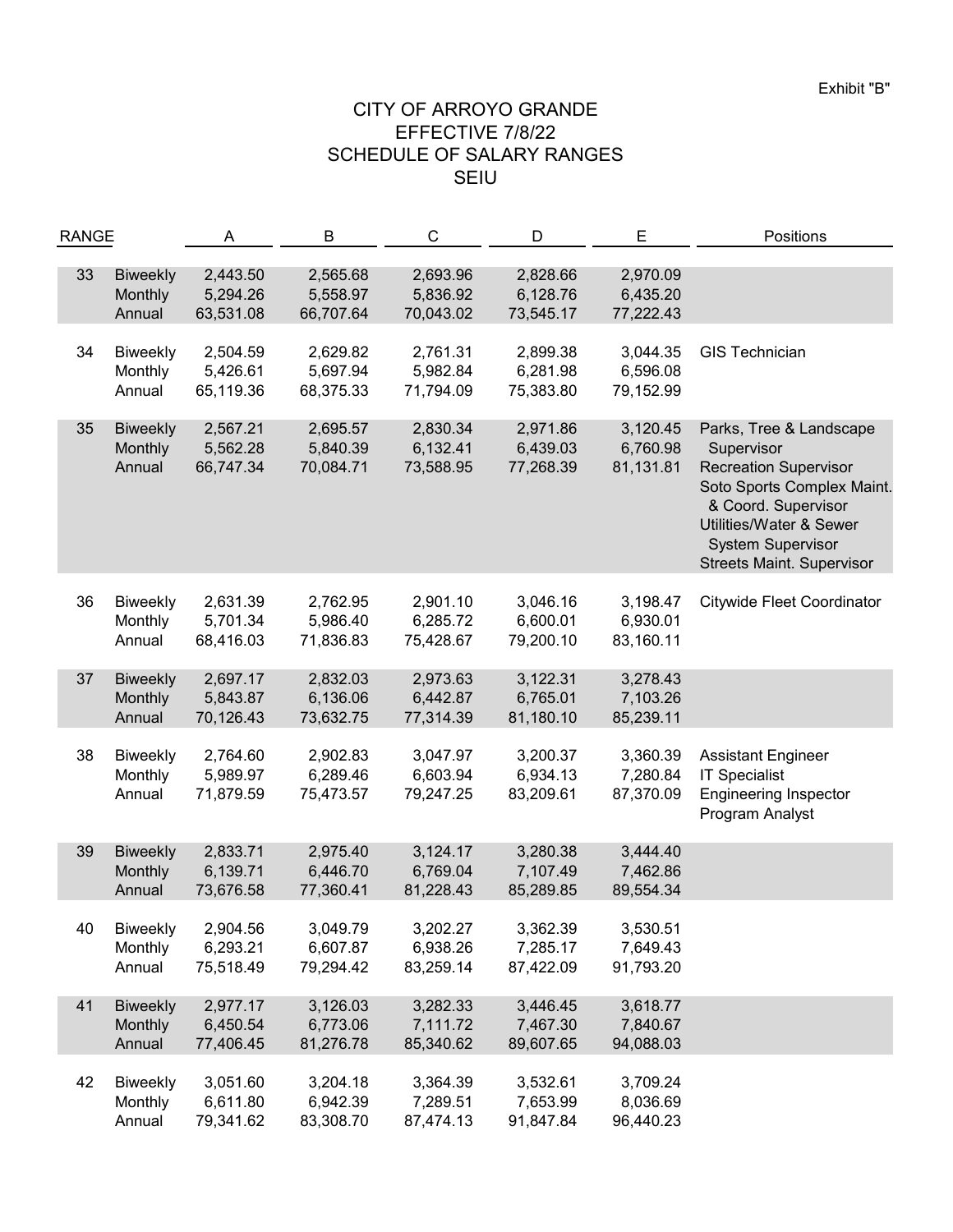| <b>RANGE</b> |                 | Α         | В          | C          | D          | E          | Positions          |
|--------------|-----------------|-----------|------------|------------|------------|------------|--------------------|
| 43           | <b>Biweekly</b> | 3,127.89  | 3,284.29   | 3,448.50   | 3,620.92   | 3,801.97   | Associate Engineer |
|              | Monthly         | 6,777.10  | 7,115.95   | 7,471.75   | 7,845.34   | 8,237.60   |                    |
|              | Annual          | 81,325.16 | 85,391.41  | 89,660.98  | 94,144.03  | 98,851.23  |                    |
|              |                 |           |            |            |            |            |                    |
| 44           | <b>Biweekly</b> | 3,206.09  | 3,366.39   | 3,534.71   | 3,711.45   | 3,897.02   |                    |
|              | Monthly         | 6,946.52  | 7,293.85   | 7,658.54   | 8,041.47   | 8,443.54   |                    |
|              | Annual          | 83,358.28 | 87,526.20  | 91,902.51  | 96,497.63  | 101,322.52 |                    |
|              |                 |           |            |            |            |            |                    |
| 45           | <b>Biweekly</b> | 3,286.24  | 3,450.55   | 3,623.08   | 3,804.23   | 3,994.45   |                    |
|              | Monthly         | 7,120.19  | 7,476.20   | 7,850.01   | 8,242.51   | 8,654.63   |                    |
|              | Annual          | 85,442.24 | 89,714.35  | 94,200.07  | 98,910.07  | 103,855.58 |                    |
|              |                 |           |            |            |            |            |                    |
| 46           | <b>Biweekly</b> | 3,368.40  | 3,536.82   | 3,713.66   | 3,899.34   | 4,094.31   | Senior Engineer    |
|              | Monthly         | 7,298.19  | 7,663.10   | 8,046.26   | 8,448.57   | 8,871.00   |                    |
|              | Annual          | 87,578.30 | 91,957.21  | 96,555.07  | 101,382.83 | 106,451.97 |                    |
|              |                 |           |            |            |            |            |                    |
| 47           | <b>Biweekly</b> | 3,452.61  | 3,625.24   | 3,806.50   | 3,996.82   | 4,196.66   |                    |
|              | Monthly         | 7,480.65  | 7,854.68   | 8,247.41   | 8,659.78   | 9,092.77   |                    |
|              | Annual          | 89,767.76 | 94,256.14  | 98,968.95  | 103,917.40 | 109,113.27 |                    |
|              |                 |           |            |            |            |            |                    |
| 48           | <b>Biweekly</b> | 3,538.92  | 3,715.87   | 3,901.66   | 4,096.74   | 4,301.58   |                    |
|              | Monthly         | 7,667.66  | 8,051.05   | 8,453.60   | 8,876.28   | 9,320.09   |                    |
|              | Annual          | 92,011.95 | 96,612.55  | 101,443.17 | 106,515.33 | 111,841.10 |                    |
|              |                 |           |            |            |            |            |                    |
| 49           | <b>Biweekly</b> | 3,627.39  | 3,808.76   | 3,999.20   | 4,199.16   | 4,409.12   |                    |
|              | Monthly         | 7,859.35  | 8,252.32   | 8,664.94   | 9,098.18   | 9,553.09   |                    |
|              | Annual          | 94,312.25 | 99,027.86  | 103,979.25 | 109,178.22 | 114,637.13 |                    |
|              |                 |           |            |            |            |            |                    |
| 50           | <b>Biweekly</b> | 3,718.08  | 3,903.98   | 4,099.18   | 4,304.14   | 4,519.35   |                    |
|              | Monthly         | 8,055.84  | 8,458.63   | 8,881.56   | 9,325.64   | 9,791.92   |                    |
|              | Annual          | 96,670.05 | 101,503.56 | 106,578.73 | 111,907.67 | 117,503.05 |                    |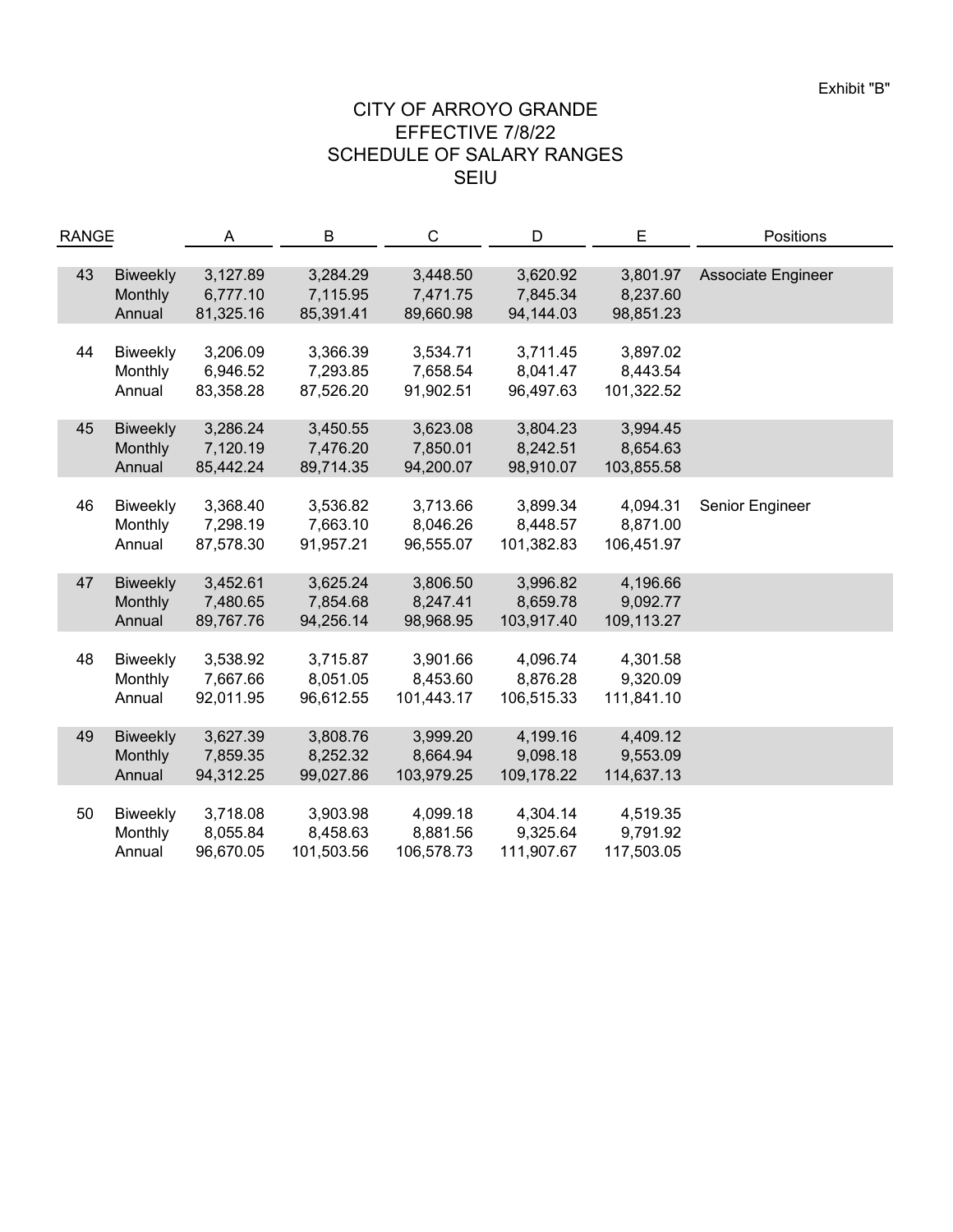| <b>RANGE</b> |                 | Α         | B         | $\mathsf C$<br>D | E         | Positions |                            |
|--------------|-----------------|-----------|-----------|------------------|-----------|-----------|----------------------------|
|              |                 |           |           |                  |           |           |                            |
| 11           | <b>Biweekly</b> | 1,469.02  | 1,542.47  | 1,619.60         | 1,700.58  | 1,785.61  |                            |
|              | Monthly         | 3,182.88  | 3,342.02  | 3,509.13         | 3,684.58  | 3,868.81  |                            |
|              | Annual          | 38,194.56 | 40,104.29 | 42,109.51        | 44,214.98 | 46,425.73 |                            |
|              |                 |           |           |                  |           |           |                            |
| 12           | <b>Biweekly</b> | 1,505.75  | 1,581.03  | 1,660.09         | 1,743.09  | 1,830.25  |                            |
|              | Monthly         | 3,262.45  | 3,425.57  | 3,596.85         | 3,776.70  | 3,965.53  |                            |
|              |                 |           |           |                  |           |           |                            |
|              | Annual          | 39,149.43 | 41,106.90 | 43,162.24        | 45,320.36 | 47,586.37 |                            |
|              |                 |           |           |                  |           |           |                            |
| 13           | <b>Biweekly</b> | 1,543.39  | 1,620.56  | 1,701.59         | 1,786.67  | 1,876.00  |                            |
|              | Monthly         | 3,344.01  | 3,511.21  | 3,686.78         | 3,871.11  | 4,064.67  |                            |
|              | Annual          | 40,128.16 | 42,134.57 | 44,241.30        | 46,453.37 | 48,776.03 |                            |
|              |                 |           |           |                  |           |           |                            |
| 14           | <b>Biweekly</b> | 1,581.98  | 1,661.07  | 1,744.13         | 1,831.33  | 1,922.90  | Office Assistant I         |
|              | Monthly         | 3,427.61  | 3,598.99  | 3,778.94         | 3,967.89  | 4,166.29  |                            |
|              | Annual          | 41,131.37 | 43,187.94 | 45,347.33        | 47,614.70 | 49,995.44 |                            |
|              |                 |           |           |                  |           |           |                            |
| 15           | <b>Biweekly</b> | 1,621.53  | 1,702.60  | 1,787.73         | 1,877.12  | 1,970.97  | <b>Accounting Clerk I</b>  |
|              | Monthly         | 3,513.30  | 3,688.97  | 3,873.42         | 4,067.09  | 4,270.44  |                            |
|              | Annual          | 42,159.65 | 44,267.64 | 46,481.02        | 48,805.07 | 51,245.32 |                            |
|              |                 |           |           |                  |           |           |                            |
| 16           | <b>Biweekly</b> | 1,662.06  | 1,745.17  | 1,832.42         | 1,924.05  | 2,020.25  |                            |
|              | Monthly         | 3,601.14  | 3,781.19  | 3,970.25         | 4,168.77  | 4,377.20  |                            |
|              | Annual          | 43,213.64 | 45,374.33 | 47,643.04        | 50,025.19 | 52,526.45 |                            |
|              |                 |           |           |                  |           |           |                            |
| 17           | <b>Biweekly</b> | 1,703.61  | 1,788.80  | 1,878.24         | 1,972.15  | 2,070.75  | Maintenance Worker I       |
|              | Monthly         | 3,691.17  | 3,875.72  | 4,069.51         | 4,272.99  | 4,486.63  |                            |
|              | Annual          | 44,293.98 | 46,508.68 | 48,834.12        | 51,275.82 | 53,839.62 |                            |
|              |                 |           |           |                  |           |           |                            |
| 18           | <b>Biweekly</b> | 1,746.21  | 1,833.52  | 1,925.19         | 2,021.45  | 2,122.52  | <b>Office Assistant II</b> |
|              | Monthly         | 3,783.44  | 3,972.62  | 4,171.25         | 4,379.81  | 4,598.80  |                            |
|              | Annual          | 45,401.33 | 47,671.40 | 50,054.97        | 52,557.72 | 55,185.61 |                            |
|              |                 |           |           |                  |           |           |                            |
| 19           | <b>Biweekly</b> | 1,789.86  | 1,879.35  | 1,973.32         | 2,071.99  | 2,175.59  |                            |
|              | Monthly         | 3,878.03  | 4,071.93  | 4,275.53         | 4,489.31  | 4,713.77  |                            |
|              | Annual          | 46,536.37 | 48,863.19 | 51,306.35        | 53,871.66 | 56,565.25 |                            |
|              |                 |           |           |                  |           |           |                            |
| 20           | <b>Biweekly</b> | 1,834.61  | 1,926.34  | 2,022.65         | 2,123.79  | 2,229.98  |                            |
|              | Monthly         | 3,974.98  | 4,173.73  | 4,382.42         | 4,601.54  | 4,831.61  |                            |
|              | Annual          | 47,699.78 | 50,084.77 | 52,589.00        | 55,218.45 | 57,979.38 |                            |
|              |                 |           |           |                  |           |           |                            |
| 21           | <b>Biweekly</b> | 1,880.47  | 1,974.50  | 2,073.22         | 2,176.88  | 2,285.73  | <b>Accounting Clerk II</b> |
|              | Monthly         | 4,074.36  | 4,278.07  | 4,491.98         | 4,716.58  | 4,952.41  | Maintenance Worker II      |
|              | Annual          | 48,892.27 | 51,336.88 | 53,903.73        | 56,598.92 | 59,428.86 | Neighborhood Services Ted  |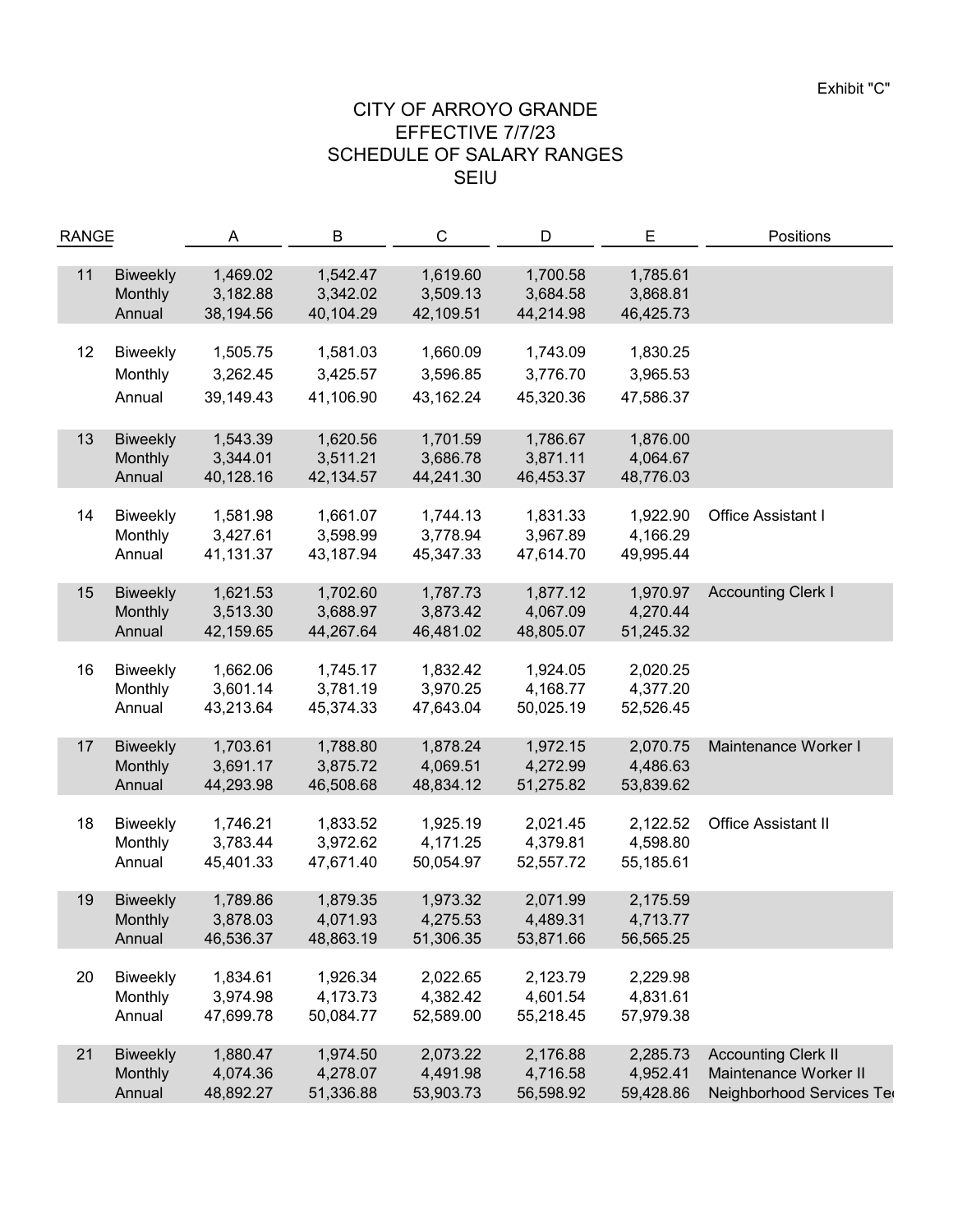| <b>RANGE</b> |                            | A                    | B                    | C                    | D                    | E                    | Positions                       |
|--------------|----------------------------|----------------------|----------------------|----------------------|----------------------|----------------------|---------------------------------|
|              |                            |                      |                      |                      |                      |                      |                                 |
| 22           | <b>Biweekly</b><br>Monthly | 1,927.48<br>4,176.21 | 2,023.86<br>4,385.03 | 2,125.05<br>4,604.28 | 2,231.30<br>4,834.49 | 2,342.87<br>5,076.22 |                                 |
|              | Annual                     | 50,114.58            |                      | 55,251.32            | 58,013.89            |                      |                                 |
|              |                            |                      | 52,620.31            |                      |                      | 60,914.58            |                                 |
| 23           | <b>Biweekly</b>            | 1,975.67             | 2,074.45             | 2,178.18             | 2,287.09             | 2,401.44             |                                 |
|              | Monthly                    | 4,280.62             | 4,494.65             | 4,719.38             | 4,955.35             | 5,203.12             |                                 |
|              | Annual                     | 51,367.44            | 53,935.81            | 56,632.61            | 59,464.24            | 62,437.45            |                                 |
|              |                            |                      |                      |                      |                      |                      |                                 |
| 24           | <b>Biweekly</b>            | 2,025.06             | 2,126.32             | 2,232.63             | 2,344.26             | 2,461.48             |                                 |
|              | Monthly                    | 4,387.64             | 4,607.02             | 4,837.37             | 5,079.24             | 5,333.20             |                                 |
|              | Annual                     | 52,651.63            | 55,284.21            | 58,048.42            | 60,950.84            | 63,998.38            |                                 |
|              |                            |                      |                      |                      |                      |                      |                                 |
| 25           | <b>Biweekly</b>            | 2,075.69             | 2,179.47             | 2,288.45             | 2,402.87             | 2,523.01             | <b>Administrative Secretary</b> |
|              | Monthly                    | 4,497.33             | 4,722.19             | 4,958.30             | 5,206.22             | 5,466.53             |                                 |
|              | Annual                     | 53,967.92            | 56,666.32            | 59,499.63            | 62,474.61            | 65,598.34            |                                 |
| 26           | <b>Biweekly</b>            | 2,127.58             | 2,233.96             | 2,345.66             | 2,462.94             | 2,586.09             | <b>Building Permit Tech.</b>    |
|              | Monthly                    | 4,609.76             | 4,840.25             | 5,082.26             | 5,336.37             | 5,603.19             | Maintenance Worker III          |
|              | Annual                     | 55,317.12            | 58,082.97            | 60,987.12            | 64,036.48            | 67,238.30            | <b>Recreation Coordinator</b>   |
|              |                            |                      |                      |                      |                      |                      | <b>Senior Accounting Clerk</b>  |
|              |                            |                      |                      |                      |                      |                      | Sports Facility Coord.          |
|              |                            |                      |                      |                      |                      |                      | Plan/Engineer Permit Tech       |
|              |                            |                      |                      |                      |                      |                      |                                 |
| 27           | <b>Biweekly</b>            | 2,180.77             | 2,289.81             | 2,404.30             | 2,524.51             | 2,650.74             |                                 |
|              | Monthly                    | 4,725.00             | 4,961.25             | 5,209.32             | 5,469.78             | 5,743.27             |                                 |
|              | Annual                     | 56,700.05            | 59,535.05            | 62,511.80            | 65,637.39            | 68,919.26            |                                 |
|              |                            |                      |                      |                      |                      |                      |                                 |
| 28           | <b>Biweekly</b>            | 2,235.29             | 2,347.05             | 2,464.41             | 2,587.63             | 2,717.01             | <b>Water Services Worker</b>    |
|              | Monthly                    | 4,843.13             | 5,085.29             | 5,339.55             | 5,606.53             | 5,886.85             |                                 |
|              | Annual                     | 58,117.55            | 61,023.42            | 64,074.59            | 67,278.32            | 70,642.24            |                                 |
|              |                            |                      |                      |                      |                      |                      |                                 |
| 29           | <b>Biweekly</b>            | 2,291.17             | 2,405.73             | 2,526.02             | 2,652.32             | 2,784.93             |                                 |
|              | Monthly                    | 4,964.21             | 5,212.42             | 5,473.04             | 5,746.69             | 6,034.02             |                                 |
|              | Annual                     | 59,570.49            | 62,549.01            | 65,676.46            | 68,960.28            | 72,408.30            |                                 |
| 30           | <b>Biweekly</b>            | 2,348.45             | 2,465.87             | 2,589.17             | 2,718.63             | 2,854.56             | Fleet Maint. Coordinator        |
|              | Monthly                    | 5,088.31             | 5,342.73             | 5,609.86             | 5,890.36             | 6,184.88             |                                 |
|              | Annual                     | 61,059.75            | 64,112.73            | 67,318.37            | 70,684.29            | 74,218.50            |                                 |
|              |                            |                      |                      |                      |                      |                      |                                 |
| 31           | <b>Biweekly</b>            | 2,407.16             | 2,527.52             | 2,653.90             | 2,786.59             | 2,925.92             | <b>Public Works Lead Person</b> |
|              | Monthly                    | 5,215.52             | 5,476.30             | 5,750.11             | 6,037.62             | 6,339.50             | <b>Parks Lead Worker</b>        |
|              | Annual                     | 62,586.24            | 65,715.55            | 69,001.33            | 72,451.40            | 76,073.97            |                                 |
|              |                            |                      |                      |                      |                      |                      |                                 |
| 32           | <b>Biweekly</b>            | 2,467.34             | 2,590.71             | 2,720.24             | 2,856.26             | 2,999.07             |                                 |
|              | Monthly                    | 5,345.91             | 5,613.20             | 5,893.86             | 6,188.56             | 6,497.98             |                                 |
|              | Annual                     | 64,150.90            | 67,358.44            | 70,726.36            | 74,262.68            | 77,975.82            |                                 |
|              |                            |                      |                      |                      |                      |                      |                                 |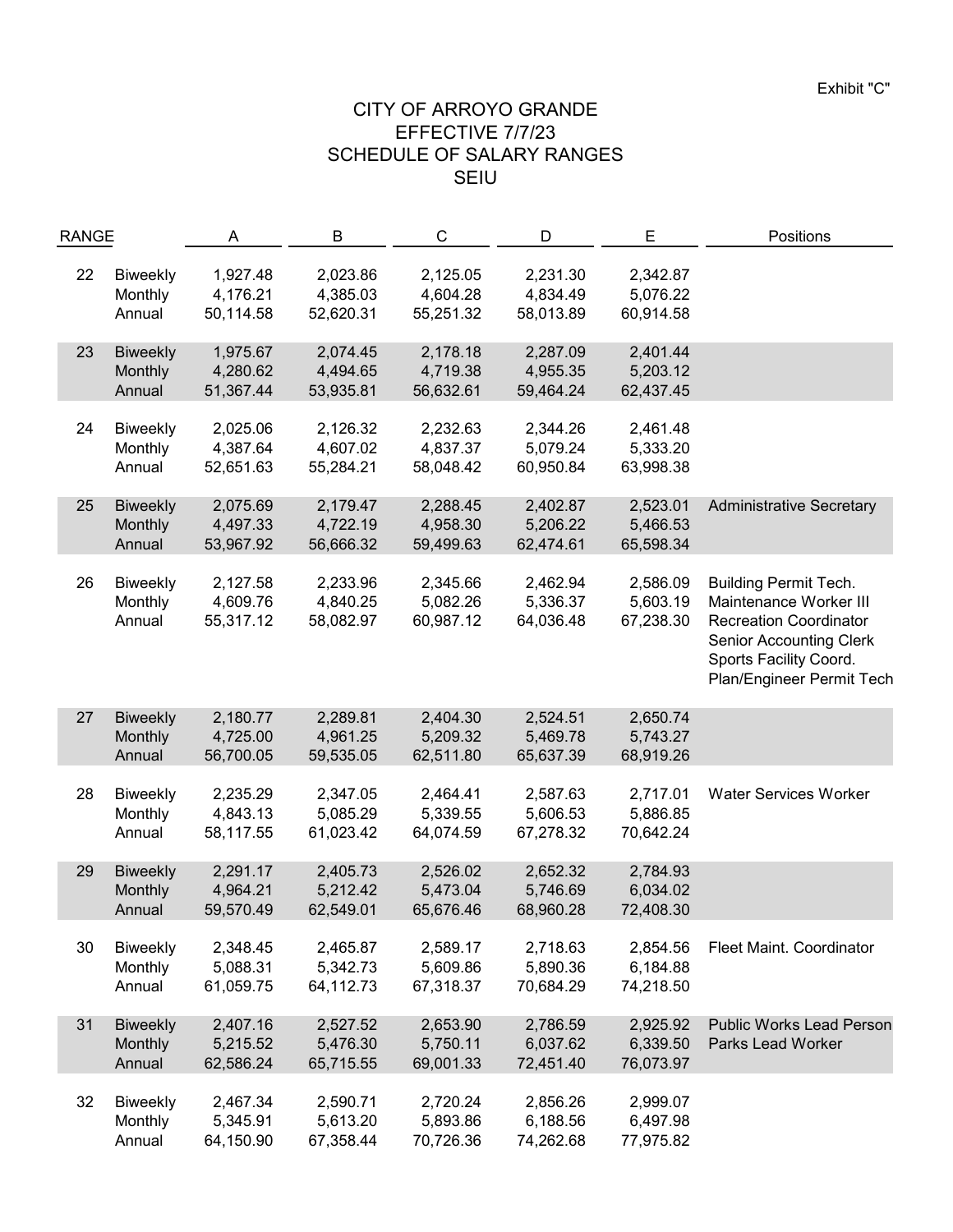| <b>RANGE</b> |                 | Α         | B         | C<br>D    |           | Ε         | Positions                         |
|--------------|-----------------|-----------|-----------|-----------|-----------|-----------|-----------------------------------|
|              |                 |           |           |           |           |           |                                   |
| 33           | <b>Biweekly</b> | 2,529.03  | 2,655.48  | 2,788.25  | 2,927.66  | 3,074.05  |                                   |
|              | Monthly         | 5,479.56  | 5,753.53  | 6,041.21  | 6,343.27  | 6,660.43  |                                   |
|              | Annual          | 65,754.67 | 69,042.40 | 72,494.52 | 76,119.25 | 79,925.21 |                                   |
|              |                 |           |           |           |           |           |                                   |
| 34           | <b>Biweekly</b> | 2,592.25  | 2,721.86  | 2,857.96  | 3,000.86  | 3,150.90  | <b>GIS Technician</b>             |
|              | Monthly         | 5,616.54  | 5,897.37  | 6,192.24  | 6,501.85  | 6,826.95  |                                   |
|              | Annual          | 67,398.54 | 70,768.46 | 74,306.89 | 78,022.23 | 81,923.34 |                                   |
|              |                 |           |           |           |           |           |                                   |
| 35           | <b>Biweekly</b> | 2,657.06  | 2,789.91  | 2,929.41  | 3,075.88  | 3,229.67  | Parks, Tree & Landscape           |
|              | Monthly         | 5,756.96  | 6,044.81  | 6,347.05  | 6,664.40  | 6,997.62  | Supervisor                        |
|              | Annual          | 69,083.50 | 72,537.67 | 76,164.56 | 79,972.79 | 83,971.43 | <b>Recreation Supervisor</b>      |
|              |                 |           |           |           |           |           | Soto Sports Complex Main          |
|              |                 |           |           |           |           |           | & Coord. Supervisor               |
|              |                 |           |           |           |           |           | Utilities/Water & Sewer           |
|              |                 |           |           |           |           |           | <b>System Supervisor</b>          |
|              |                 |           |           |           |           |           | <b>Streets Maint. Supervisor</b>  |
|              |                 |           |           |           |           |           |                                   |
| 36           | <b>Biweekly</b> | 2,723.48  | 2,859.66  | 3,002.64  | 3,152.77  | 3,310.41  | <b>Citywide Fleet Coordinator</b> |
|              | Monthly         | 5,900.88  | 6,195.93  | 6,505.72  | 6,831.01  | 7,172.56  |                                   |
|              | Annual          | 70,810.59 | 74,351.12 | 78,068.67 | 81,972.11 | 86,070.71 |                                   |
|              |                 |           |           |           |           |           |                                   |
| 37           | <b>Biweekly</b> | 2,791.57  | 2,931.15  | 3,077.71  | 3,231.59  | 3,393.17  |                                   |
|              | Monthly         | 6,048.40  | 6,350.82  | 6,668.37  | 7,001.78  | 7,351.87  |                                   |
|              | Annual          | 72,580.85 | 76,209.89 | 80,020.39 | 84,021.41 | 88,222.48 |                                   |
|              |                 |           |           |           |           |           |                                   |
| 38           | <b>Biweekly</b> | 2,861.36  | 3,004.43  | 3,154.65  | 3,312.38  | 3,478.00  | <b>Assistant Engineer</b>         |
|              | Monthly         | 6,199.61  | 6,509.60  | 6,835.07  | 7,176.83  | 7,535.67  | <b>IT Specialist</b>              |
|              | Annual          | 74,395.37 | 78,115.14 | 82,020.90 | 86,121.94 | 90,428.04 | <b>Engineering Inspector</b>      |
|              |                 |           |           |           |           |           | Program Analyst                   |
|              |                 |           |           |           |           |           |                                   |
| 39           | <b>Biweekly</b> | 2,932.89  | 3,079.54  | 3,233.52  | 3,395.19  | 3,564.95  |                                   |
|              | Monthly         | 6,354.60  | 6,672.34  | 7,005.95  | 7,356.25  | 7,724.06  |                                   |
|              | Annual          | 76,255.26 | 80,068.02 | 84,071.42 | 88,274.99 | 92,688.74 |                                   |
|              |                 | 3,006.22  |           | 3,314.35  | 3,480.07  |           |                                   |
| 40           | <b>Biweekly</b> |           | 3,156.53  |           | 7,540.16  | 3,654.08  |                                   |
|              | Monthly         | 6,513.47  | 6,839.14  | 7,181.10  |           | 7,917.16  |                                   |
|              | Annual          | 78,161.64 | 82,069.72 | 86,173.21 | 90,481.87 | 95,005.96 |                                   |
| 41           | <b>Biweekly</b> | 3,081.37  | 3,235.44  | 3,397.21  | 3,567.07  | 3,745.43  |                                   |
|              | Monthly         | 6,676.31  | 7,010.12  | 7,360.63  | 7,728.66  | 8,115.09  |                                   |
|              | Annual          | 80,115.68 | 84,121.46 | 88,327.54 | 92,743.91 | 97,381.11 |                                   |
|              |                 |           |           |           |           |           |                                   |
| 42           | <b>Biweekly</b> | 3,158.41  | 3,316.33  | 3,482.14  | 3,656.25  | 3,839.06  |                                   |
|              | Monthly         | 6,843.21  | 7,185.38  | 7,544.64  | 7,921.88  | 8,317.97  |                                   |
|              | Annual          | 82,118.57 | 86,224.50 | 90,535.73 | 95,062.51 | 99,815.64 |                                   |